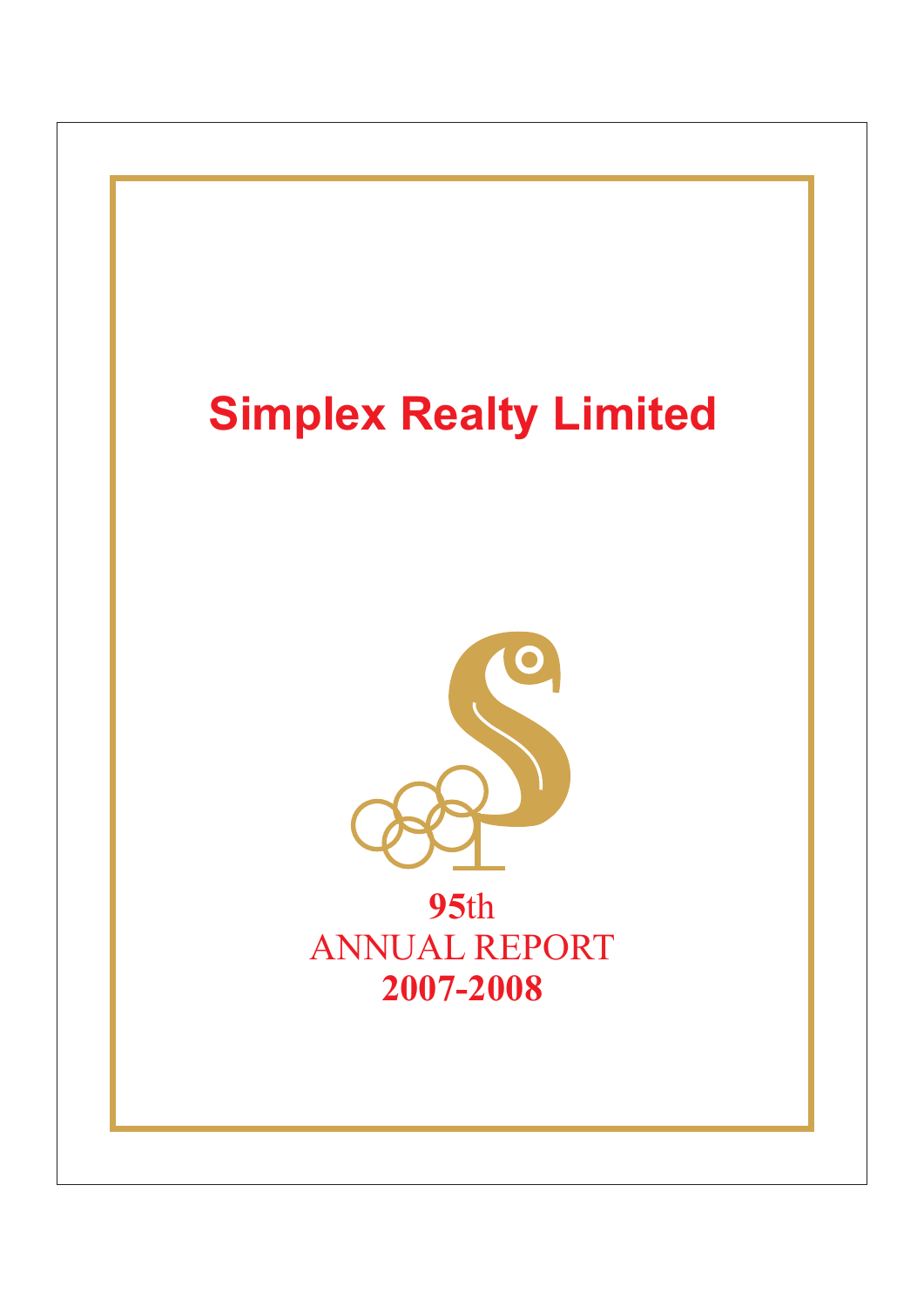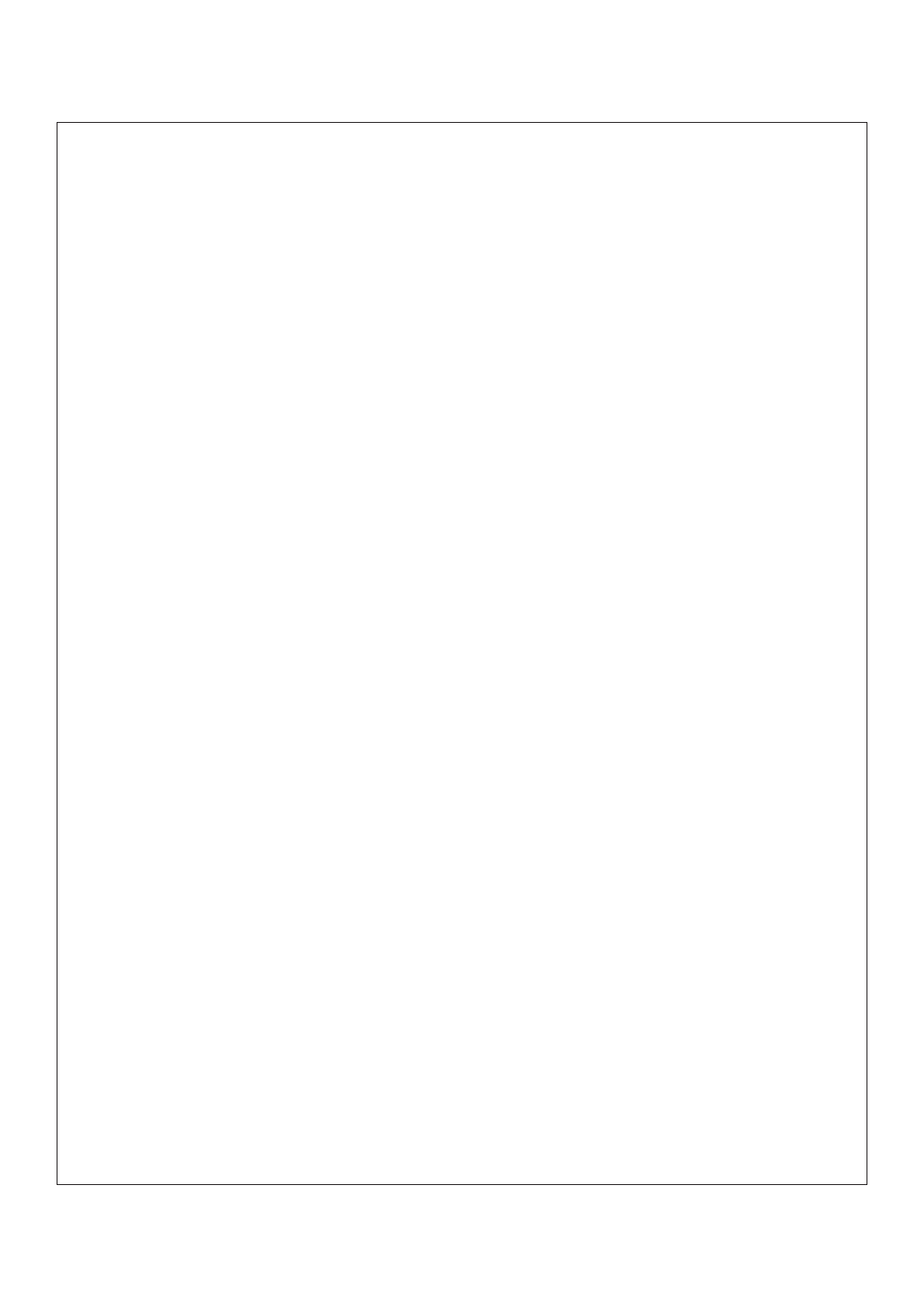

# **BOARD OF DIRECTORS**

Shri M. P. Jatia Shri V. B. Haribhakti Shri S. K. Somany Smt Anna Malhotra Smt Gopa Ray

# **SECRETARY**

Shri R. L. Saboo

# **AUDITORS**

M/s. Vijay Rungta & Co. Chartered Accountants Mumbai

**BANKERS** State Bank of India, Mumbai

# **SOLICITORS**

Mulla & Mulla & Craigie Blunt & Caroe Mumbai

# **REGISTERED OFFICE**

30, Keshavrao Khadye Marg, Sant Gadge Maharaj Chowk, Mumbai - 400 011. Tel. : 2308 2951

# **SHARE TRANSFER AGENT**

Amtrac Management Services Limited Plot No. 101/102, MIDC, 19th Street, Satpur, Nashik - 422 007 Tel. : 95253 - 2354032 / 2351892 Email: amtrac\_nsk@sancharnet.in

# Shri Nandan S. Damani *Chairman & Managing Director*

# **CONTENTS**

# Notice........................................................3-7 Directors' Report.......................................8-9 Auditors' Report.................................. 10-13 Balance Sheet.......................................... 14 Profit & Loss Account............................... 15 Cash Flow Statement.......................... 16-17 Schedules to the Accounts.................. 18-31 Balance Sheet Abstract............................ 32 ECS Mandate / Bank Mandate............ 35-36 Page Nos.

Annual General Meeting of the Company will be held on Thursday, the 28th August, 2008 at 11.00 A.M. at M.C. Ghia Hall, Bhogilal Hargovindas Building, 2nd Floor, 18/20, Kaikhushru Dubash Marg, Mumbai - 400001.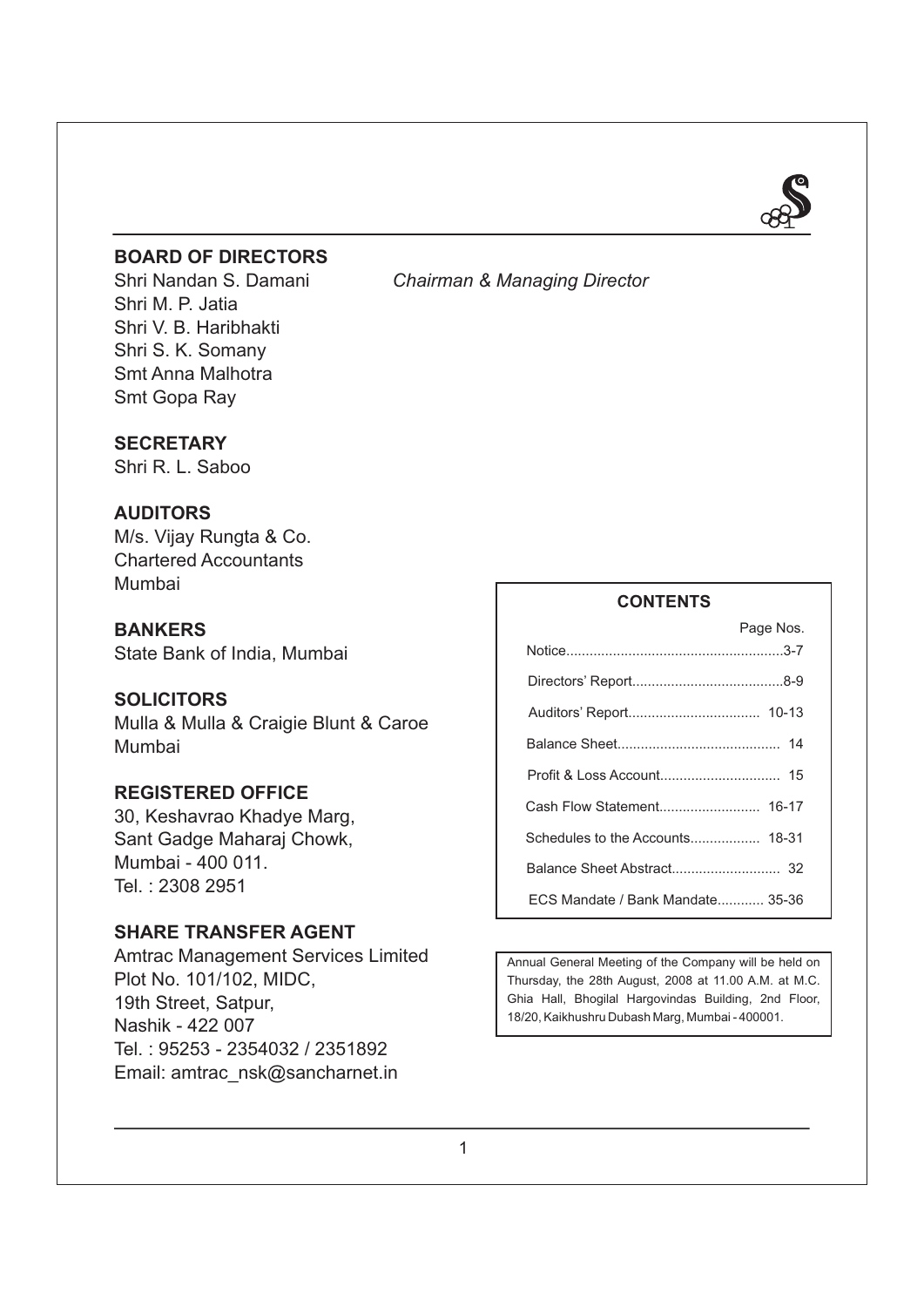|                                |                |       |                |       |       |       |       | 2007-08 2006-07 2005-06 2004-05 2003-04 2002-03 2001-02 2000-01 1999-00 1998-99 |       |       |
|--------------------------------|----------------|-------|----------------|-------|-------|-------|-------|---------------------------------------------------------------------------------|-------|-------|
| <b>FINANCIAL POSITION</b>      |                |       |                |       |       |       |       |                                                                                 |       |       |
| Share Capital                  | 299            | 299   | 299            | 299   | 299   | 299   | 299   | 299                                                                             | 299   | 299   |
| Application Money for Warrants | 61             | ÷,    |                |       |       |       |       |                                                                                 |       |       |
| Reserves & Surplus             | 1,443          | 144   | 144            | 144   | 861   | 861   | 861   | 861                                                                             | 937   | 992   |
| Net Worth                      | 1,803          | 443   | 443            | 443   | 1,160 | 1,160 | 1,160 | 1,160                                                                           | 1,236 | 1,291 |
| Loan Funds                     | ä,             | 4,302 | 4.787          | 3.945 | 5,037 | 3,013 | 2,940 | 3,173                                                                           | 3,381 | 3,379 |
| <b>Gross Block</b>             | 137            | 147   | 138            | 160   | 3,887 | 5,878 | 6,328 | 6,496                                                                           | 6,479 | 6,401 |
| Depreciation                   | 88             | 85    | 79             | 102   | 2,614 | 4,155 | 4,460 | 4,328                                                                           | 4,116 | 3v842 |
| Net Block                      | 49             | 62    | 59             | 58    | 1,273 | 1,723 | 1,868 | 2,168                                                                           | 2,363 | 2,559 |
| Net Current & Other Assets     | 1,754          | 4,683 | 5,171          | 4,330 | 4,924 | 2,450 | 2,232 | 2,165                                                                           | 2,254 | 2,111 |
| Capital Employed               | 1,803          | 4,745 | 5,230          | 4,388 | 6,197 | 4,173 | 4,100 | 4,333                                                                           | 4,617 | 4,670 |
| <b>OPERATING RESULTS</b>       |                |       |                |       |       |       |       |                                                                                 |       |       |
| Sales & Other Income           | 7,677          | 25    | 33             | 2,983 | 5,795 | 7,565 | 8,730 | 9,365                                                                           | 9,137 | 8,710 |
| Manufacturing & Other Expenses | 4,841          | 169   | 180            | 2,759 | 6,130 | 7,186 | 8,010 | 8,908                                                                           | 8,507 | 8,177 |
| Depreciation                   | $\overline{7}$ | 6     | 5              | 53    | 110   | 161   | 235   | 255                                                                             | 282   | 333   |
| Interest                       | 59             | 61    | 42             | 150   | 137   | 411   | 499   | 440                                                                             | 616   | 640   |
| Prior Year's adjustments       | 272            | ÷,    |                | ÷,    |       | ÷,    | (12)  | (8)                                                                             | (19)  | 18    |
| Profit/(Loss) Before Tax       | 3,042          | (211) | (194)          | 21    | (582) | (193) | (14)  | (238)                                                                           | (268) | (440) |
| <b>Taxation</b>                | 670            | 124   | (134)          | 11    | 702   | 23    | 64    |                                                                                 |       |       |
| Profit/(Loss) After Tax        | 2,372          | (87)  | (328)          | 32    | 120   | (170) | 50    | (238)                                                                           | (268) | (440) |
| Compensation under VRS         | ä,             | ÷,    | $\blacksquare$ | (185) | (60)  | (59)  | (52)  | (44)                                                                            | (44)  | (42)  |
| Dividend for the Year          | 437            |       |                |       |       |       |       |                                                                                 |       |       |
| Dividend %                     | 125            |       |                |       |       |       |       |                                                                                 |       |       |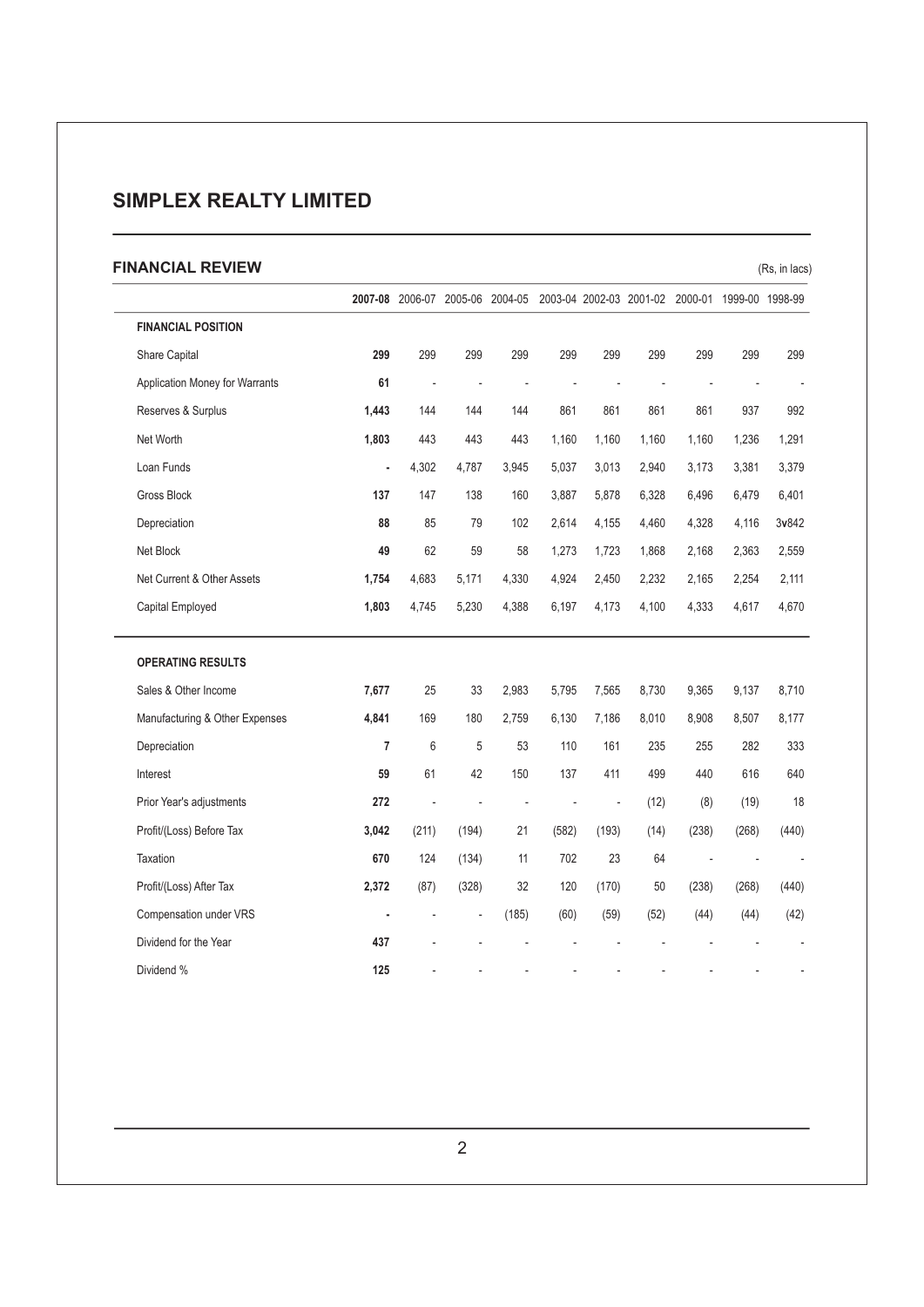

# **NOTICE**

Notice is hereby given that the Ninety Fifth Annual General Meeting of the Members of Simplex Realty Limited will be held at M. C. Ghia Hall, Bhogilal Hargovindas Building, 2nd Floor, 18/20, Kaikhushru Dubash Marg, Mumbai-400001 on Thursday, the 28th August, 2008 at 11.00 A. M. to transact the following business.

#### **ORDINARY BUSINESS:**

- 1 To receive, consider and adopt the audited Balance Sheet as at 31st March, 2008 and the Profit and Loss Account for the year ended on that date and the Reports of the Directors and Auditors thereon.
- 2. To declare dividend on equity shares for the year ended 31st March, 2008.
- 3. To appoint a Director in place of Shri S. K. Somany, who retires by rotation and is eligible for re - appointment.
- 4. To appoint a Director in place of Shri M. P. Jatia, who retires by rotation and is eligible for re - appointment.
- 5. To appoint Auditors of the Company to hold office from the conclusion of this Meeting until the conclusion of the next Annual General Meeting of the Company and to fix their remuneration and for the purpose to pass following Resolution which will be proposed as a Special Resolution:

"RESOLVED THAT pursuant to the provisions of section 224 Aand other applicable provisions, if any, of the Companies Act,1956 M/s Dayal & Lohia, Chartered Accountants, be and are hereby appointed as Auditors of the Company to hold office from the conclusion of this Annual General Meeting until the conclusion of next Annual General Meeting of the Company and that the Board of Directors of the Company be and is hereby authorised to fix their remuneration and payment of service tax as applicable and reimbursement of out of pocket expenses incurred by them for the said period."

# **SPECIAL BUSINESS:**

6. To consider and, if thought fit, to pass, with or without modification(s), the following Resolution as an Ordinary Resolution:

RESOLVED THAT pursuant to the provisions of Sections 198 and 309 (4) and other applicable provisions, if any, of the Companies Act, 1956, consent and approval of the Company be and is hereby accorded to the payment of commission at the rate not exceeding 1% of the net profit of the company for the period from  $1<sup>st</sup>$  April, 2007 to 31<sup>st</sup> March, 2008 (such profits to be computed in the manner prescribed under section 349 of the said Act) to Non-Executive Directors of the Company.

7. To consider and, if thought fit, to pass, with or without modification(s), the following Resolution as an Ordinary Resolution:

"RESOLVED that pursuant to the provisions of Sections 198, 269, 309, 311 and other applicable provisions, if any, of the Companies Act, 1956 read with Schedule XIII to the said Act as amended up-to date, consent and approval be and is hereby accorded to modify remuneration payable to Shri Nandan S. Damani, Managing Director of the Company for the period from 1st April, 2008 for his remaining tenure upto 28th June, 2011.

#### **REMUNERATION:**

- I. Salary: Rs. 1,25,000/- (Rupees One Lac Twenty Five Thousand Only) per month, payable monthly or such other amount of salary as may be permissible according to law from time to time in force, and as may be determined by the Board of Directors and agreed to by Shri Nandan S. Damani, from time to time.
- II. Perquisites: Perquisites shall be restricted to an amount equal to the annual salary or such other amount of perquisites as may be permissible according to law from time to time in force, and as may be determined by the Board of Directors.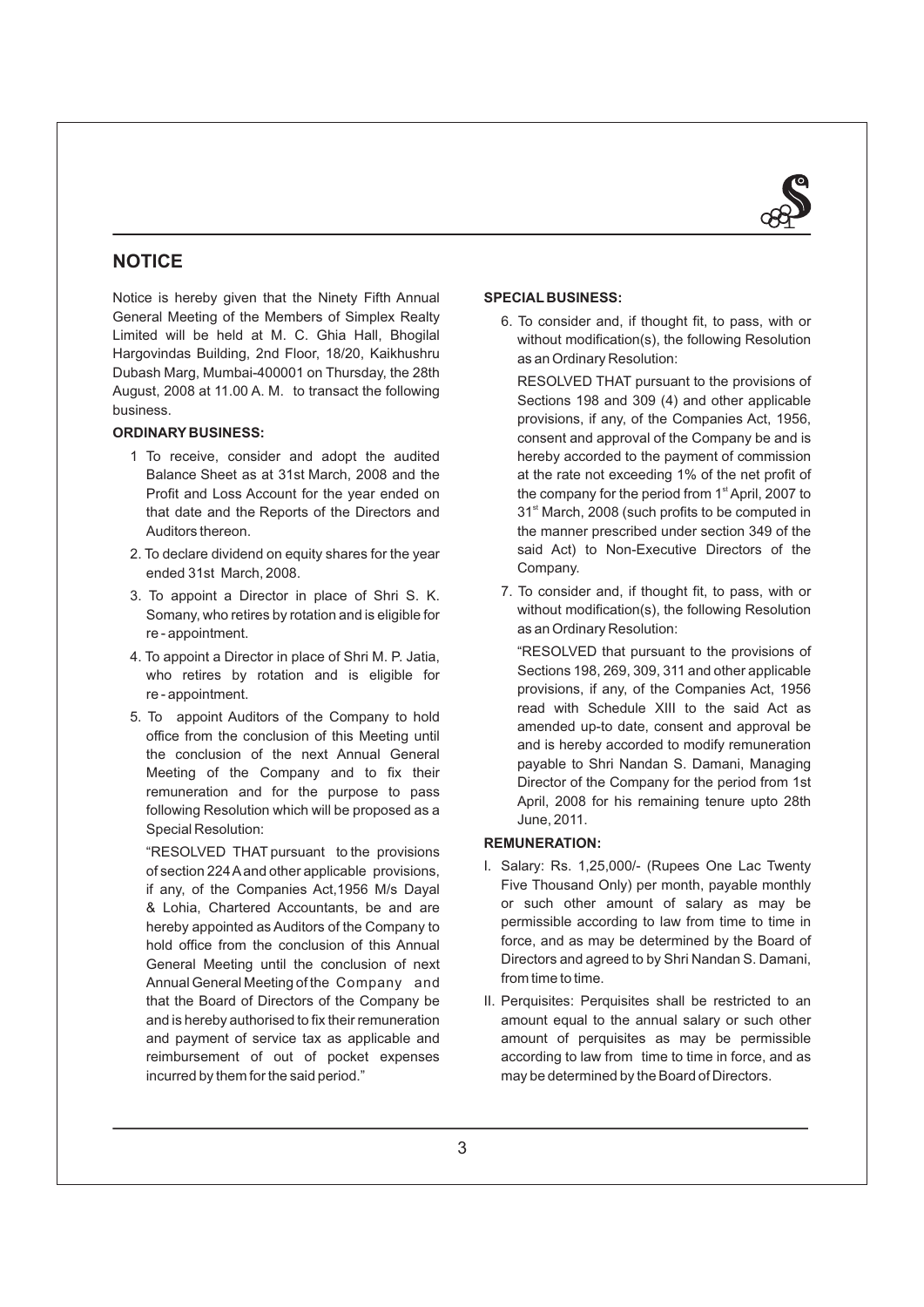- A. In addition to salary, Shri Nandan S. Damani will be entitled to perquisites and allowances like accommodation or house rent allowance in lieu thereof, expenses in respect of gas, electricity and water, furnishing and repairs, medical reimbursement and leave travel concession for self and his family, club fees, personal accident insurance and such other payments in nature of perquisites and allowances as may be decided by the Board of Directors from time to time.
- B. Shri Nandan S. Damani will also be eligible to the following benefits, which shall not be included in the computation of the ceiling on remuneration specified above.
	- a) Contribution to provident fund, superannuation fund or annuity fund to the extent these either singly or put together are not taxable under the Income-Tax Act, 1961,
	- b) Gratuity payable at a rate not exceeding half a month's salary for each completed year of service,and
	- c) Leave: One month with full pay and allowances as per Rules of the Company but not exceeding one month's leave for every 11 months of service. The leave accumulated but not availed of will be allowed to be encashed at the end of the tenure.
- C. The Company will provide a car for use on Company's business and telephone at the residence of Shri Nandan S. Damani. He will be billed by the Company for personal long distance calls on telephone and use of car for personal purposes.
- D. The Managing Director will not be paid any sitting fees for attending the meetings of the Board of Directors or Committees thereof.

RESOLVED FURTHER THAT pursuant to the provisions of Sections 198 and 309(3) and other applicable provisions, if any, of the Companies Act, 1956, consent and approval be and is hereby accorded for the payment of commission upto 5% including salary and perquisites of the net profit of the Company computed in the manner laid down in the section 349 of the Companies Act, 1956 to Shri Nandan S. Damani, Managing Director of the Company for the period from  $1<sup>st</sup>$  April, 2007 to 31 $<sup>st</sup>$  March, 2008.</sup>

By Order of the Board of Directors

**R. L. Saboo Secretary** 

Mumbai, June 19, 2008 Registered Office:

30, Keshavrao Khadye Marg, Sant Gadge Maharaj Chowk, Mumbai-400011.

# **NOTES:**

- **1. AMEMBER ENTITLED TO ATTEND AND VOTE AT THE MEETING IS ENTITLED TO APPOINT A PROXY TO ATTEND AND, ON A POLL, TO VOTE INSTEAD OF HIMSELF, AND A PROXY NEED NOT BE A MEMBER OF THE COMPANY. PROXIES, IN ORDER TO BE VALID, SHOULD BE DULY COMPLETED, STAMPED AND SIGNED AND MUST BE LODGED AT THE REGISTERED OFFICE OF THE COMPANY NOT LESS THAN 48 HOURS BEFORE THE COMMENCEMENT OF THE MEETING.**
- 2. Explanatory Statement pursuant to Section 173 (2) of the Companies Act, 1956, and forming part of the Notice is annexed hereto.
- 3. Members are requested to notify the change in address, if any, immediately to the Company quoting their folio numbers.
- 4. The Register of Members and Share Transfer Books of the Company will remain closed from Thursday the 14th August, 2008 to Thursday, the 28th August, 2008, both days inclusive.
- 5. Payment of dividend, if approved, will be paid to the Members, whose names appear on the Register of Members of the Company as on 28th August, 2008.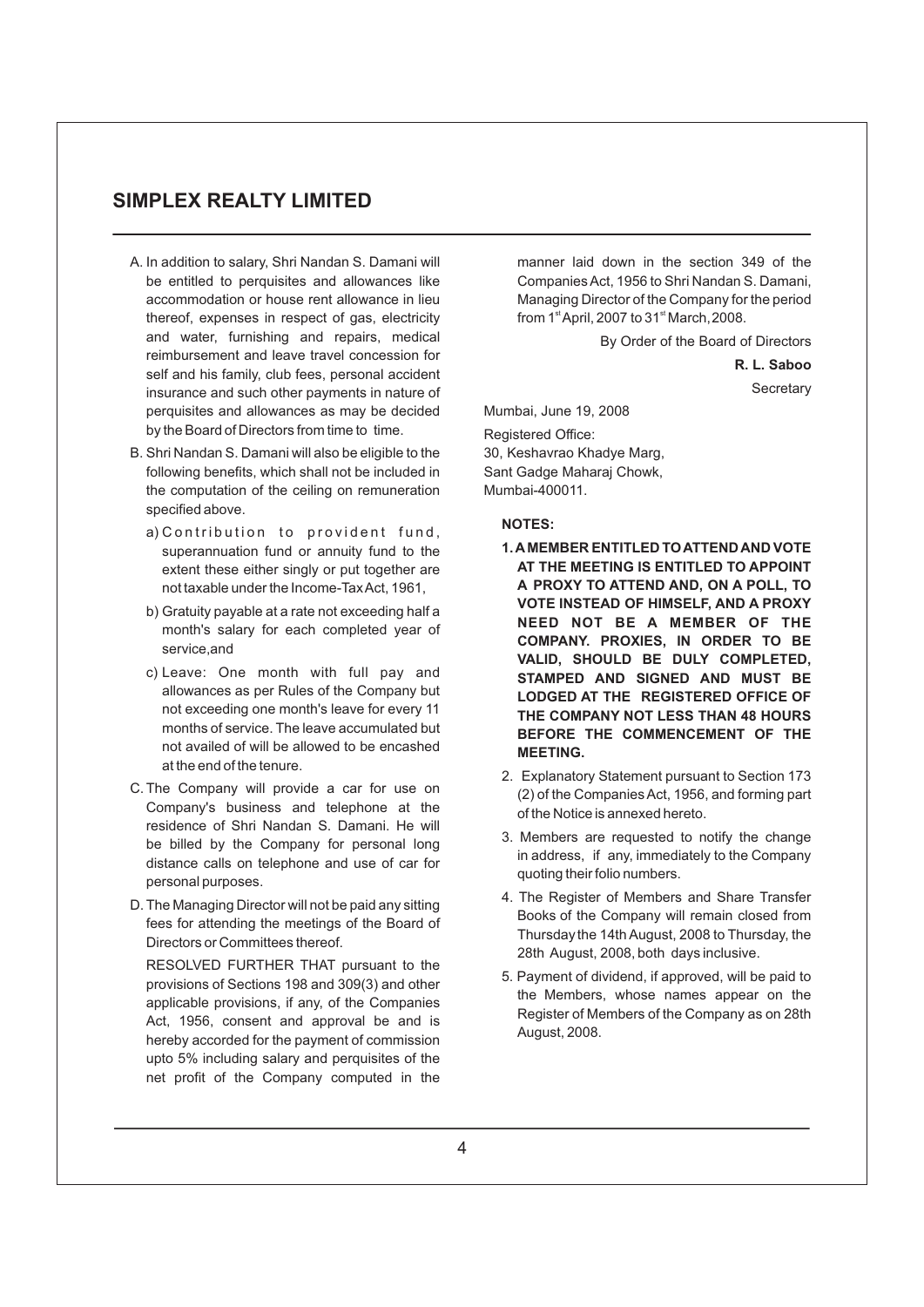

| Name of Director                                         | Shri S. K. Somany                                                                                                                                                                                                                | Shri M. P. Jatia                                                                                                                                                                                                                                                                                         |
|----------------------------------------------------------|----------------------------------------------------------------------------------------------------------------------------------------------------------------------------------------------------------------------------------|----------------------------------------------------------------------------------------------------------------------------------------------------------------------------------------------------------------------------------------------------------------------------------------------------------|
| Date of Birth                                            | 29.03.1931                                                                                                                                                                                                                       | 01.01.1931                                                                                                                                                                                                                                                                                               |
| Date of Appointment                                      | 02.11.1991                                                                                                                                                                                                                       | 29.12.1984                                                                                                                                                                                                                                                                                               |
| Qualification                                            | B. Com.                                                                                                                                                                                                                          |                                                                                                                                                                                                                                                                                                          |
| <b>Experience in Specific</b><br><b>Functional Areas</b> | Shri S. K. Somany has enriched<br>himself with a business<br>experience of over 5 decades<br>and has a rich and vast all-round<br>knowledge and experience in the<br>business of Ceramic, Glass and<br>Textiles Industry.        | Shri M. P. Jatia has an overall<br>experience of over 55 years in Business<br>Administration and Corporate Finance<br>and is a Director of many renowned<br>Companies.                                                                                                                                   |
| Directorship held in<br>other Companies                  | 1. Jamshri Ranjitsinghji Spg. &<br>Wvg. Mills Co. Ltd.<br>2. The Nav Bharat Refrigeration<br>and Industries Ltd.<br>3. Soma Textiles & Industries Ltd.<br>4. Somany Evergreen Knits Ltd.<br>5. Shreelekha Global Finance<br>Ltd. | 1. Apollo Mumbai Hospital Ltd.<br>2. Aristo Realty Developers Ltd.<br>3. Chem-Mach Pvt. Ltd.<br>4. Pudumjee Investment &<br>Finance Co. Ltd.<br>5. Pudumjee Plant Laboratories Ltd.<br>6. Pudumjee Pulp & Paper Mills Ltd.,<br>7. Rajendra Mechanical Industries Ltd.<br>8. Wires & Fabriks (S. A.) Ltd. |
| Committee<br>position held in<br>other Companies         |                                                                                                                                                                                                                                  | Pudumjee Pulp & Paper Mills Ltd.<br>(Share Transfer Committee)                                                                                                                                                                                                                                           |

# **Details of the Directors seeking re-appointment in the forthcoming Annual General Meeting**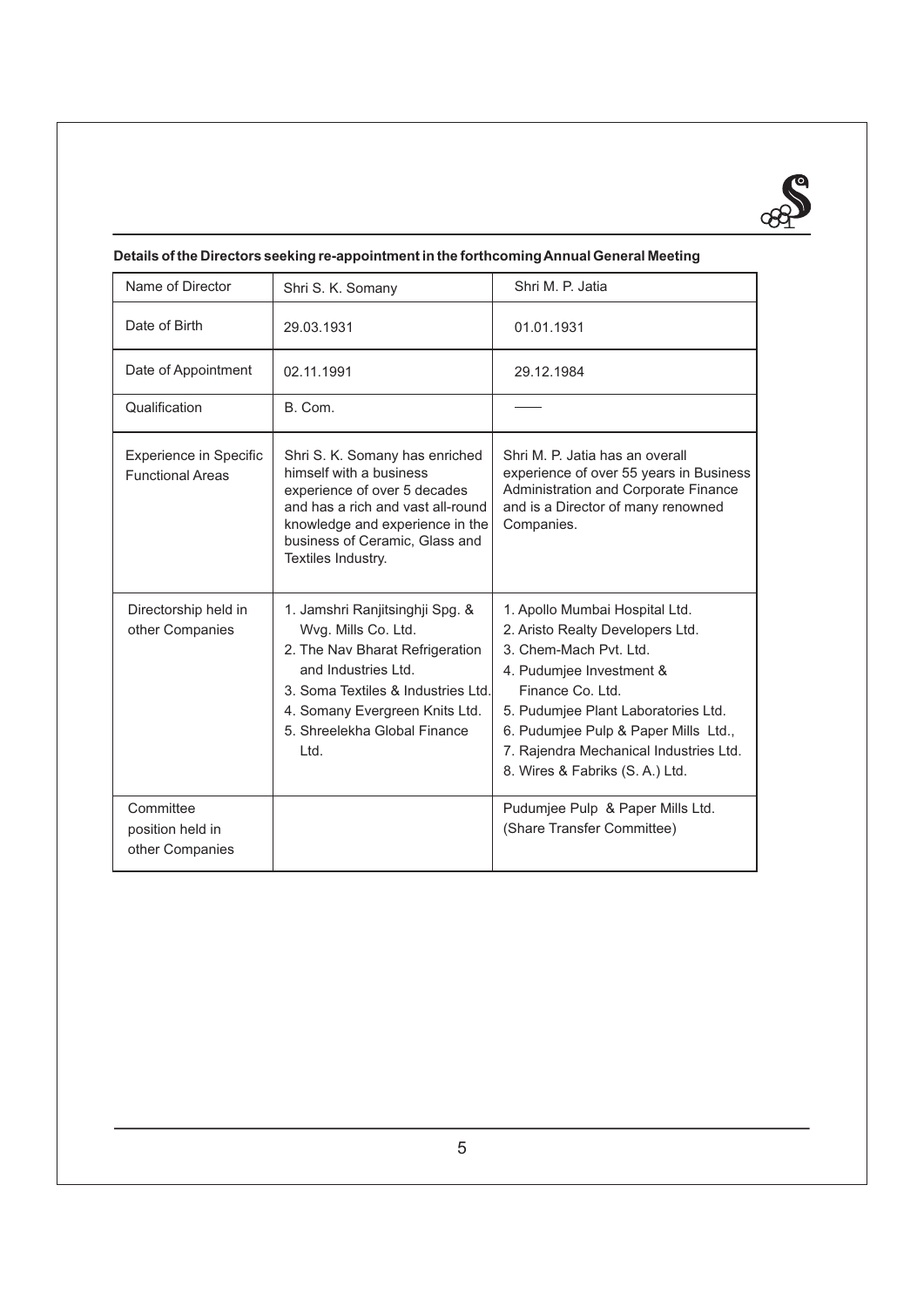# **EXPLANATORY STATEMENT UNDER SECTION 173 ( 2 ) OF THE COMPANIES ACT, 1956, AND FORMING PART OF THE NOTICE DATED JUNE 19, 2008**

#### **Item No.5**

M/s Bharat Bhuta & Co., Chartered Accountants, were appointed as Statutory Auditors of the Company by the members of the Company at the Annual General Meeting held on 25<sup>th</sup> September, 2007. Shri Bharat Bhuta, Proprietor of M/s Bharat Bhuta & Co. expired on  $2^{nd}$  March, 2008. Your Directors at their Meeting held on  $27<sup>th</sup>$ March, 2008 filled the causal vacancy caused by the demise of Shri Bharat Bhuta by appointing M/s Vijay Rungta & Co., Chartered Accountants as Statutory Auditors of the Company till this Annual General Meeting.

M/s Vijay Rungta & Co. retiring Auditors of the Company have informed the Company vide their letter dated 17<sup>th</sup> June, 2008that they are not in a position to continue as the Statutory Auditors of the Company beyond this Annual General Meeting due to their prior professional commitments. Your Directors have considered the above letter. Your Directors recommend to appoint M/s Dayal & Lohia , Chartered Accountants, as Statutory Auditors of the Company and has received a letter from them expressing their willingness and eligibility to take up the Audit u/s 224 ( 1 B ) of the Companies Act, 1956, if appointed.

Under Section 224Aof the Companies Act, 1956, it is necessary to pass a Special Resolution for the appointment of Statutory Auditors, M/s Dayal & Lohia , Chartered Accountants, as the shareholdings in the Company of the Public Financial Institutions and Nationalised Banks on the date of the Notice are in excess of 25% of the subscribed share capital of the Company.

None of the Directors is concerned or interested in the said Resolution.

The Directors commend the Special Resolution No. 5 of the accompanying Notice for your approval.

#### **Item No. 6**

Second provision to section 309(4) of the Companies Act, 1956, empowers the company to pay upto 1% of the net profit by way of commission to all the directors together, other than the Managing or Whole time Director. As the shareholders are aware, entire management of the company vests only in the Board of Directors. In view of greater involvement of the directors in the affairs of the company, it is desirable that they should be paid commission at the rate not exceeding 1% of the net profit of the company (including Sitting Fees). Remuneration Committee and the Board of Directors at their meeting held on 19<sup>th</sup> June, 2008 recommended to pay commission to Directors other than Managing or Whole time Director at the rate not exceeding 1% of the net profit of the Company.

All the Directors of the company except the Managing Director are interested in the resolution to the extent of the commission payable to them in accordance with the proposed resolution.

The Directors commend the Ordinary Resolution No. 6 of the accompanying Notice for your approval.

#### **Item No. 7**

At the meeting held on 19<sup>th</sup> June, 2008, Remuneration Committee recommended to the Board of Directors about modified terms of remuneration payable to Shri Nandan S. Damani, the Managing Director of the Company from 1<sup>st</sup> April, 2008 for his remaining tenure upto 28<sup>th</sup> June, 2011. The Board of Directors approved the modified terms of remuneration, as recommended by the Remuneration Committee.

The shareholders' approval authorising the Board of Directors to vary and/or alter the terms and conditions relating to the remuneration, perquisites and allowances of Shri Nandan S. Damani was earlier obtained at the Annual General Meeting held on 26<sup>th</sup> September, 2006.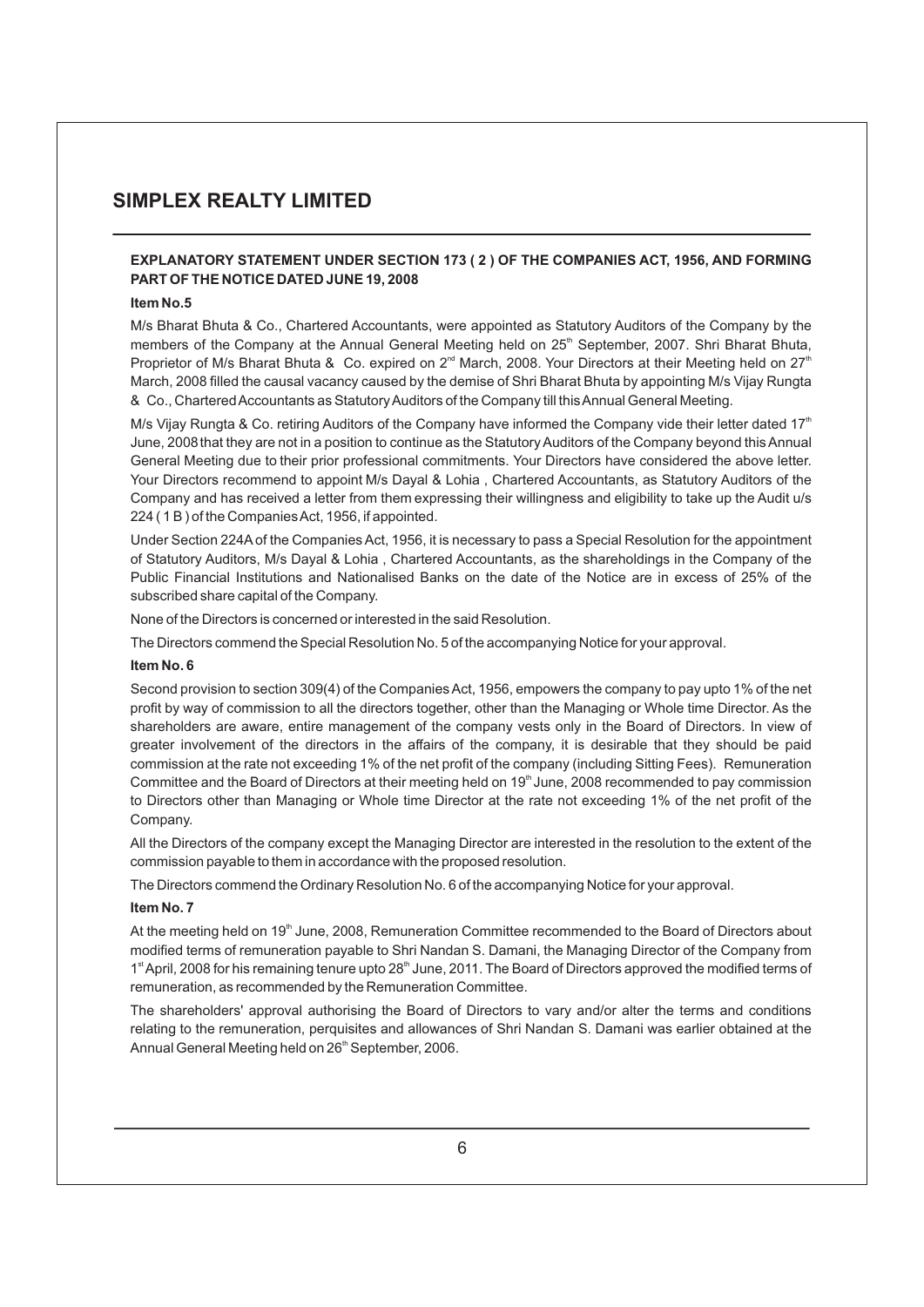

The Managing Director is entitled to get 5% commission as per sections 198 and 309 ( 3 ) of the Companies Act, 1956 of the net profit of the Company computed in the manner laid down under section 349 of the Companies Act, 1956. The Remuneration Committee has recommended to Board to give commission upto 5% of the net profit including salary and perquisites to Shri Nandan S. Damani for the period from 1<sup>st</sup> April, 2007 to 31<sup>st</sup> March, 2008. The Board has decided to give commission as per the recommendation of Remuneration Committee for the period from 1<sup>st</sup> April, 2007 to 31<sup>st</sup> March, 2008.

Except Shri Nandan S. Damani, Managing Director and Shri S. K. Somany, Director, none of the Directors are interested in the above modification of terms of remuneration and commission to Shri Nandan S. Damani as Managing Director.

Directors commend the Ordinary Resolution contained at item No. 7 of the accompanying Notice for your approval.

By Order of the Board of Directors

**R. L. Saboo**

Mumbai, June 19, 2008 **Secretary** Secretary 3. The Secretary Secretary Secretary Secretary Secretary Secretary Secretary Secretary Secretary Secretary Secretary Secretary Secretary Secretary Secretary Secretary Secretary S

Registered Office 30, Keshavrao Khadye Marg, Sant Gadge Maharaj Chowk, Mumbai - 400011.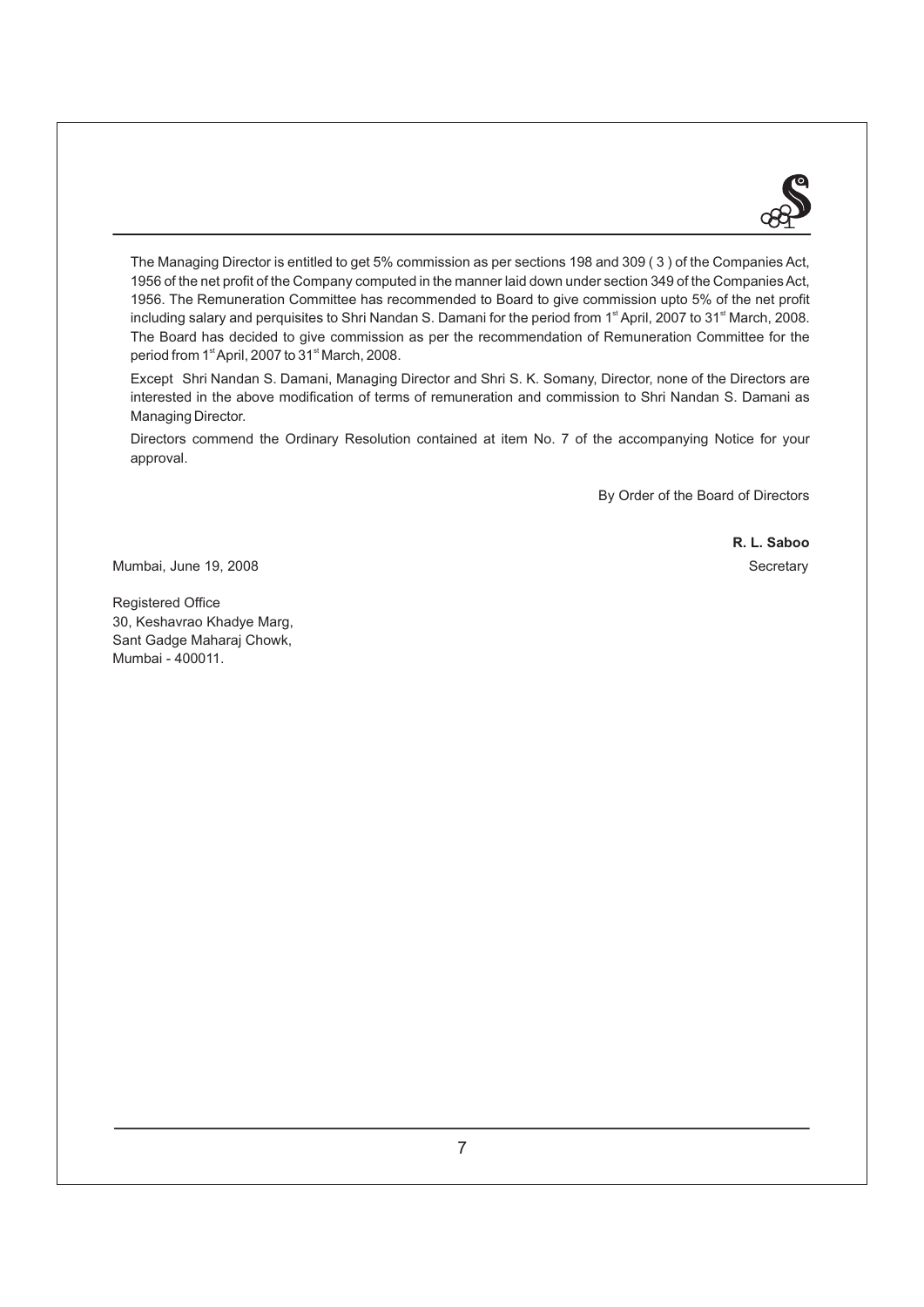# **NINETY FIFTH REPORT OF THE BOARD OF DIRECTORS**

To,

The Members ,

The Directors present their Annual Report, together with the Audited Accounts for the year ended 31<sup>st</sup> March, 2008.

#### **FINANCIAL RESULTS**

|                                                                        | Year ended       | Previous Year ended |
|------------------------------------------------------------------------|------------------|---------------------|
|                                                                        | 31.03.2008       | 31.03.2007          |
|                                                                        | Rs.              | Rs.                 |
| Profit / (Loss) before Interest, Depreciation and Taxation             | 28, 36, 64, 715  | (1,43,55,454)       |
| Less: Interest                                                         | 59,70,390        | 62,54,315           |
| Less: Depreciation                                                     | 7,33,446         | 5,69,593            |
| Net Profit / (Loss) before Tax & Prior Period Adjustments for the year | 27,69,60,879     | (2, 11, 79, 362)    |
| <b>Prior Period Adjustments</b>                                        | 2,72,17,113      |                     |
| Net Profit / (Loss) before Tax                                         | 30,41,77,992     | (2, 11, 79, 362)    |
| Provision for Taxation (MAT/FBT)                                       | 2,84,62,877      | 2,84,096            |
| <b>MAT Credit Entitlement</b>                                          | (2,67,05,060)    |                     |
| Provision for Deferred Tax Liability / (Assets)                        | 6,51,90,690      | (1, 27, 58, 984)    |
| Net Profit / (Loss) for the year                                       | 23,72,29,485     | (87, 04, 474)       |
| Balance brought forward from Previous Year                             | (6, 35, 69, 564) | (5,48,65,090)       |
| Amount available for Appropriation                                     | 17,36,59,921     |                     |
| <b>Appropriations:</b>                                                 |                  |                     |
| Proposed Dividend on Equity Shares                                     | 3,73,92,275      |                     |
| Tax on Dividend                                                        | 63,54,817        |                     |
| <b>Transfer to General Reserve</b>                                     | 10,00,00,000     |                     |
| <b>Balance Carried Forward</b>                                         | 2,99,12,829      | (6,35,69,564)       |
|                                                                        |                  |                     |

# **DIVIDEND**

Keeping in mind the overall performance during the year and positive outlook of your Company, the Directors are pleased to recommend, for approval of the Members the payment of dividend at the rate of 25% and special dividend at the rate of 100% on equity shares of Rs. 10/- each on 29,91,382 Equity Shares of the Company for the year ended 31<sup>st</sup> March, 2008. The total equity dividend outgo for the financial year 2007-08, including dividend distribution tax would be Rs. 437.47 lacs.

# **OPERATIONS**

The Board is happy to inform you that during the year we have recognized revenue for our project "Planet Godrej" tower 1 & 2 for which Occupation Certificate has been received and also possession has been given to the buyers. Work for remaining towers is in full swing and we are expecting to complete tower 3 & 4 and will be handed over by March, 2009 and tower 5 by December, 2009.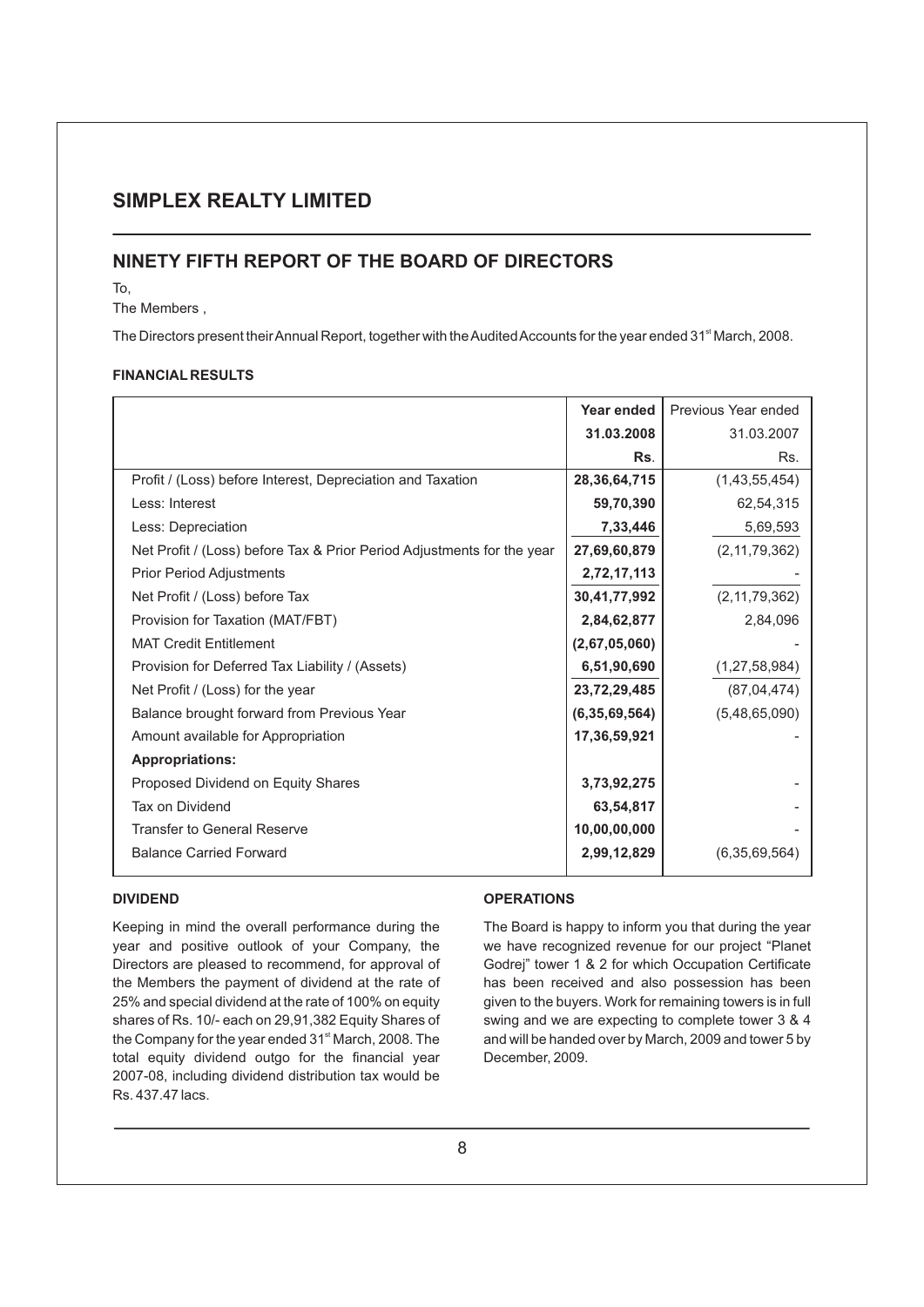

### **FIXED DEPOSITS**

The Company has not accepted or renewed any fixed deposits during the year.

# **DIRECTORS**

Shri S. K. Somany and Shri M. P. Jatia, Directors of the Company who retire by rotation at the ensuing Annual General Meeting and being eligible, offer themselves for re-appointment.

None of the Directors is disqualified under section 274 (1) (g) of the Companies Act, 1956.

#### **AUDITORS**

During the year, the Board has appointed M/s Vijay Rungta & Co., Chartered Accountants to fill up casual vacancy caused by sudden demise of Shri Bharat Bhuta, proprietor of M/s. Bharat Bhuta & Co., Chartered Accountants. M/s Vijay Rungta & Co., Chartered Accountants retire as Auditors of the Company at the forthcoming Annual General Meeting. Present Auditors M/s Vijay Rungta & Co. have informed the company that they do not wish to be reappointed as Statutory Auditors of our Company for the year ended  $31<sup>st</sup>$  March, 2009 due to their prior commitment for other assignments. Consequently, the Directors recommend the appointment of M/s Dayal & Lohia, Chartered Accountants as Statutory Auditors of your company and has received a letter from them expressing their willingness and eligibility to take up the Audit u/s 224(1B) of the Companies Act, 1956, if appointed.

#### **PARTICULARS OF EMPLOYEES:**

There was no employee in receipt of remuneration as prescribed under Section 217 (2A) of the Companies Act, 1956.

# **CORPORATE GOVERNANCE:**

The guidelines regarding Corporate Governance are not applicable to the Company as the paid - up capital of the Company is below Rs. 3 crores.

#### **DIRECTOR'S RESPONSIBILITY:**

Pursuant to Section 217 (2AA) of the Companies Act,

1956, on the basis of information placed before them, the Directors state that:

- (i) in the preparation of the annual accounts, the applicable accounting standards have been followed along with proper explanation relating to material departures, if any;
- (ii) appropriate accounting policies have been selected and applied consistently, and the judgments and estimates that have been made are reasonable and prudent so as to give a true and fair view of the state ofaffairs of the Company as at  $31<sup>st</sup>$  March, 2008 and of the profit of the Company for the said period;
- (iii) proper and sufficient care has been taken for the maintenance of adequate accounting records in accordance with the provisions of the Companies Act, 1956 for safeguarding the assets of the Company and for preventing and detecting fraud and other irregularities;
- (iv) the annual accounts have been prepared on a going concern basis.

#### **ACKNOWLEDGEMENT**

Your Directors place on record their appreciation for the assistance and support extended by all government authorities, financial institutions, banks, consultants, solicitors and shareholders of the company. The directors express their appreciation for the dedicated and sincere services rendered by the employees of the company.

For and on behalf of the Board

Chairman & Mg. Director

Mumbai, June 19, 2008

Registered Office: 30, Keshavrao Khadye Marg, Sant Gadge Maharaj Chowk, Mumbai - 400011.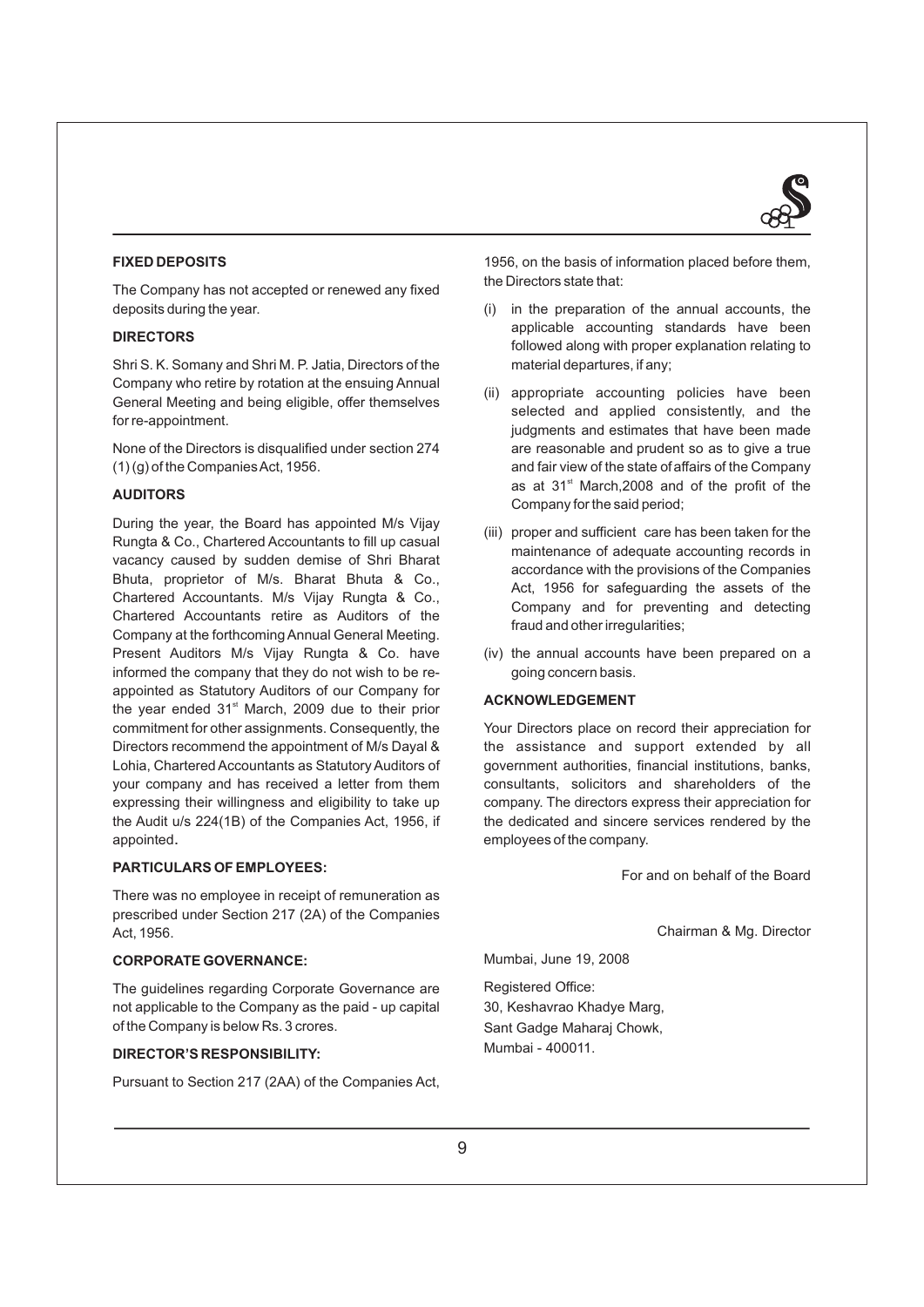# **AUDITORS' REPORT TO THE MEMBERS OF SIMPLEX REALTYLIMITED.**

- 1) We have audited the attached Balance Sheet of **Simplex Realty Limited** (the Company') as at March 31, 2008 and also the Profit and Loss Account and the Cash Flow Statement of the Company for the year ended on that date, annexed thereto (all together referred to as 'financial statements'). These financial statements are the responsibility of the Company's management. Our responsibility is to express an opinion on these financial statements based on our audit.
- 2) We conducted our audit in accordance with auditing standards generally accepted in India. Those Standards require that we plan and perform the audit to obtain reasonable assurance about whether the financial statements are free of material misstatement. An audit includes examining, on a test basis, evidence supporting the amounts and disclosures in the financial statements. An audit also includes assessing the accounting principles used and significant estimates made by management, as well as evaluating the overall financial statements presentation. We believe that our audit provides a reasonable basis for our opinion.
- 3) As required by the Companies (Auditor's Report) Order, 2003 issued by the Central Government of India in terms of Section 227(4A) of the Companies Act, 1956 ('the Act'), and on the basis of such check of the books and records, as we considered necessary and appropriate and according to the information and explanations given to us during the course of the audit, we enclose in the Annexure, a statement on the matters specified in paragraphs 4 and 5 of the said Order.
- 4) Further to our comments in the Annexure referred to above, we report that:
	- a) We have obtained all the information and explanations which to the best of our knowledge and belief were necessary for the purposes of our audit;
	- b) In our opinion, proper books of account as required by law have been kept by the Company, so far as appears from our examination of those books;
- c) The Balance Sheet, Profit and Loss Account and Cash Flow Statement dealt with by this report are in agreement with the books of account;
- d) In our opinion, the Balance Sheet, Profit and Loss Account and Cash Flow Statement dealt with by this report comply with the accounting standards referred to Section 211(3C) of the Act;
- e) On the basis of written representations received by the Company from its directors and taken on record by the Board of Directors, we report that none of the directors is disqualified as at March 31, 2008 from being appointed as a director in terms of clause (g) of subsection (1) of Section 274 of the Act;
- f) In our opinion and to the best of our information and according to the explanations given to us, the said financial statements give the information required by the Act, in the manner so required and give a true and fair view in conformity with the accounting principles generally accepted in India:
	- i. in the case of the Balance Sheet, of the state affairs of the Company as at March 31, 2008;
	- ii. in the case of the Profit and Loss Account, of the Profit of the Company for the year ended on that date;
		- and
	- iii. in case of the Cash Flow Statement, of the cash flows of the Company for the year ended on that date.

 **For Vijay Rungta & Co.** Chartered Accountants

**Ajay Rungta** Partner Membership No.: F - 40333

Mumbai, June 19, 2008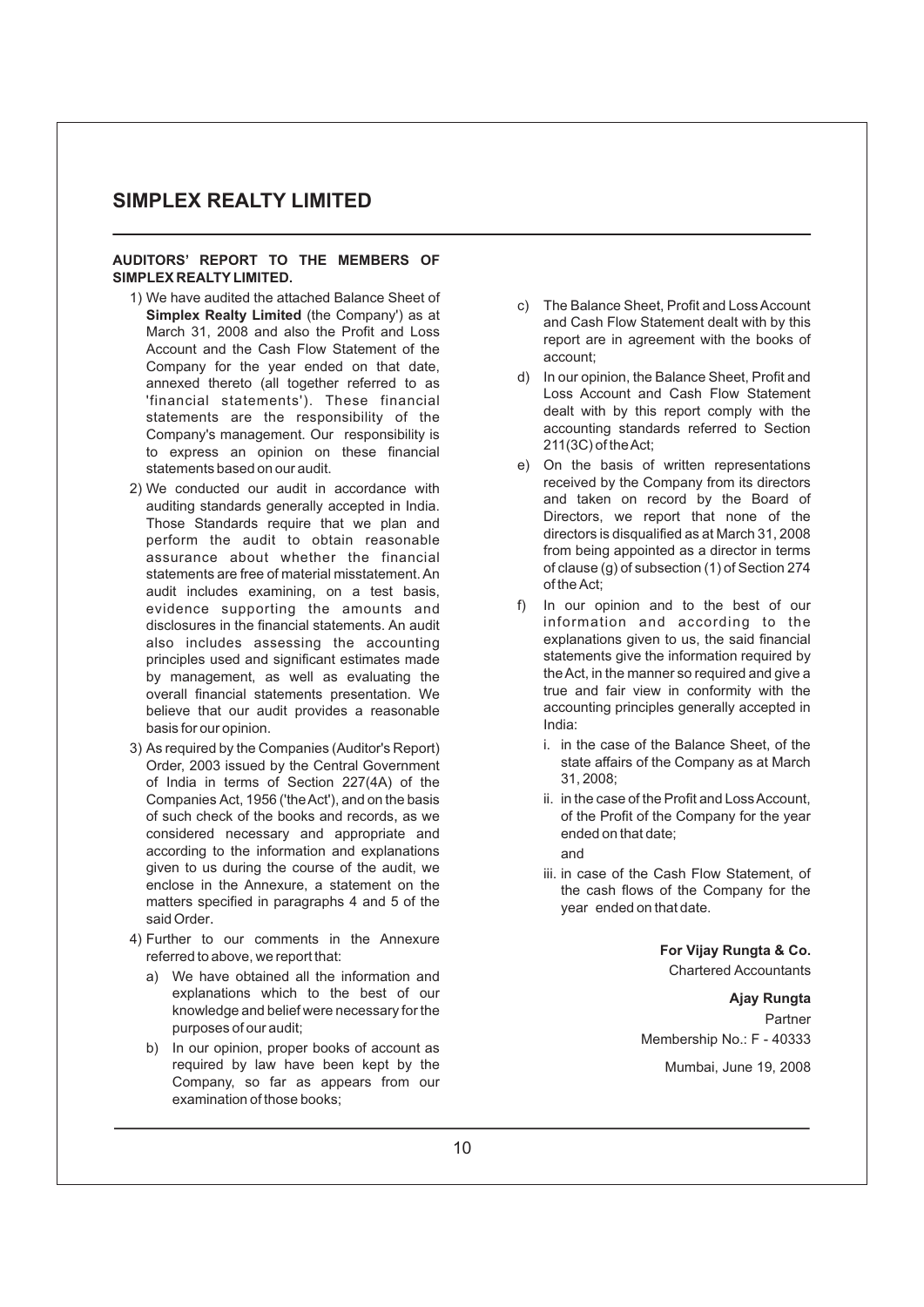

#### **ANNEXURE TO AUDITORS' REPORT**

[Referred to in paragraph 3 of our report of even date to the members of Simplex Realty Limited on the financial statements for the year ended March 31, 2008]

- (i) (a) The Company has maintained proper records showing full particulars, including quantitative details and situation of fixed assets.
	- (b) According to information and explanations given to us, during the year, the management conducted physical verification of certain fixed assets in accordance with its policy of physical verification in a phased manner. In our opinion, such frequency is reasonable having regard to the size of the Company and the nature of its fixed assets. As explained to us, the discrepancies noticed on physical verification as compared to book records maintained, were not material and have been properly dealt with in the books of account.
	- (c) The Company has not disposed of a substantial portion of fixed assets during the year under report; accordingly, there is no question of the going concern assumption being affected.
- (ii) (a) During the year under report, the Company did not hold any inventories other than its realty stock. According to the information and explanations given to us, the management conducted verification as to the title and the area of the land comprised in the inventories as at the balance sheet date.
	- (b) In our opinion and according to the information and explanations given to us, the procedures followed by the management for physical verification of inventory of land, are reasonable and adequate in relation to the size of the Company and the nature of the business.
	- (c) On the basis of our examination of the inventory records, and having regard to what is stated in (iii) (a) above, we are of the opinion that the Company has maintained proper records of inventory. No significant discrepancies were noticed as compared to the book records maintained.
- (iii) (a) In our opinion and according to the information and explanations given to us, the Company has not granted any loans, secured and unsecured to companies, firms or other parties covered in the register maintained under Section 301 of the Act. Consequently, the provisions of sub clauses (b), (c) and (d) of clause (iii) of paragraph 4 of the Order are not applicable.
	- (b) In our opinion and according to the information and explanations given to us, the Company has availed unsecured loans from three companies listed in the register maintained under Section 301 of the Act. The aggregate of the maximum amount of the loans outstanding during the year, and the year-end balance (including accrued interest) of such loans was Rs.509.92 lacs and Rs.Nil respectively.
	- (c) In our opinion and according to the information and explanations given to us, the rate of interest and other terms and conditions on which the loans are availed are prima facie, not prejudicial to the interest of the Company.
	- (d) According to the information and explanations given to us, the loans availed by the Company referred to in paragraph (b) above, are repayable at call. Having regard to this explanation, and the fact that during the year the Company has made payments of interest and repayments of principal to the lender as and when called upon to do so, in our opinion, the Company is regular in the payment of principal and interest.
- (iv) In our opinion and according to information and explanations given to us, during the year under report, there were adequate internal control procedures commensurate with the size of the Company and the nature of its business for purchase of fixed assets. Further, on the basis of our examination of books and records of the Company, and according to the information and explanations given to us, we have neither come across, nor have been informed of any continuing failure to correct major weaknesses in the internal control procedures.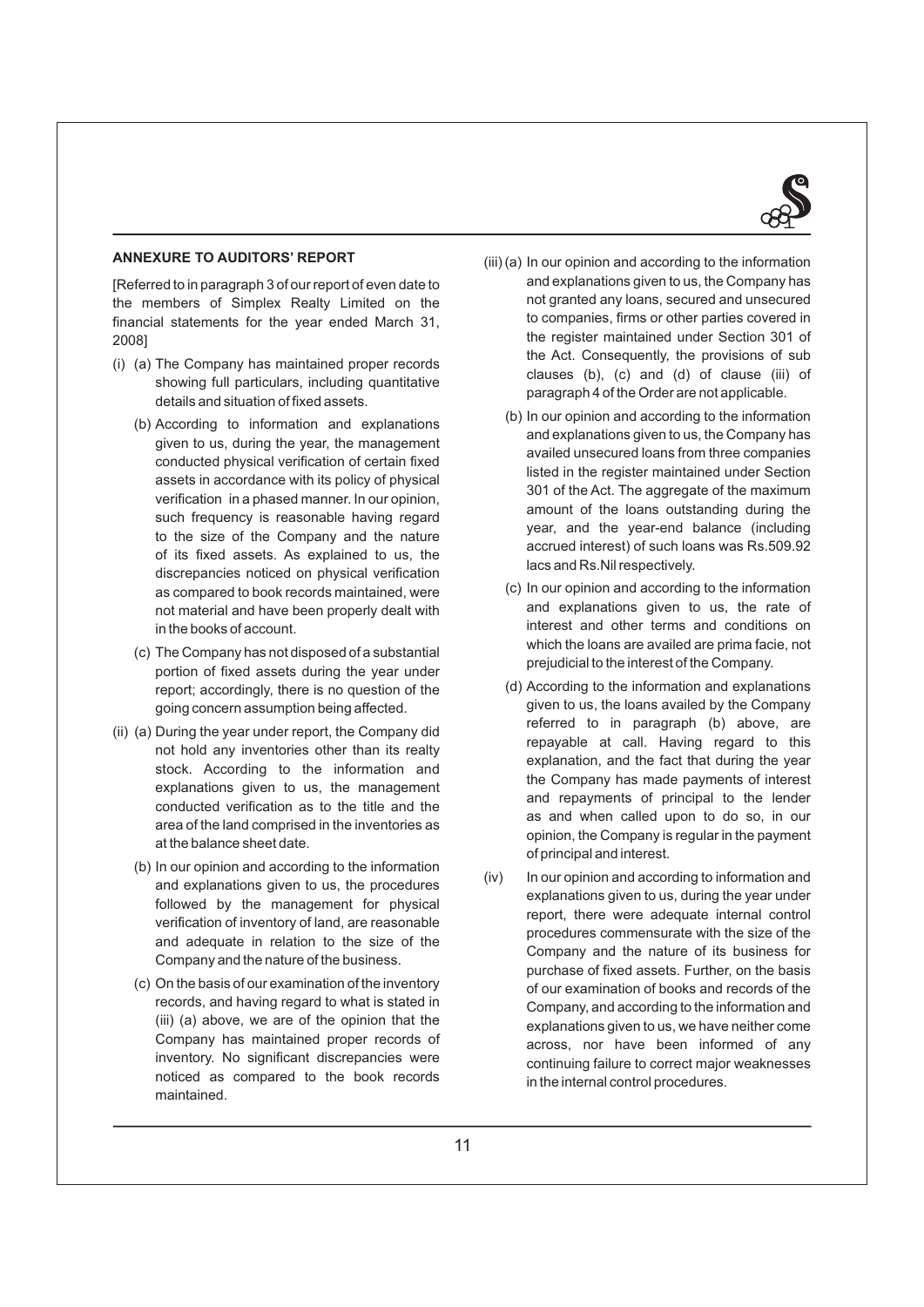- v) (a) To the best of our knowledge and belief, and according to the information and explanations given to us, we are of the opinion that particulars of contracts or arrangements referred to in Section 301 of the Act that are required to be entered in the register maintained under that Section, have been so entered.
	- (b) In our opinion and according to the information and explanations given to us, during the year under report, there were no transactions of the nature referred to in paragraph v(a) above, exceeding the value of Rupees Five hundred thousand in respect of any party.
- (vi) In our opinion and according to the information and explanations given to us, the Company has not accepted any deposits from the public, to which the directives issued by the Reserve Bank of India and the provisions of Sections 58A, 58AA or any other provisions of the Act or the rules framed there under, apply.
- (vii) In our opinion, the Company has an internal audit system commensurate with the size and nature of its business.
- (viii) The Central Government has not prescribed maintenance of cost records under section 209(1)(d) of the Act for any activities of the Company.
- (ix)(a) According to the information and explanations given to us, the Company was regular in depositing with the appropriate authorities, undisputed statutory dues including Provident Fund, Investor Education and Protection Fund, Employees' State Insurance, Wealth-tax, Income tax, Service Tax, Sales Tax and other material statutory dues. As at the balance sheet date, the Company did not have arrears of such undisputed dues that remained unpaid for a period exceeding six months from the date on which they were payable.
	- (b) In our opinion and according to the information and explanations given to us, as at

the balance sheet date, there are no dues of the specified nature that remained to be deposited on account of pending disputes.

- (x) As at the balance sheet date, the Company has no accumulated losses and has not incurred cash loss during the financial year covered by our audit, but incurred cash loss in immediately preceding financial year.
- (xi) According to the information and explanations given to us, during the year under report, the Company has not committed default in repayment of dues to banks and financial institutions and also in respect of its debentures issued.
- (xii) In our opinion and according to the information and explanations given to us, during the year under report, the Company has not granted any loans or advances against security by way of pledge of shares and securities; accordingly, the provisions of clause (xii) of paragraph 4 of the Order are not applicable.
- (xiii) In our opinion, the Company is not a chit fund / nidhi/mutual benefit fund/society and accordingly, the provisions of clause (xiii) of paragraph 4 of the Order are not applicable.
- (xiv) According to the information and explanations given to us, the Company is not dealing or trading in shares, securities and other investments, and accordingly the provisions of clause (xiv) of paragraph 4 of the Order are not applicable to the Company.
- (xv) According to the information and explanations given to us, as at the balance sheet date, the Company has not given any guarantees for loans taken by others from banks or financial institutions.
- (xvi) In our opinion and according to the information and explanations given to us, during the year the Company applied its term loans for the purposes for which they were obtained.
- (xvii) In our opinion and according to the information and explanations given to us, and on an overall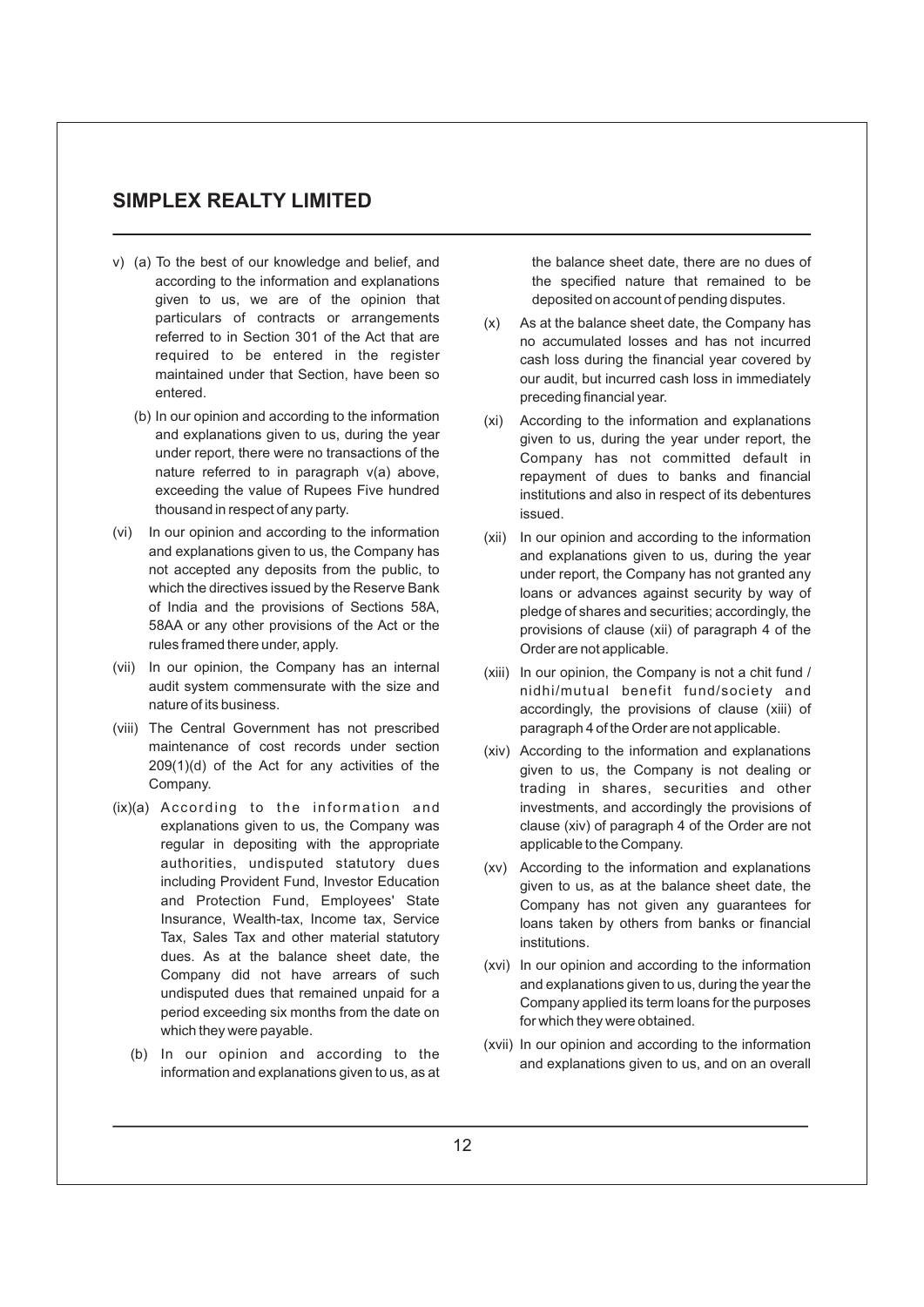

examination of the balance sheet of the Company, we report that no funds raised on a short-term basis have been used for long-term investment.

- (xviii) According to the information and explanations given to us, during the year under report, the Company did not make any preferential allotment of shares to parties listed in the Register maintained under Section 301 of the Act.
- (xix) The Company has not issued any debentures during the year under report.
- (xx) During the year under report, the Company did not raise any money through a public issue; consequently, the provisions of clause (xx) of paragraph 4 of the Order are not applicable.

(xxi) To the best of our knowledge and belief, and according to the information and explanations given to us, there have been no cases of fraud on or by the Company noticed or reported during the year under report.

> For **Vijay Rungta & Co.** Chartered Accountants

**Ajay Rungta** Partner Membership No.: F - 40333 Mumbai, June 19, 2008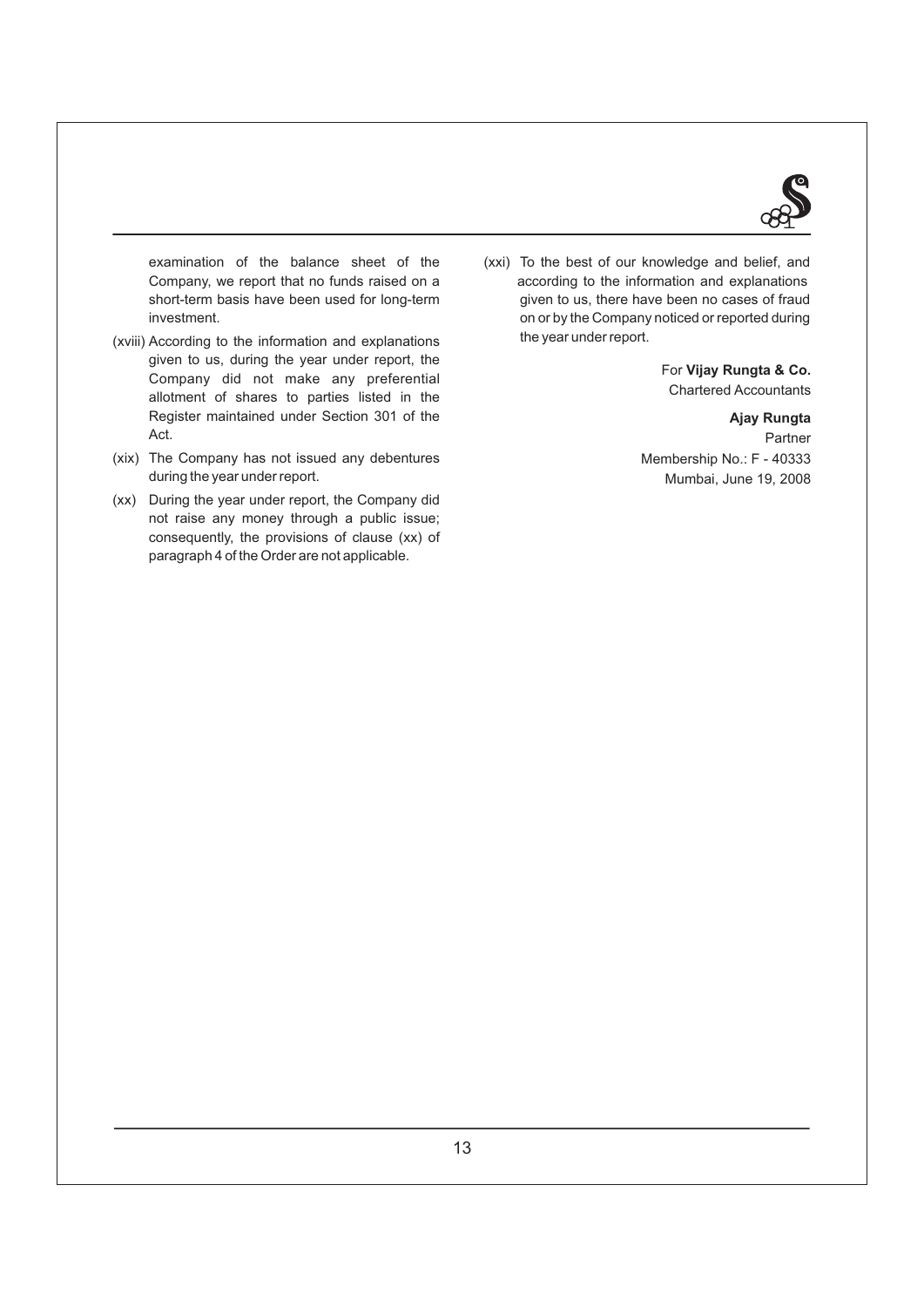# **BALANCE SHEET AS AT 31ST MARCH, 2008**

|   |                                                                        | <b>Schedule</b> |                 | 31.3.2008                                       |              | 31.3.2007                    |
|---|------------------------------------------------------------------------|-----------------|-----------------|-------------------------------------------------|--------------|------------------------------|
| Ш | <b>SOURCES OF FUNDS</b>                                                | No.             | Rs.             | Rs.                                             | Rs.          | Rs.                          |
|   | <b>SHAREHOLDERS' FUNDS</b>                                             |                 |                 |                                                 |              |                              |
|   | <b>Share Capital</b>                                                   | (1)             | 2,99,36,870     |                                                 | 2,99,36,870  |                              |
|   | <b>Application Money for Warrants</b>                                  |                 | 60,71,263       |                                                 |              |                              |
|   | <b>Reserves and Surplus</b>                                            | (2)             | 14,42,36,733    |                                                 | 1,43,23,904  |                              |
|   |                                                                        |                 |                 | 18,02,44,866                                    |              | 4,42,60,774                  |
|   | <b>LOAN FUNDS</b>                                                      |                 |                 |                                                 |              |                              |
|   | <b>Secured Loans</b>                                                   | (3)             | 43,494          |                                                 | 6,59,822     |                              |
|   | <b>Unsecured Loans</b>                                                 | (4)             |                 | 43,494                                          | 42,95,86,158 |                              |
|   |                                                                        | <b>TOTAL</b>    |                 | 18,02,88,360                                    |              | 43,02,45,980<br>47,45,06,754 |
| Ш | <b>APPLICATION OF FUNDS</b>                                            |                 |                 |                                                 |              |                              |
|   | <b>FIXED ASSETS</b>                                                    | (5)             |                 |                                                 |              |                              |
|   | <b>Gross Block</b>                                                     |                 | 1,36,54,807     |                                                 | 1,47,07,583  |                              |
|   | Less: Depreciation                                                     |                 | 88,16,298       |                                                 | 84,56,630    |                              |
|   |                                                                        |                 |                 | 48,38,509                                       |              | 62,50,953                    |
|   | <b>INVESTMENTS</b>                                                     | (6)             |                 | 4,09,61,248                                     |              | 3,03,57,931                  |
|   | <b>DEFERRED TAX ASSETS (Net)</b>                                       |                 |                 | 2,58,77,871                                     |              | 9,10,68,561                  |
|   | (Refer note 11 of schedule 15)                                         |                 |                 |                                                 |              |                              |
|   | <b>CURRENT ASSETS,</b>                                                 |                 |                 |                                                 |              |                              |
|   | <b>LOANS AND ADVANCES</b>                                              |                 |                 |                                                 |              |                              |
|   | Inventories                                                            | (7)             | 17,08,96,456    |                                                 | 31,72,17,409 |                              |
|   | Cash and Bank Balances                                                 | (8)             | 8,52,69,867     |                                                 | 2,09,961     |                              |
|   | Loans and Advances                                                     | (9)             | 59,52,33,610    |                                                 | 16,03,72,578 |                              |
|   |                                                                        |                 | 85, 13, 99, 933 |                                                 | 47,77,99,948 |                              |
|   | <b>Less: CURRENT LIABILITIES</b>                                       |                 |                 |                                                 |              |                              |
|   | <b>AND PROVISIONS</b>                                                  | (10)            |                 |                                                 |              |                              |
|   | <b>Current Liabilities</b>                                             |                 | 66,67,59,517    |                                                 | 30,27,72,519 |                              |
|   | Provisions                                                             |                 | 7,60,29,684     | 10,86,10,732                                    | 30,34,591    |                              |
|   | <b>MISCELLANEOUS EXPENDITURE</b>                                       |                 |                 |                                                 |              | 17, 19, 92, 838              |
|   |                                                                        | (11)            |                 |                                                 |              | 11,12,66,907                 |
|   | (To the extent not written off or adjusted)<br>PROFIT AND LOSS ACCOUNT |                 |                 |                                                 |              |                              |
|   |                                                                        | <b>TOTAL</b>    |                 | 18,02,88,360                                    |              | 6,35,69,564<br>47,45,06,754  |
|   | <b>SIGNIFICANT ACCOUNTING POLICIES</b>                                 |                 |                 |                                                 |              |                              |
|   | AND NOTES TO THE ACCOUNTS                                              | (15)            |                 |                                                 |              |                              |
|   | As per our report of even date attached                                |                 |                 | For and on behalf of the Board                  |              |                              |
|   | For Vijay Rungta & Co.                                                 |                 |                 |                                                 |              |                              |
|   | <b>Chartered Accountants</b>                                           |                 |                 |                                                 |              |                              |
|   | Ajay Rungta                                                            | R. L. Saboo     |                 | Nandan S. Damani - Chairman & Managing Director |              |                              |
|   | Partner                                                                | Secretary       | S. K. Somany    |                                                 | Director     |                              |
|   | Membership No. F - 40333                                               |                 |                 |                                                 |              |                              |
|   | Mumbai, June 19, 2008                                                  |                 |                 | Mumbai, June 19, 2008                           |              |                              |
|   |                                                                        |                 |                 |                                                 |              |                              |
|   |                                                                        |                 | 14              |                                                 |              |                              |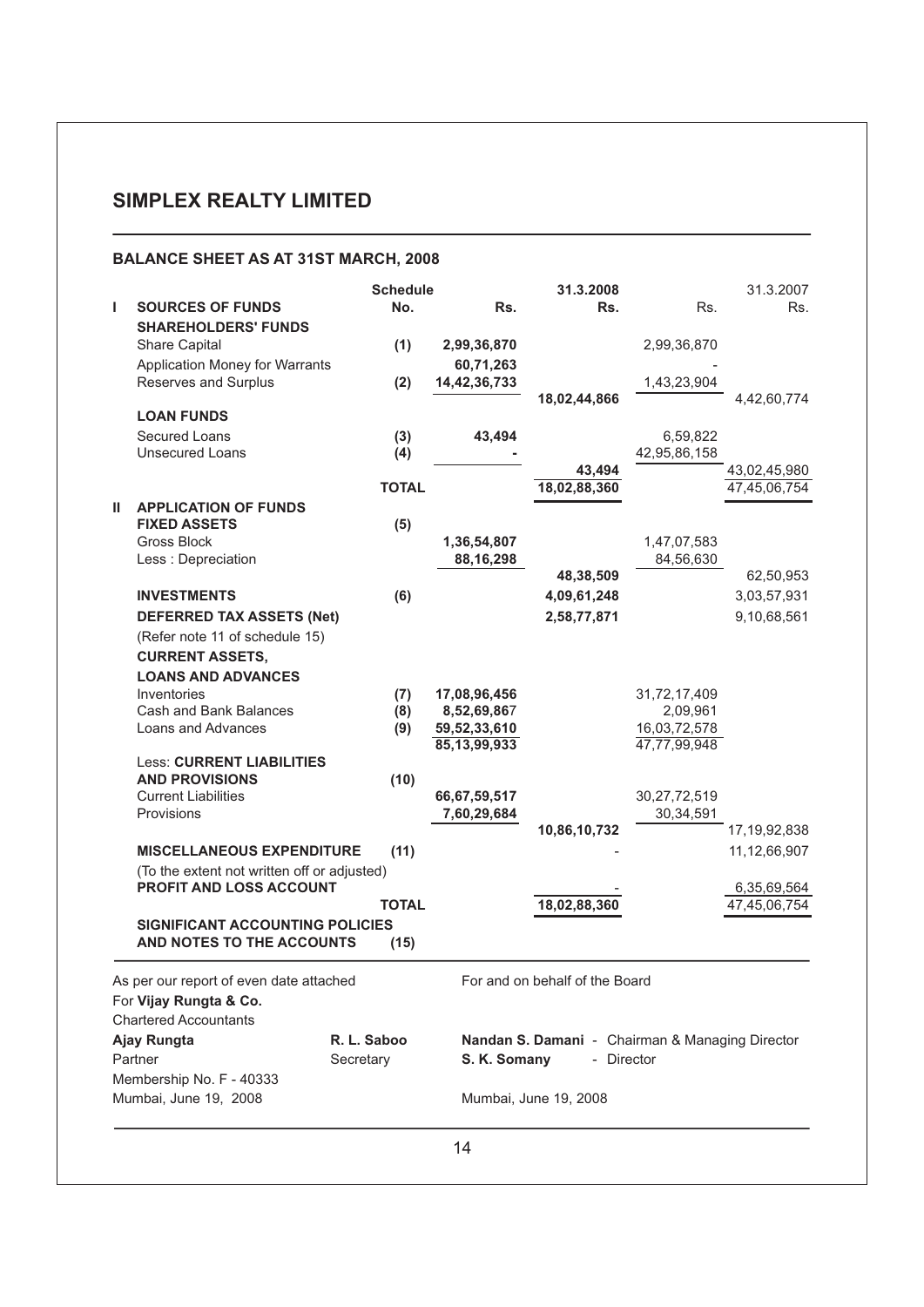

# **PROFIT AND LOSS ACCOUNT FOR THE YEAR ENDED 31ST MARCH 2008**

|                                                                                                          | <b>Schedule</b><br>No.   | 2007-08<br>Rs.                                                                | 2006-07<br>Rs.   |
|----------------------------------------------------------------------------------------------------------|--------------------------|-------------------------------------------------------------------------------|------------------|
| <b>INCOME</b>                                                                                            |                          |                                                                               |                  |
| Revenue arising from Developable Land                                                                    |                          | 56,64,82,068                                                                  |                  |
| Other Income                                                                                             | (12)                     | 6,07,53,526                                                                   | 25,99,182        |
| Surplus on conversion of Land into Stock in Trade                                                        |                          | 14,05,11,057                                                                  |                  |
|                                                                                                          |                          | 76,77,46,651                                                                  | 25,99,182        |
| <b>EXPENDITURE</b>                                                                                       |                          |                                                                               |                  |
| <b>Operating Expenses</b>                                                                                | (13)                     | 48,40,81,936                                                                  | 1,69,54,636      |
| Depreciation                                                                                             |                          | 7,33,446                                                                      | 5,69,593         |
| Interest                                                                                                 | (14)                     | 59,70,390                                                                     | 62,54,315        |
|                                                                                                          |                          | 49,07,85,772                                                                  | 2,37,78,544,     |
| Profit/ (Loss) before Tax & Prior Period Adjustments                                                     |                          | 27,69,60,879                                                                  | (2, 11, 79, 362) |
| <b>Prior Period Adjustments</b>                                                                          |                          | 2,72,17,113                                                                   |                  |
| Profit/ (Loss) before Tax                                                                                |                          | 30,41,77,992                                                                  | (2, 11, 79, 362) |
|                                                                                                          |                          |                                                                               |                  |
| Current Tax (MAT)                                                                                        |                          | 2,81,42,877                                                                   |                  |
| <b>MAT Credit Entitlement</b><br>Fringe Benefit Tax                                                      |                          | (2,67,05,060)                                                                 | 2,84,096         |
| Deferred Tax Liability/(Assets)                                                                          |                          | 3,20,000<br>6,51,90,690                                                       | (1, 27, 58, 984) |
|                                                                                                          |                          |                                                                               |                  |
| Net Profit/ (Loss) for the year                                                                          |                          | 23,72,29,485                                                                  | (87, 04, 474)    |
| Balance brought forward                                                                                  |                          | (6, 35, 69, 564)                                                              | (5,48,65,090)    |
| <b>NET PROFIT AVAILABLE FOR APPROPRIATION</b>                                                            |                          | 17,36,59,921                                                                  | (6, 35, 69, 564) |
| Proposed Dividend                                                                                        |                          | 3,73,92,275                                                                   |                  |
| Tax on Proposed Dividend                                                                                 |                          | 63,54,817                                                                     |                  |
| <b>Transfer to General Reserve</b>                                                                       |                          | 10,00,00,000                                                                  |                  |
| <b>Balance carried to Balance Sheet</b>                                                                  |                          | 2,99,12,829                                                                   | (6, 35, 69, 564) |
| Basic and diluted earnings per share of Rs.10 each                                                       |                          | 79.30                                                                         | (2.91)           |
| <b>SIGNIFICANT ACCOUNTING POLICIES</b>                                                                   |                          |                                                                               |                  |
| AND NOTES TO THE ACCOUNTS                                                                                | (15)                     |                                                                               |                  |
|                                                                                                          |                          |                                                                               |                  |
| As per our report of even date attached hereto<br>For Vijay Rungta & Co.<br><b>Chartered Accountants</b> |                          | For and on behalf of the Board                                                |                  |
| Ajay Rungta<br>Partner                                                                                   | R. L. Saboo<br>Secretary | Nandan S. Damani - Chairman & Managing Director<br>- Director<br>S. K. Somany |                  |
| Membership No. F - 40333<br>Mumbai, June 19, 2008                                                        |                          | Mumbai, June 19, 2008                                                         |                  |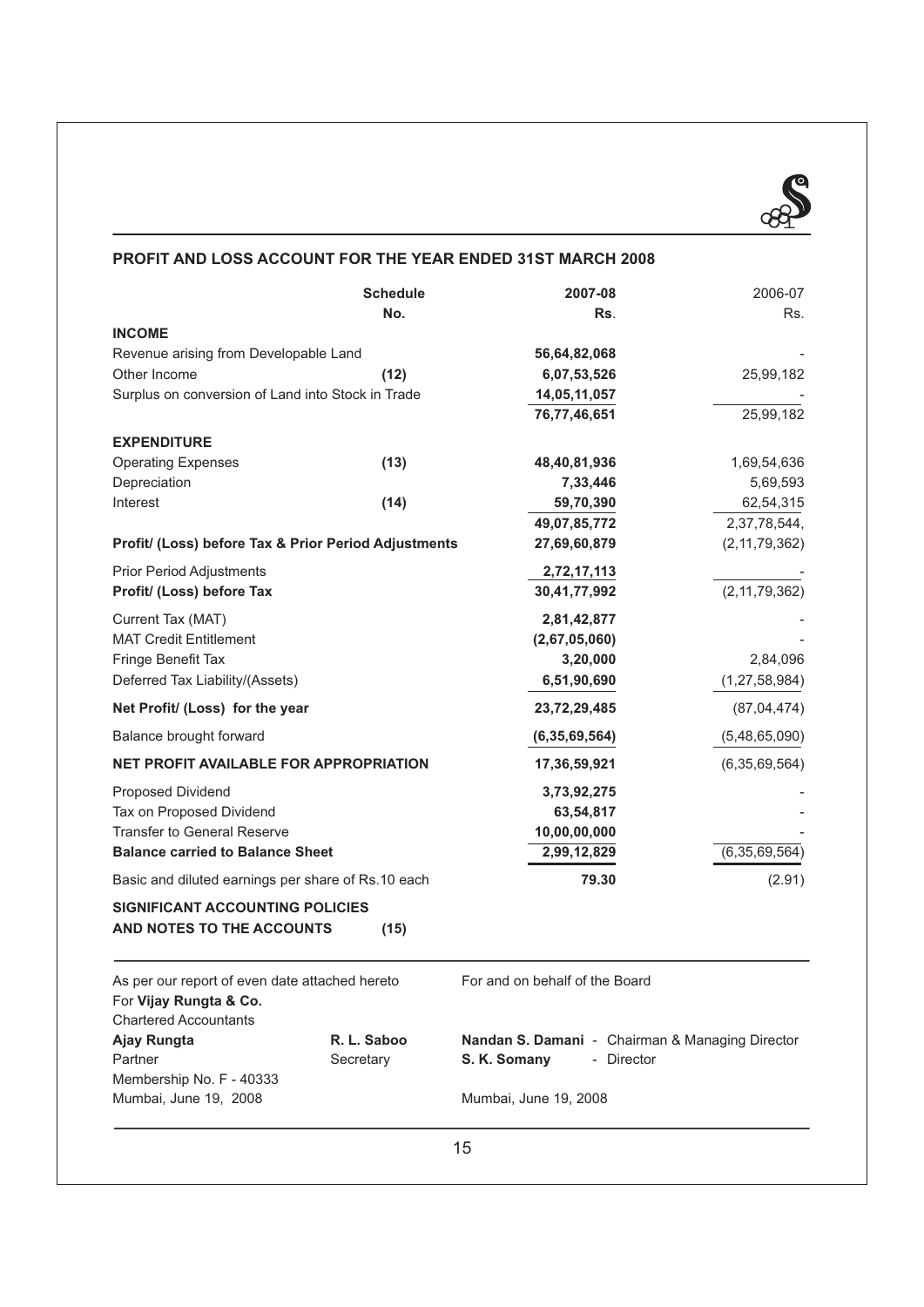# **CASH FLOW STATEMENT FOR THE YEAR ENDED 31ST MARCH 2008** 16 **2007- 08** 2006 - 07 **Rs. Rs.** Rs. Rs. Rs. **A. CASH FLOW FROM OPERATING ACTIVITIES : NET PROFIT / (LOSS) BEFORE TAX 30,41,77,992** (2,11,79,362) Adjustments for : Depreciation **7,33,446** 5,69,593 Diminution in value of Investments **25,45,740** 32,143 Interest Expense **59,70,390** 62,54,315 Dividend Income **(6,80,856)** (37,072) Interest Income **(5,72,79,392)** (1,14,831) Prior Period Interest Income **(2,72,17,113)** Loss/(Profit) on sale of Fixed Assets(net) **2,99,315** - Sundry Balances Written Off **Sundry Balances Written Off 11,495 Loss on Sale of Investments (7,56,16,975)** 67,64,108 **OPERATING PROFIT/(LOSS) BEFORE WORKING CAPITAL CHANGES 22,85,61,017** (1,44,15,254) (Increase)/ decrease in working capital : (ouflow) / inflow Trade and other Receivables **(37,03,56,008)** (11,93,36,237) Inventories **25,76,03,852** 2,55,95,849 Trade and other Payables **36,70,45,806** 16,05,58,360 **25,42,93,650** 6,68,17,972 **CASH GENERATED FROM OPERATIONS** 48,28,54,667 5,24,02,718 Direct Taxes (Paid)/ Received **(2,62,77,864)** (67,58,333) **NET CASH GENERATED FROM OPERATING ACTIVITIES (A) 45,65,76,803** 4,56,44,385 **B. CASH FLOW FROM INVESTING ACTIVITIES :** Purchase of Fixed Assets/Capital Advances paid **(1,87,415)** (8,81,014) Purchase of Investments **(1,31,60,552)** (55,000) Sale of Fixed Assets **5,51,106** - Dividend Received **6,80,856** 37,072 Interest Received **7,29,74,406** 1,14,831 Application Money for Warrants **60,71,263 NET CASH GENERATED FROM/ (USED IN) INVESTING ACTIVITIES (B) 6,69,29,664** (7,84,111) **C. CASH FLOW FROM FINANCING ACTIVITIES :** Net change in Borrowings (outflow) / inflow **(42,91,16,328)** (4,88,74,101)<br>Interest paid **(93,30,233)** (60,85,913) **Interest paid** (93,30,233) **NET CASH (USED IN) FINANCING ACTIVITIES (C) (43,84,46,561)** (549,60,014)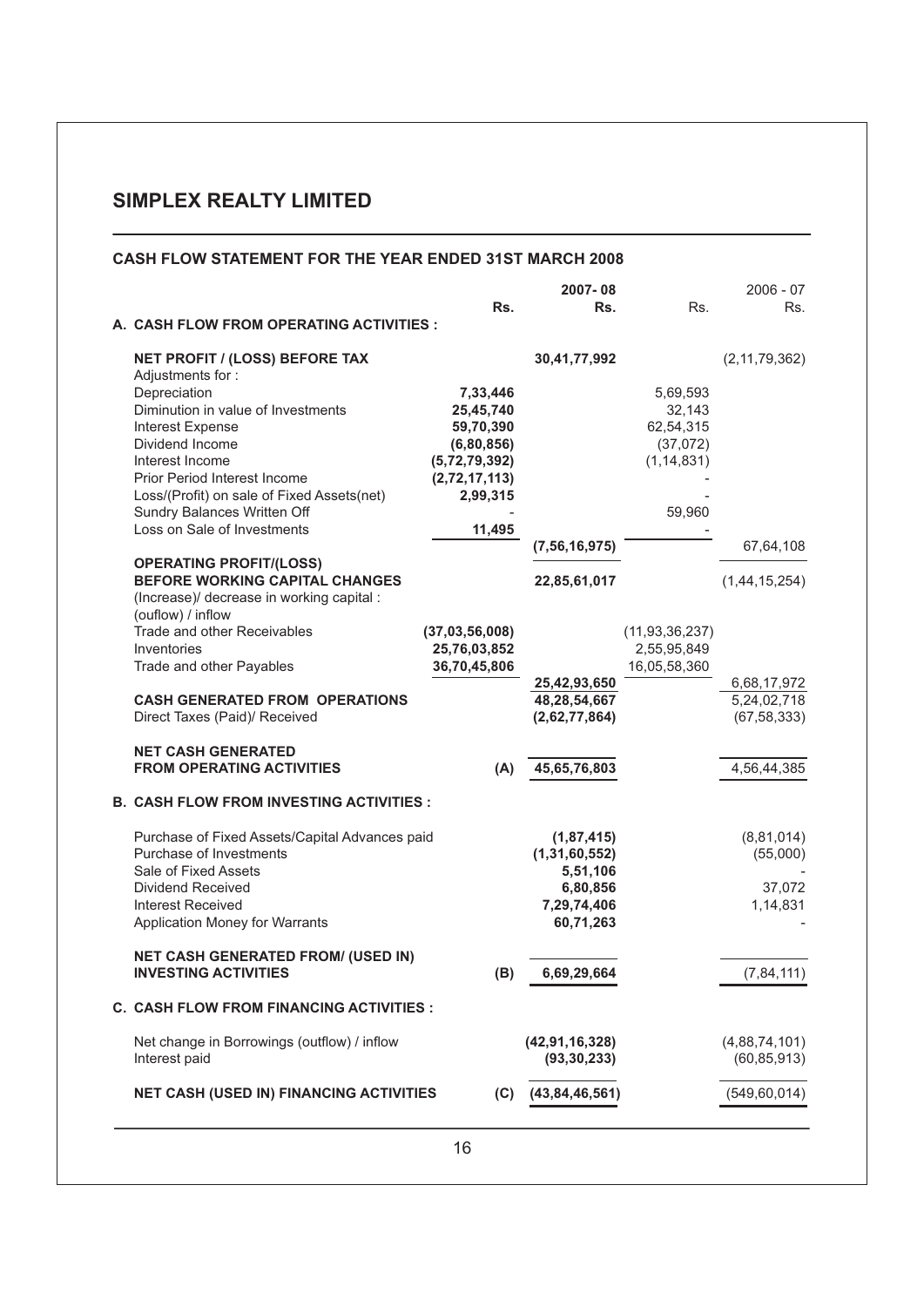

|                                                                         |           | 2007-08<br>Rs.           | $2006 - 07$<br>Rs. |
|-------------------------------------------------------------------------|-----------|--------------------------|--------------------|
| <b>NET INCREASE / (DECREASE) IN</b><br><b>CASH AND CASH EQUIVALENTS</b> | $(A+B+C)$ | 8,50,59,906              | (1,00,99,740)      |
| <b>CASH AND CASH EQUIVALENTS -</b><br>AT START OF THE YEAR              |           | 2,09,961                 | 1,03,09,701        |
| <b>CASH AND CASH EQUIVALENTS -</b><br>AT END OF THE YEAR                |           | 8,52,69,867              | 2,09,961           |
| Cash and cash equivalents comprise of :                                 |           | As on<br>31.03.08        | As on<br>31.03.07  |
| Cash on hand<br><b>Balances with Scheduled Banks:</b>                   |           | 2,44,043                 | 1,26,549           |
| - in Current Accounts<br>- in Term Deposits                             |           | 30,25,824<br>8,20,00,000 | 83,412             |
|                                                                         |           | 8,52,69,867              | 2,09,961           |
| NOTES TO THE ACCOUNTS - SCHEDULE 15                                     |           |                          |                    |

| As per our report of even date attached<br>For Vijay Rungta & Co.<br><b>Chartered Accountants</b> |                          | For and on behalf of the Board                                                |  |
|---------------------------------------------------------------------------------------------------|--------------------------|-------------------------------------------------------------------------------|--|
| Ajay Rungta<br>Partner                                                                            | R. L. Saboo<br>Secretary | Nandan S. Damani - Chairman & Managing Director<br>S. K. Somany<br>- Director |  |
| Membership No. F - 40333<br>Mumbai, June 19, 2008                                                 |                          | Mumbai, June 19, 2008                                                         |  |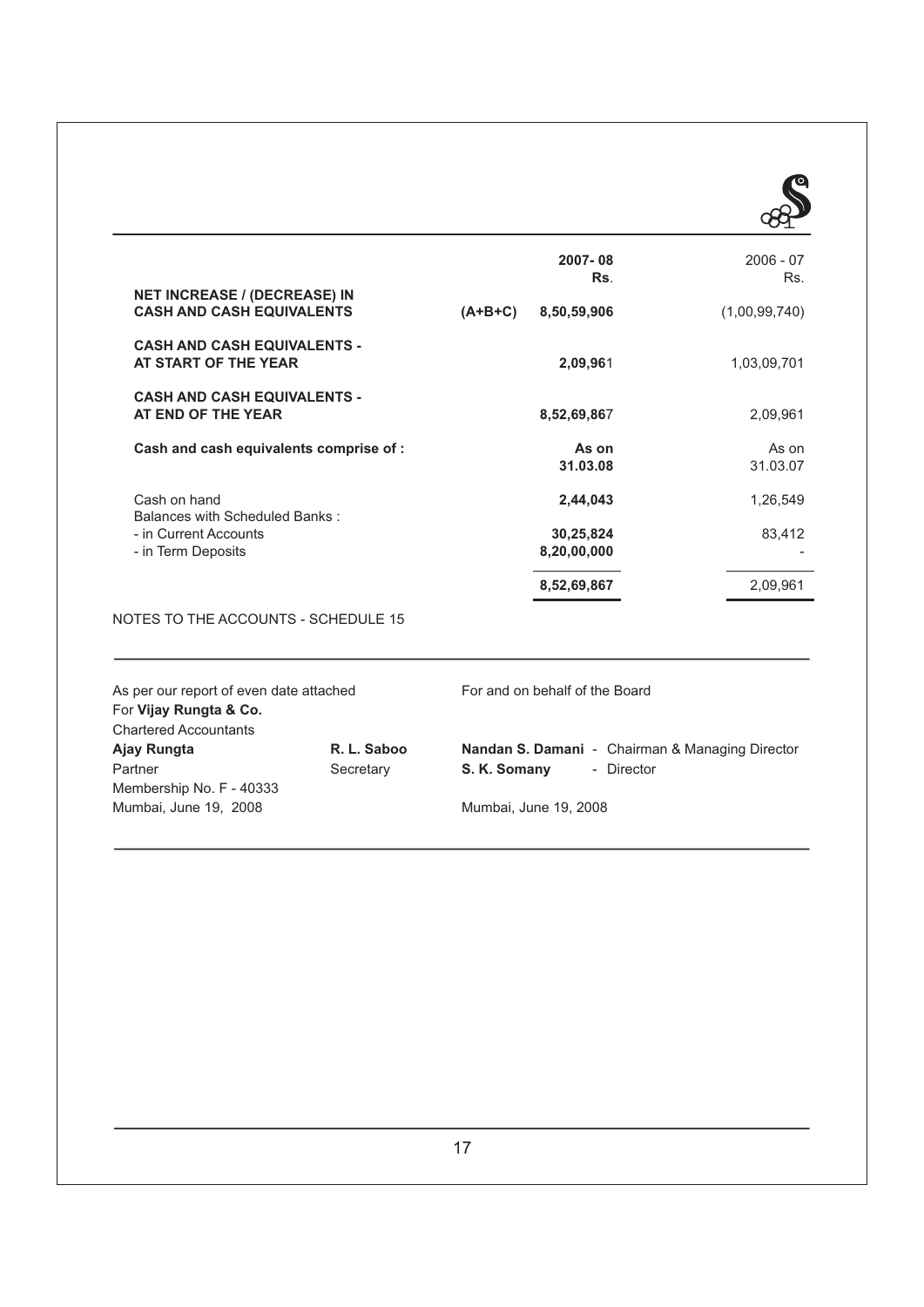# **SCHEDULES FORMING PART OF THE BALANCE SHEET**

|                                                            | 31.3.2008    | 31.3.2007    |
|------------------------------------------------------------|--------------|--------------|
| <b>SCHEDULE 1</b>                                          | Rs.          | Rs.          |
| <b>SHARE CAPITAL</b>                                       |              |              |
| <b>AUTHORISED:</b>                                         |              |              |
| 1,00,00,000 Equity Shares of Rs. 10/- each                 | 10,00,00,000 | 10,00,00,000 |
| <b>ISSUED, SUBSCRIBED AND PAID UP:</b>                     |              |              |
| 29,91,382 Equity Shares of Rs. 10/- each fully paid up     | 2,99,13,820  | 2,99,13,820  |
| (of which 360 shares remain to be exchanged for fractional |              |              |
| Certificates.)                                             |              |              |
| Add: Shares Forfeited Account                              | 23,050       | 23,050       |
|                                                            | 2,99,36,870  | 2,99,36,870  |
| Of the above shares:                                       |              |              |
| (a) 1,00,000 Shares were allotted as fully                 |              |              |
| paid up pursuant to a contract without                     |              |              |
| payment being received in cash                             |              |              |
| and                                                        |              |              |
| (b) 17,71,840 Shares were alloted as fully paid up         |              |              |
| Bonus Shares by Capitalisation of Reserves                 |              |              |
|                                                            |              |              |
|                                                            |              |              |

|                                                                                   |                          | 31.3.2008                   |     | 31.3.2007   |
|-----------------------------------------------------------------------------------|--------------------------|-----------------------------|-----|-------------|
| <b>SCHEDULE 2</b><br><b>RESERVES AND SURPLUS</b>                                  | Rs.                      | Rs.                         | Rs. | Rs.         |
| SECURITIES PREMIUM ACCOUNT<br><b>GENERAL RESERVE</b><br>As per last Balance Sheet | $\overline{\phantom{0}}$ | 1,43,23,904                 |     | 1,43,23,904 |
| Add: Transferred from Profit & Loss Account<br>PROFIT AND LOSS ACCOUNT            | 10,00,00,000             | 10,00,00,000<br>2,99,12,829 |     |             |
|                                                                                   |                          | 14,42,36,733                |     | 1,43,23,904 |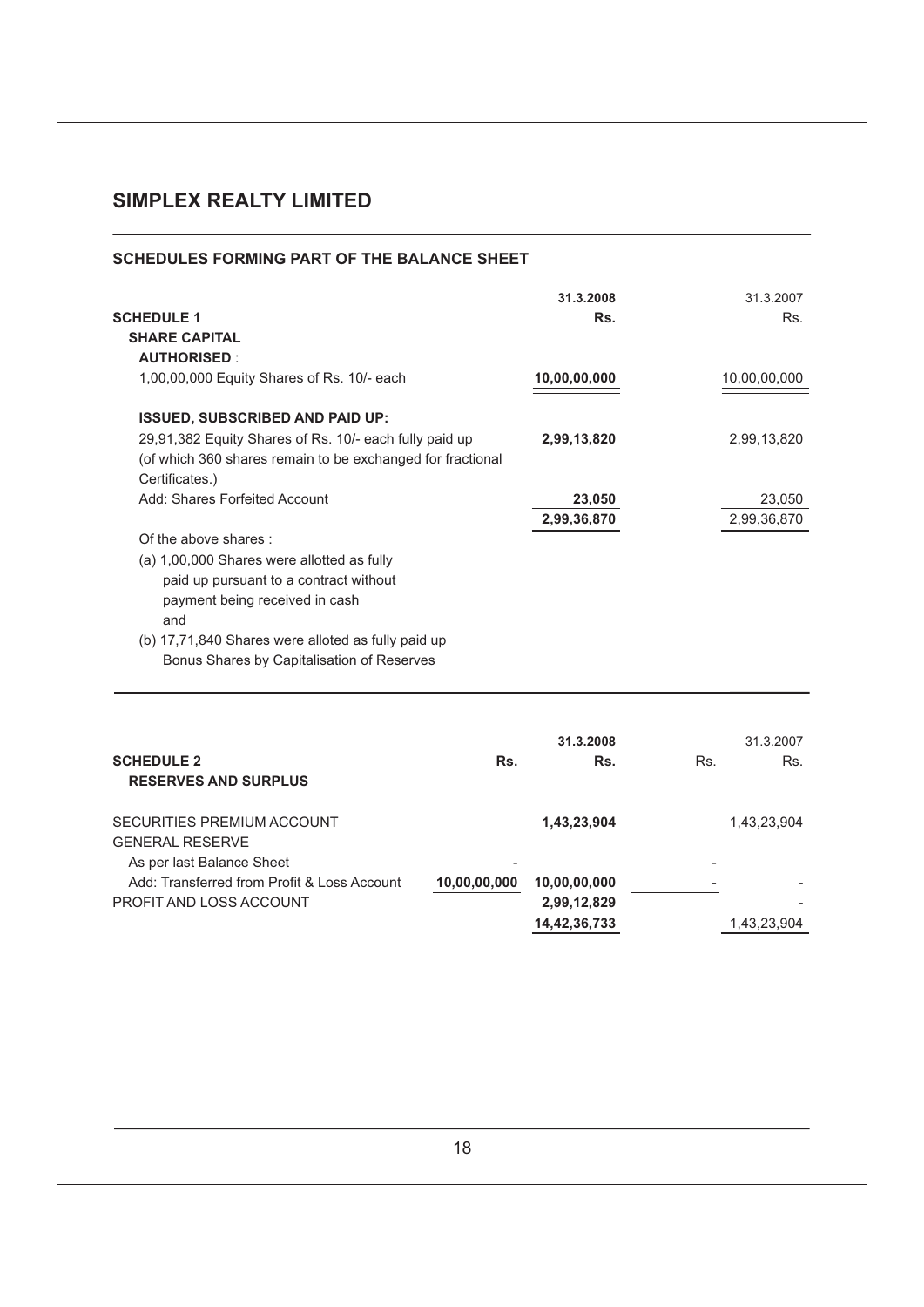

# **SCHEDULES FORMING PART OF THE BALANCE SHEET**

| <b>SCHEDULE 3</b><br><b>SECURED LOANS</b>                                                          | 31.3.2008<br>Rs. | 31.3.2007<br>Rs. |
|----------------------------------------------------------------------------------------------------|------------------|------------------|
| Vehicle Loans<br>Secured by hypothecation of vehicles.<br>[Repayable within one year Rs. 0.43 lacs | 43.494           | 6,59,822         |
| (Previous Year Rs. 6.16 lacs)]                                                                     | 43.494           | 6,59,822         |
|                                                                                                    |                  |                  |

|     |                                                     | 31.3.2008 | 31.3.2007    |
|-----|-----------------------------------------------------|-----------|--------------|
|     | <b>SCHEDULE 4</b>                                   | Rs.       | Rs.          |
|     | <b>UNSECURED LOANS</b>                              |           |              |
| (a) | Short Term Loans from others                        |           | 4,56,00,000  |
|     | Interest accrued but not due on above               |           | 10,86,158    |
| (b) | Term Loan (Against a guarantee of a body corporate) |           | 35,45,00,000 |
| (c) | 5% Non-Convertible Debentures                       |           |              |
|     | (placed with bodies corporate)                      |           | 2,84,00,000  |
|     |                                                     |           | 42,95,86,158 |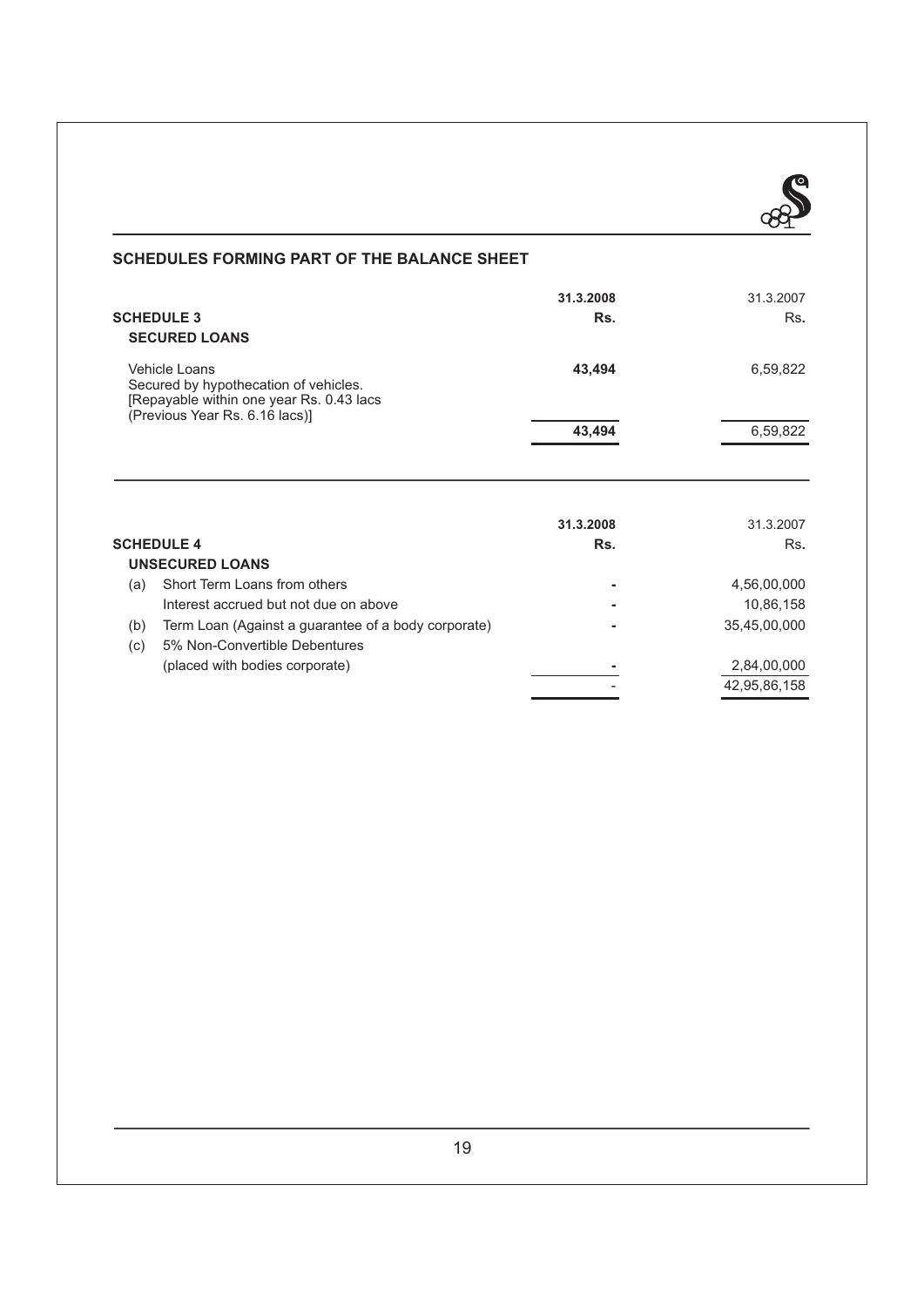| <b>SCHEDULE FORMING PART</b><br>SCHEDULE 5                                                                                                                                                                                            |                            |                                 | OF THE BALANCE SHEET             |                             |                            |                                |                 |                            |                             |                             |
|---------------------------------------------------------------------------------------------------------------------------------------------------------------------------------------------------------------------------------------|----------------------------|---------------------------------|----------------------------------|-----------------------------|----------------------------|--------------------------------|-----------------|----------------------------|-----------------------------|-----------------------------|
| FIXED ASSETS                                                                                                                                                                                                                          |                            |                                 |                                  |                             |                            |                                |                 |                            |                             | Amount in Rs.               |
|                                                                                                                                                                                                                                       |                            | <b>ဟ</b><br>o<br>∝<br>ඏ         | ×<br><b>BLOC</b><br>ဖာ           |                             |                            | ш<br>$\sim$                    | PRECIATION      |                            | NET BLO                     | ×<br>ပ                      |
|                                                                                                                                                                                                                                       | As at<br>1st April<br>2007 | Additions<br>during the<br>year | during the<br>Deductions<br>year | 31st March<br>2008<br>As at | Upto<br>31st March<br>2007 | during the<br>Provided<br>year | Deductions<br>δ | 31st March<br>2008<br>Upto | 2008<br>31st March<br>As at | 31st March<br>2007<br>As at |
| Freehold Land (at cost)                                                                                                                                                                                                               | 452<br>1,61                |                                 | 15,991                           | 1,45,461                    |                            |                                | f.              |                            | 1,45,461                    | 1,61,452                    |
| <b>Buildings</b>                                                                                                                                                                                                                      | 098<br>42,89,              | ï                               | ı                                | 42,89,098                   | 22,81,139                  | 81,524                         | $\blacksquare$  | 23,62,663                  | 19,26,435                   | 20,07,959                   |
| Plant and Machinery<br>including computers                                                                                                                                                                                            | 005<br>17,35,              | ٠                               | ï                                | 17,35,005                   | 15,55,165                  | 1,29,875                       | $\blacksquare$  | 16,85,040                  | 49,965                      | 1,79,840                    |
| Electrical Installations                                                                                                                                                                                                              | 496<br>17,76,              | ı                               | ï                                | 17,76,496                   | 17, 33, 420                | 11,958                         | ı               | 17,45,378                  | 31,118                      | 43,076                      |
| Furniture and<br>Office Equipments                                                                                                                                                                                                    | 436<br>31,43,              | 45,427                          | 55,500                           | 31, 33, 363                 | 20,79,094                  | 1,62,879                       | 53,411          | 21,88,562                  | 9,44,801                    | 10,64,342                   |
| Vehicles                                                                                                                                                                                                                              | 34,87,397                  | ı                               | 11,68,700                        | 23, 18, 697                 | 7,95,778                   | 3,14,922                       | 3,20,367        | 7,90,333                   | 15,28,364                   | 26,91,619                   |
| Computer & Accessories                                                                                                                                                                                                                | 699<br>1, 14,              | 1,41,988                        | ı                                | 2,56,687                    | 12,034                     | 32,288                         | ı               | 44,322                     | 2,12,365                    | 1,02,665                    |
|                                                                                                                                                                                                                                       | 583<br>,47,07,             | 1,87,415                        | 12,40,191                        | 1,36,54,807                 | 84,56,630                  | 7,33,446                       | 3,73,778        | 88,16,298                  | 48,38,509                   | 62,50,953                   |
| Previous Year                                                                                                                                                                                                                         | 569<br>,38,26,             | 8,81,014                        | r.                               | 1,47,07,583                 | 78,87,037                  | 5,69,593                       |                 | 84,56,630                  | 62,50,953                   | 59,39,532                   |
| 1. The Company holds leasehold land at Mumbai whose lease has expired on 22nd April, 1983. The Company is pursuing the matter with the Collector of Mumbai for renewal of the<br>lease. (Refer note 4 of Schedule 15)<br><b>NOTES</b> |                            |                                 |                                  |                             |                            |                                |                 |                            |                             |                             |
| Includes vehicles taken on Hire purchase amounting to Rs. 15,84,583/- (Previous Year Rs. 15,84,583/-)<br>$\overline{\mathcal{N}}$                                                                                                     |                            |                                 |                                  |                             |                            |                                |                 |                            |                             |                             |

20

# **SIMPLEX REALTY LIMITED**

Deduction in the Gross Block of Land represents conversion of Land into Stock in trade. 3. Deduction in the Gross Block of Land represents conversion of Land into Stock in trade.  $\ddot{\circ}$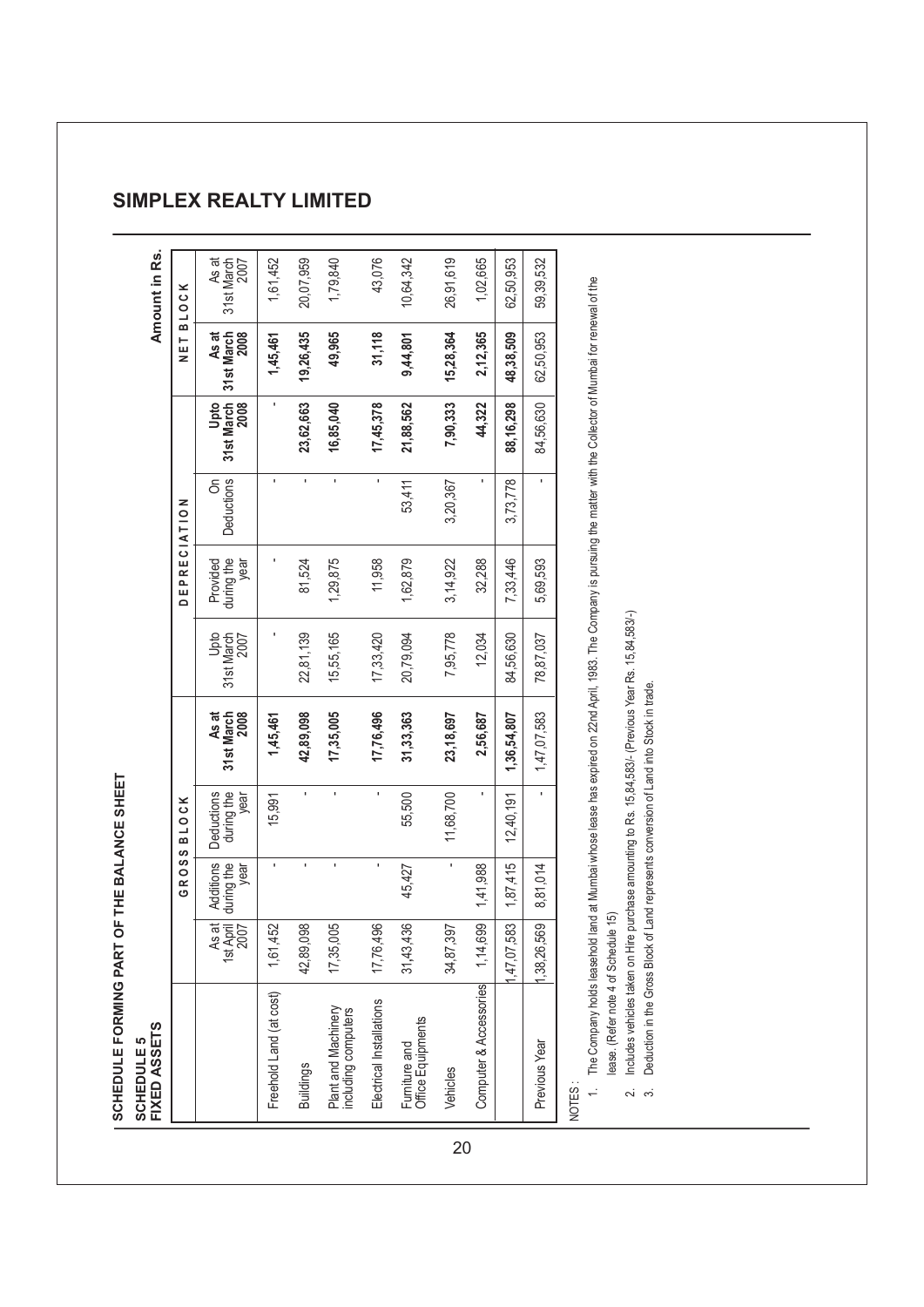

# **SCHEDULE FORMING PART OF THE BALANCE SHEET**

| <b>SCHEDULE 6</b>                                      |                   |                 | 31.03.2008    |                          |          | 31.03.2007            |                     |
|--------------------------------------------------------|-------------------|-----------------|---------------|--------------------------|----------|-----------------------|---------------------|
|                                                        | <b>Face Value</b> | <b>Holdings</b> |               | <b>Book Value</b>        | Holdings |                       | <b>Book Value</b>   |
| <b>INVESTMENTS - AT COST</b>                           | <b>Rupees</b>     |                 | <b>Rupees</b> | <b>Rupees</b>            |          | <b>Rupees</b>         | <b>Rupees</b>       |
| <b>Long Term Investments</b>                           |                   |                 |               |                          |          |                       |                     |
| In Shares of Companies :                               |                   |                 |               |                          |          |                       |                     |
| <b>Non Trade Investments:</b>                          |                   |                 |               |                          |          |                       |                     |
| <b>Quoted Equity Shares - Fully Paid</b>               |                   |                 |               |                          |          |                       |                     |
| (a) Peninsula Land Ltd.                                | 2(10)             | 10,750          | 5,61,097      |                          | 2,150    | 5,61,097              |                     |
| (b) Prime Textiles Ltd.                                | $\overline{2}$    | 2,500           | 36,180        |                          | 2,500    | 36,180                |                     |
| (c) APS Star Industries Ltd.                           | 10                | 320             | 6,925         |                          | 320      | 6,925                 |                     |
| (d) HDFC Ltd.                                          | 10                | 280             | 4,483         |                          | 280      | 4,483                 |                     |
| (e) Nicholas Piramal India Ltd.                        | $\overline{2}$    | 2,763           | 2,85,743      |                          | 2,763    | 2,85,743              |                     |
| (f) Hindustan Unilever Ltd.                            | $\mathbf{1}$      | 360             | 2,38,835      |                          | 360      | 2,38,835              |                     |
| (g) G P Electronics Ltd.                               | 10                | 750             | 68,450        |                          | 750      | 68,450                |                     |
| (h) Gujarat Glass Ltd.*                                | 10                | 125             |               |                          | 125      |                       |                     |
| (i) Morarjee Textiles Ltd.                             | 10                | 2,109           | 55,000        |                          | 2,109    | 55,000                |                     |
| (i) Piramal Life Science Ltd.**                        | 10                | 276             |               |                          |          |                       |                     |
|                                                        |                   |                 |               | 12,56,713                |          |                       | 12,56,713           |
| <b>Unquoted Equity Shares - Fully Paid:</b>            |                   |                 |               |                          |          |                       |                     |
| Simplex Mills Company Ltd.                             | 10                | 14,70,000       | 1,46,10,800   |                          |          | 14,70,000 1,46,10,800 |                     |
| Simplex Papers Ltd.                                    | 10                | 14,71,000       | 1,47,25,431   |                          |          | 14,71,000 1,47,25,431 |                     |
| Mafatlal Engineering Industries Ltd.                   | 100               | 46              | 3,904         |                          | 46       | 3,904                 |                     |
| Universal Conveyor Beltings Ltd.                       | 10                | 27,500          | 2,75,000      |                          | 27,500   | 2,75,000              |                     |
|                                                        |                   |                 |               | 2,96,15,135              |          |                       | 2,96,15,135         |
| Unquoted Preference Shares - Fully Paid:               |                   |                 |               |                          |          |                       |                     |
| Nicholas Piramal India Ltd.                            | 10                |                 |               |                          | 2,580    |                       |                     |
|                                                        |                   |                 |               |                          |          |                       |                     |
| <b>Current Investments In Mutual Funds</b>             |                   |                 |               |                          |          |                       |                     |
| DSP Meryll Lynch T.I.G.E.R Fund                        | 10                | 83,618          | 25,00,000     |                          |          |                       |                     |
| <b>JM BASIC Dividend Plan</b>                          | 10                | 96,906          | 25,00,000     |                          |          |                       |                     |
| <b>Reliance Growth Fund</b>                            | 10                | 41,909          | 27,39,570     |                          |          |                       |                     |
| <b>RNRL Growth Fund</b>                                | 10                | 2,44,499        | 25,00,000     |                          |          |                       |                     |
|                                                        |                   |                 |               |                          |          |                       |                     |
| <b>Others</b>                                          |                   |                 |               |                          |          |                       |                     |
| Motilal Oswal Trillion Dollar Scheme                   |                   |                 | 29,09,487     |                          |          |                       |                     |
|                                                        |                   |                 |               | 1,31,49,057              |          |                       |                     |
|                                                        |                   |                 |               | 4,40,20,905              |          |                       | 3,08,71,848         |
| Less: Provision for diminution in value of Investments |                   |                 |               | 30,59,657                |          |                       | 5, 13, 917          |
|                                                        |                   |                 |               | 4,09,61,248              |          |                       | 3,03,57,931         |
|                                                        |                   |                 |               | As at 31.03.08           |          |                       | As at 31.03.07      |
|                                                        |                   |                 |               | <b>Cost Market Value</b> |          | Cost                  | <b>Market Value</b> |
|                                                        |                   |                 | Rs.           | Rs.                      |          | Rs.                   | Rs.                 |
| Aggregate Value of quoted Investments                  |                   |                 | 12,56,713     | 27,88,978                |          | 12,56,713             | 21,36,415           |
| Aggregate Value of unquoted Investments                |                   |                 | 4,27,64,192   |                          |          | 2,96,15,135           |                     |
|                                                        |                   |                 | 4,40,20,905   | 27,88,978                |          | 3,08,71,848           | 21,36,415           |
|                                                        |                   |                 |               |                          |          |                       |                     |

**\*** In the scheme of arrangement involving Amalgamation of Kojam Fininvest Ltd. with Gujarat Glass Ltd., received shares of Gujarat Glass Ltd. in the ratio of 1:1.

\*\* In the scheme of demerger of Nicholas Piramal India Ltd., received shares of Piramal Life Science Ltd. in the ratio of 10:1.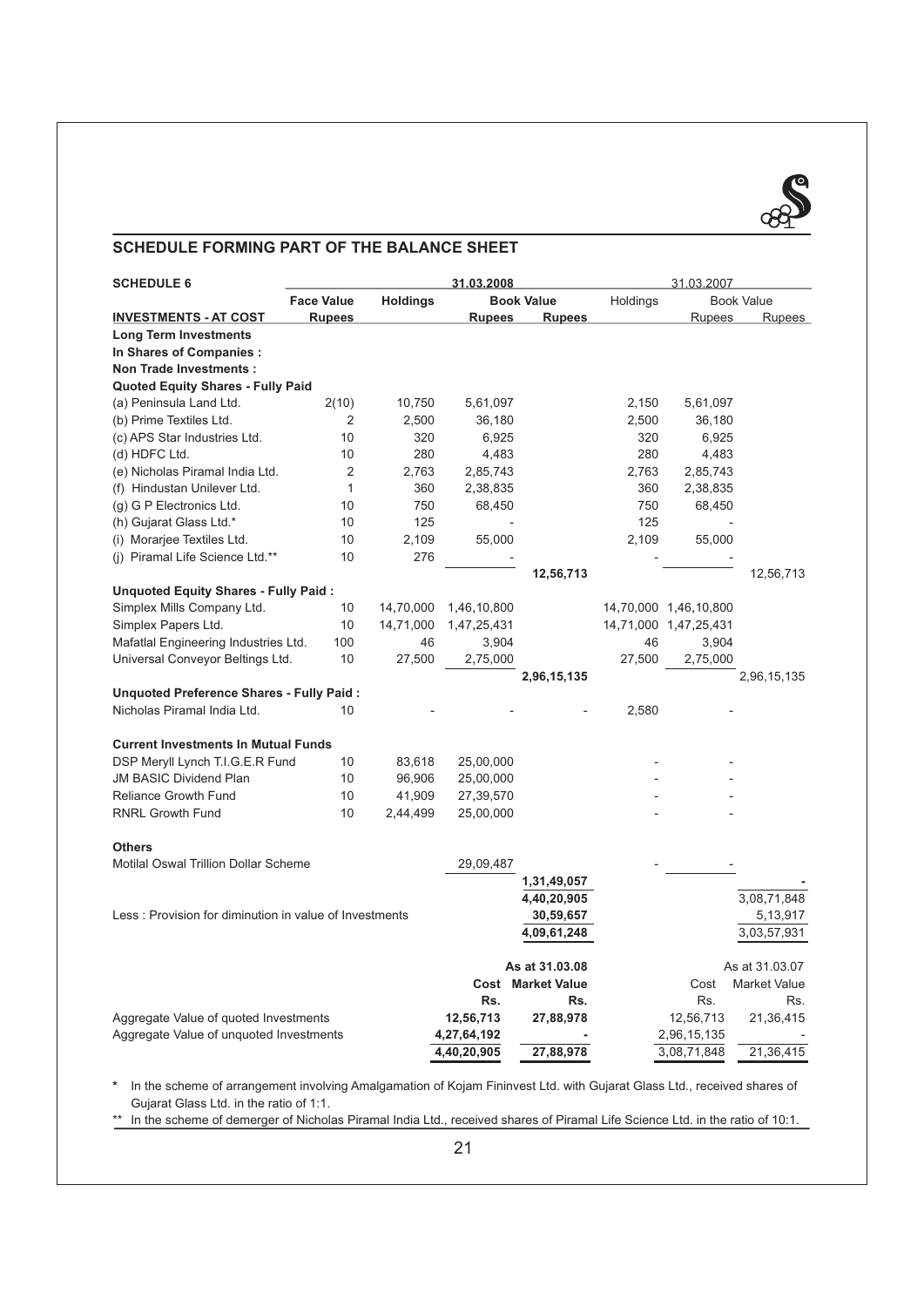# **SCHEDULES FORMING PART OF THE BALANCE SHEET**

| <b>SCHEDULE 7</b><br><b>INVENTORIES</b><br>Realty Stock - at conversion cost or<br>fair market value whichever is lower<br><b>Property Development Account</b> | 31.3.2008<br>Rs.<br>17,08,96,456<br>17,08,96,456 | 31.3.2007<br>Rs.<br>18,81,25,000<br>12,90,92,409<br>31,72,17,409 |
|----------------------------------------------------------------------------------------------------------------------------------------------------------------|--------------------------------------------------|------------------------------------------------------------------|
|                                                                                                                                                                | 31.3.2008                                        | 31.3.2007                                                        |
| <b>SCHEDULE 8</b>                                                                                                                                              | Rs.                                              | Rs.                                                              |
| <b>CASH AND BANK BALANCES</b>                                                                                                                                  |                                                  |                                                                  |
|                                                                                                                                                                |                                                  |                                                                  |
| Cash on hand                                                                                                                                                   | 2,44,043                                         | 1,26,549                                                         |
| <b>With Scheduled Banks</b>                                                                                                                                    |                                                  |                                                                  |
| - in Current Accounts                                                                                                                                          | 30,25,824                                        | 83,412                                                           |
| - in Term Deposits                                                                                                                                             | 8,20,00,000                                      |                                                                  |
|                                                                                                                                                                | 8,52,69,867                                      | 2,09,961                                                         |
|                                                                                                                                                                |                                                  |                                                                  |
|                                                                                                                                                                | 31.3.2008                                        | 31.3.2007                                                        |
| <b>SCHEDULE 9</b>                                                                                                                                              | Rs.                                              | Rs.                                                              |
| <b>LOANS AND ADVANCES</b>                                                                                                                                      |                                                  |                                                                  |
| (Unsecured, considered good)                                                                                                                                   |                                                  |                                                                  |
| Advance payment of Income - Tax/Fringe Benefit Tax                                                                                                             |                                                  |                                                                  |
| and Tax deducted at source                                                                                                                                     | 3,49,56,428                                      | 86,78,564                                                        |
| Advance Recoverable in cash or in kind or for                                                                                                                  |                                                  |                                                                  |
| value to be received                                                                                                                                           | 25,89,10,848                                     | 15,03,71,315                                                     |
| Inter Corporate Deposits                                                                                                                                       | 30,00,00,000                                     |                                                                  |
| Deposits                                                                                                                                                       | 13,66,334                                        | 13,22,699                                                        |
|                                                                                                                                                                | 59,52,33,610                                     | 16,03,72,578                                                     |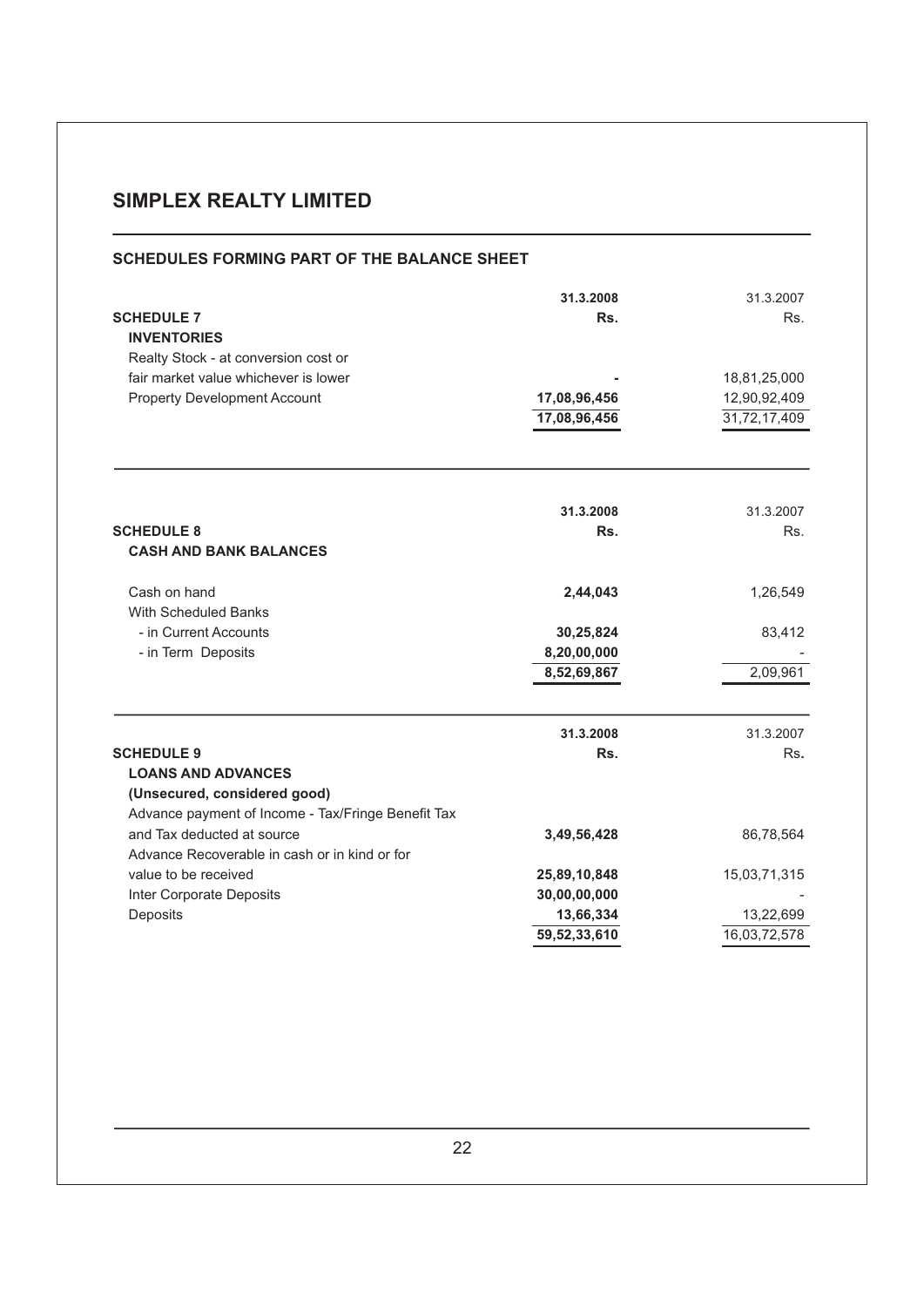

# **SCHEDULES FORMING PART OF THE BALANCE SHEET**

|           |                                                                         |              | 31.3.2008    |              | 31.3.2007    |
|-----------|-------------------------------------------------------------------------|--------------|--------------|--------------|--------------|
|           | <b>SCHEDULE 10</b>                                                      | Rs.          | Rs.          | Rs.          | Rs.          |
| А.        | <b>CURRENT LIABILITIES AND PROVISIONS</b><br><b>Current Liabilities</b> |              |              |              |              |
|           | <b>Sundry Creditors</b><br>(Refer note 3 of Schedule 15)                | 94,725       |              | 1,65,785     |              |
|           | <b>Other Liabilities</b>                                                | 66,66,64,792 |              | 30,03,33,049 |              |
|           | Interest accrued but not due                                            |              |              | 22,73,685    |              |
|           |                                                                         |              | 66,67,59,517 |              | 30,27,72,519 |
| <b>B.</b> | <b>Provisions</b>                                                       |              |              |              |              |
|           | Provision for Gratuity                                                  | 22,29,857    |              | 16,60,514    |              |
|           | <b>Provision for Leave Benefits</b>                                     | 6,92,211     |              | 4,76,430     |              |
|           | Provision for Current Tax                                               | 2,83,10,259  |              | 1,67,382     |              |
|           | Provision for Fringe Benefit Tax                                        | 10,50,265    |              | 7,30,265     |              |
|           | Proposed Dividend                                                       | 3,73,92,275  |              |              |              |
|           | Tax on Proposed Dividend                                                | 63,54,817    |              |              |              |
|           |                                                                         |              | 7,60,29,684  |              | 30,34,591    |
|           |                                                                         |              | 74,27,89,201 |              | 30,58,07,110 |
|           |                                                                         |              |              |              |              |
|           |                                                                         |              |              |              |              |
|           |                                                                         |              |              |              |              |
|           |                                                                         |              |              |              |              |
|           |                                                                         |              | 31.3.2008    |              | 31.3.2007    |

| <b>SCHEDULE 11</b>                                                          | <b>Rs</b>       | Rs. | Rs.          | Rs.             |
|-----------------------------------------------------------------------------|-----------------|-----|--------------|-----------------|
| <b>MISCELLANEOUS EXPENDITURE</b>                                            |                 |     |              |                 |
| (to the extent not written off or adjusted)                                 |                 |     |              |                 |
| <b>Expenses on Voluntary Retirement Scheme</b><br>As per last Balance Sheet | 11,12,66,907    |     | 12,87,94,008 |                 |
| Less: Amortised / Transferred<br>during the year                            | 11, 12, 66, 907 |     | 1,75,27,101  |                 |
|                                                                             |                 | ۰   |              | 11, 12, 66, 907 |
|                                                                             |                 | ۰   |              | 11,12,66,907    |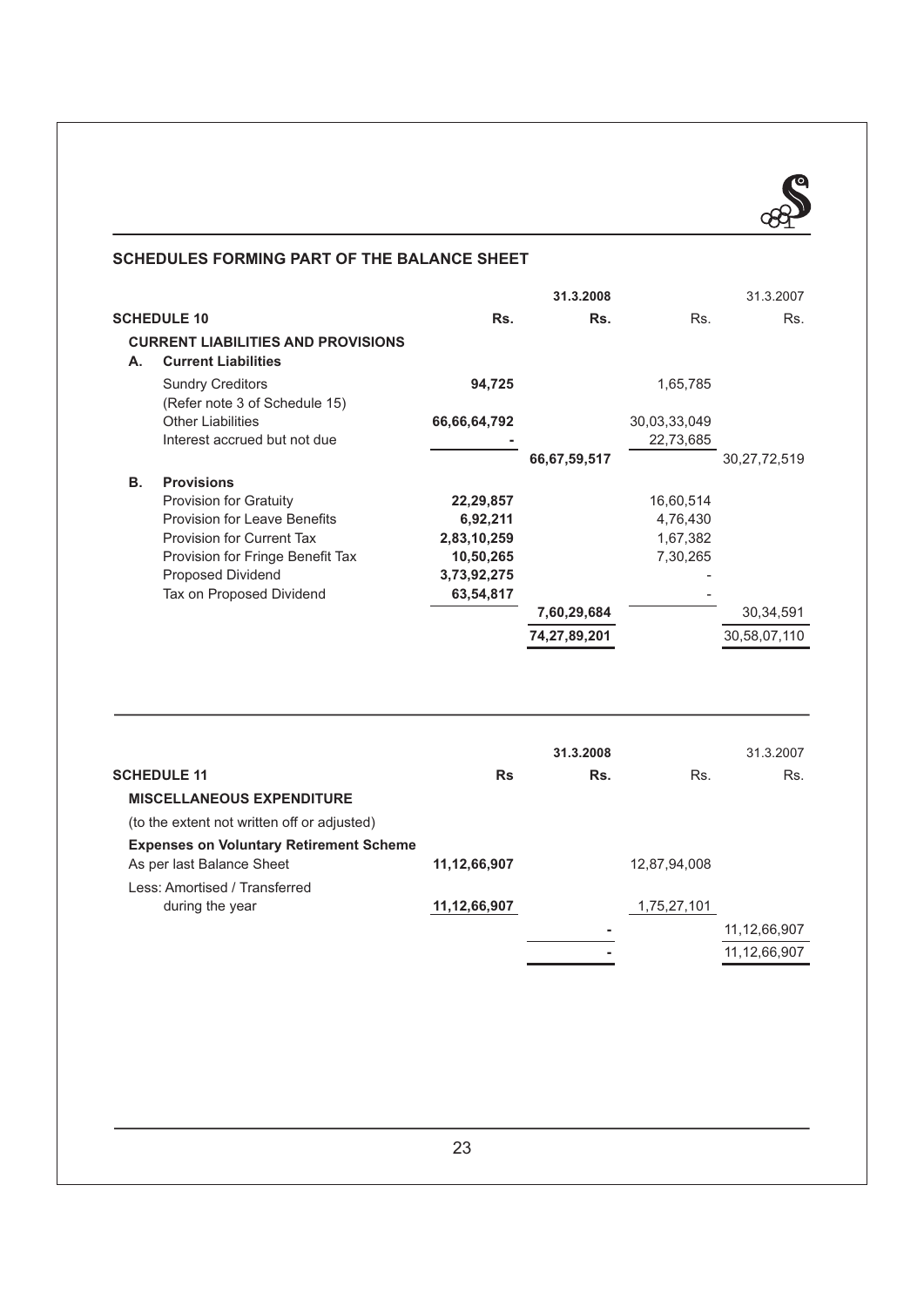| SCHEDULES FORMING PART OF THE PROFIT AND LOSS ACCOUNT                                                                                                                                                                                                                                                                                                                                                                                                                                                                   |                                                                                                                                                                  |                                                |                                                                                                                                                         |                                            |
|-------------------------------------------------------------------------------------------------------------------------------------------------------------------------------------------------------------------------------------------------------------------------------------------------------------------------------------------------------------------------------------------------------------------------------------------------------------------------------------------------------------------------|------------------------------------------------------------------------------------------------------------------------------------------------------------------|------------------------------------------------|---------------------------------------------------------------------------------------------------------------------------------------------------------|--------------------------------------------|
| <b>SCHEDULE 12</b>                                                                                                                                                                                                                                                                                                                                                                                                                                                                                                      |                                                                                                                                                                  | 2007 - 2008<br>Rs.                             |                                                                                                                                                         | 2006 - 2007<br>Rs.                         |
| <b>OTHER INCOME</b><br>Dividend<br>Interest Income<br>(Tax deducted at source on Interest Received-Rs.129.45 lacs)<br>previous year Rs. 0.20 lacs)                                                                                                                                                                                                                                                                                                                                                                      |                                                                                                                                                                  | 6,80,856<br>5,72,79,392                        |                                                                                                                                                         | 37,072<br>1,14,831                         |
| Insurance Claim<br><b>Building Rent</b><br>Miscellaneous Income                                                                                                                                                                                                                                                                                                                                                                                                                                                         |                                                                                                                                                                  | 23,90,556<br>4,02,722<br>6,07,53,526           |                                                                                                                                                         | 12,688<br>23,99,556<br>35,035<br>25,99,182 |
| <b>SCHEDULE 13</b>                                                                                                                                                                                                                                                                                                                                                                                                                                                                                                      | Rs.                                                                                                                                                              | 2007 - 2008<br>Rs.                             | Rs.                                                                                                                                                     | 2006 - 2007<br>Rs.                         |
| <b>OPERATING EXPENSES</b>                                                                                                                                                                                                                                                                                                                                                                                                                                                                                               |                                                                                                                                                                  |                                                |                                                                                                                                                         |                                            |
| 1. Cost of Development :<br>Cost of Developable Land<br>Development Cost<br>Development Management Fees                                                                                                                                                                                                                                                                                                                                                                                                                 |                                                                                                                                                                  | 32,86,52,048<br>11, 14, 65, 538<br>2,40,00,000 |                                                                                                                                                         |                                            |
| 2. Personnel Costs:<br>Salaries, Wages, Bonus and Ex-gratia<br>Gratuity<br>Leave Benefit<br>Contribution to Provident and other Funds<br><b>Welfare Expenses</b><br><b>Retainership Fees</b>                                                                                                                                                                                                                                                                                                                            | 50,47,906<br>5,98,974<br>3,21,070<br>4,33,634<br>6,87,442<br>16,73,850                                                                                           |                                                | 42,49,740<br>1,15,399<br>91,639<br>5,46,875<br>6,72,997<br>16,49,512                                                                                    |                                            |
| 3. Other Expenses :<br>Electricity<br>Repairs to<br><b>Buildings</b><br>Machinery and Others<br>Insurance<br>Rent<br>Rates and Taxes<br><b>Travelling and Conveyance Expenses</b><br>[inclusive of Rs.19.53 lacs for Directors<br>(Previous year Rs.12.85 lacs)]<br>Legal and Professional Fees<br>Printing, Stationery & Communication Expenses<br><b>Bank Charges</b><br>Loss on Sale of Fixed Assets (Net)<br><b>Vehicles Expenses</b><br><b>Sundry Expenses</b><br>Provision for Diminution in Value of Investments | 4,45,301<br>91,852<br>4,25,073<br>66,095<br>25,003<br>1,62,174<br>27,68,834<br>6,26,452<br>6,88,924<br>39,122<br>2,99,315<br>12,19,707<br>13,01,889<br>25,45,740 | 87,62,876<br>1,07,05,481                       | 6,85,672<br>14,35,882<br>3,80,342<br>1,06,557<br>24,089<br>68,377<br>21, 14, 625<br>2,31,796<br>13,69,937<br>48,204<br>13,28,490<br>10,88,930<br>32,143 | 73,26,162<br>89,15,044                     |
| 4. Payments to Auditors :<br><b>Audit Fees</b><br><b>Tax Audit</b><br>In Other Capacity<br>Reimbursement of Expenses & Service Tax                                                                                                                                                                                                                                                                                                                                                                                      | 1,00,000<br>25,000<br>1,65,000<br>35,993                                                                                                                         |                                                | 1,00,000<br>25,000<br>4,16,682<br>71,748                                                                                                                |                                            |
| 5. Directors' Sitting Fees                                                                                                                                                                                                                                                                                                                                                                                                                                                                                              |                                                                                                                                                                  | 3,25,993<br>1,70,000<br>48,40,81,936           |                                                                                                                                                         | 6,13,430<br>1,00,000<br>1,69,54,636        |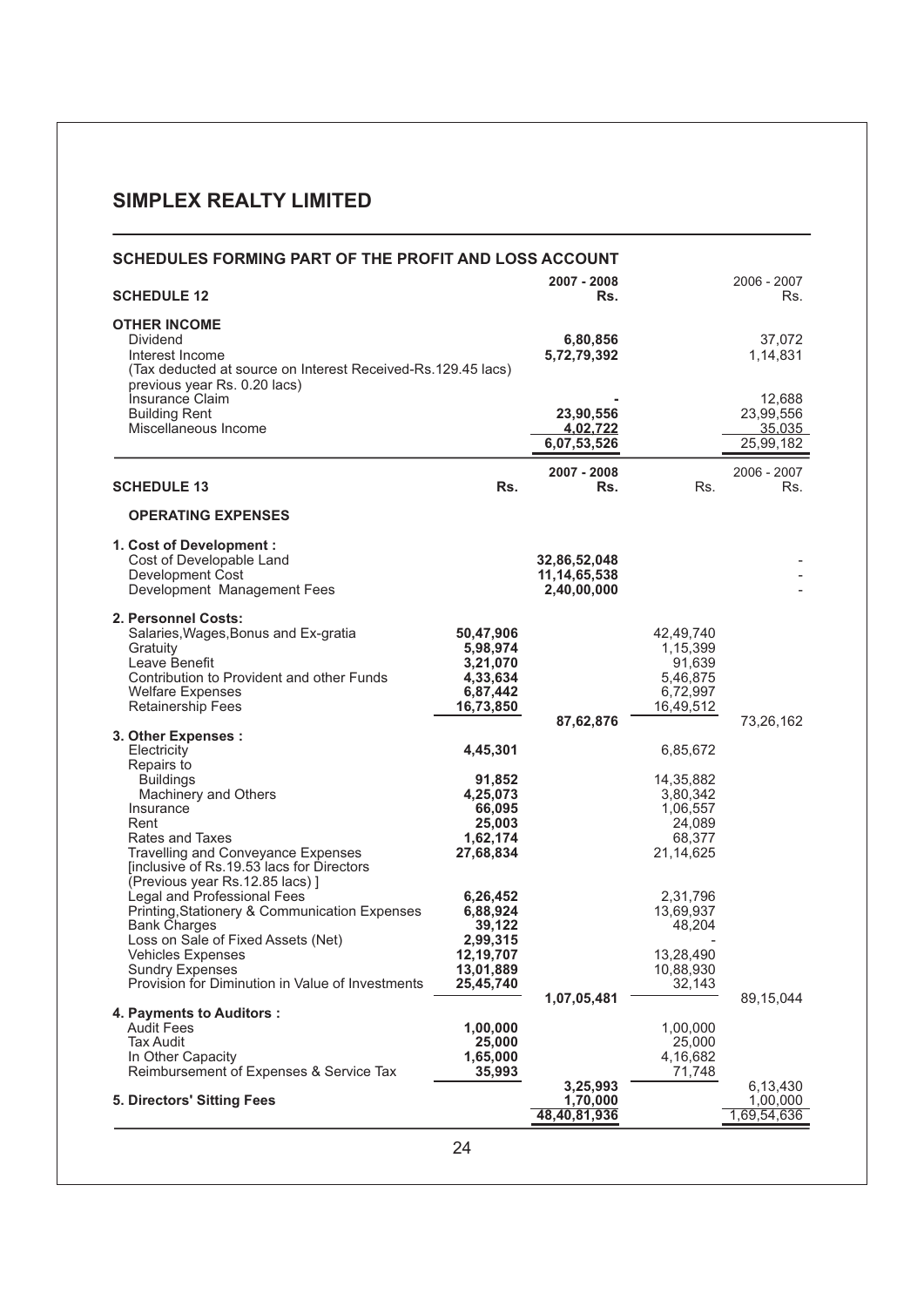

# **SCHEDULES FORMING PART OF THE PROFIT AND LOSS ACCOUNT**

| <b>SCHEDULE 14</b>            | 2007 - 2008<br>Rs. | 2006 - 2007<br>Rs. |
|-------------------------------|--------------------|--------------------|
| <b>INTEREST</b>               |                    |                    |
| On Debentures and Fixed Loans | 8,32,550           | 14,20,000          |
| On Other Loans                | 51,37,840          | 48,34,315          |
|                               | 59,70,390          | 62,54,315          |
|                               |                    |                    |

#### **SCHEDULE 15**

#### **1. Significant Accounting Policies:**

The accounts have been prepared in line with the relevant laws and generally accepted accounting principles prevailing in India.

#### **a) System of Accounting**

The Company adopts the accrual basis in the preparation of the accounts except insurance claims and sales tax refunds.

# **(b) Fixed Assets:**

All fixed assets (including assets taken on hire purchase) are carried at cost. The cost of fixed assets includes expenses incidental to acquisition. Interest on specific borrowings, obtained for the purposes of acquiring fixed assets is capitalized upto the date of commissioning of the assets.

#### **(c) Capital Work-in-progress:**

Capital Work -in- progress is carried at cost. Cost comprises direct costs, related incidental expenses and interest on borrowings.

#### **(d) Investments:**

Long Term investments are carried at cost less provision for permanent diminution in value of such investments (if any). Current investments are valued at cost or fair market value whichever is lower.

#### **(e) Inventories:**

Realty stock is valued at lower of conversion cost or fair market value.

#### **(f) Revenue Recognition:**

In respect of realty development activities, revenue is recognized on transfer of all significant risks and rewards of ownership to buyers and when the Company retains no effective control over the real estate.

#### **(g) Borrowing Costs:**

Borrowing costs attributable to the acquisition, construction or production of qualifying assets are considered as part of the cost of such assets. Aqualifying asset is one that necessarily takes a substantial period of time to get ready for its intended use. All other borrowing costs are charged to revenue.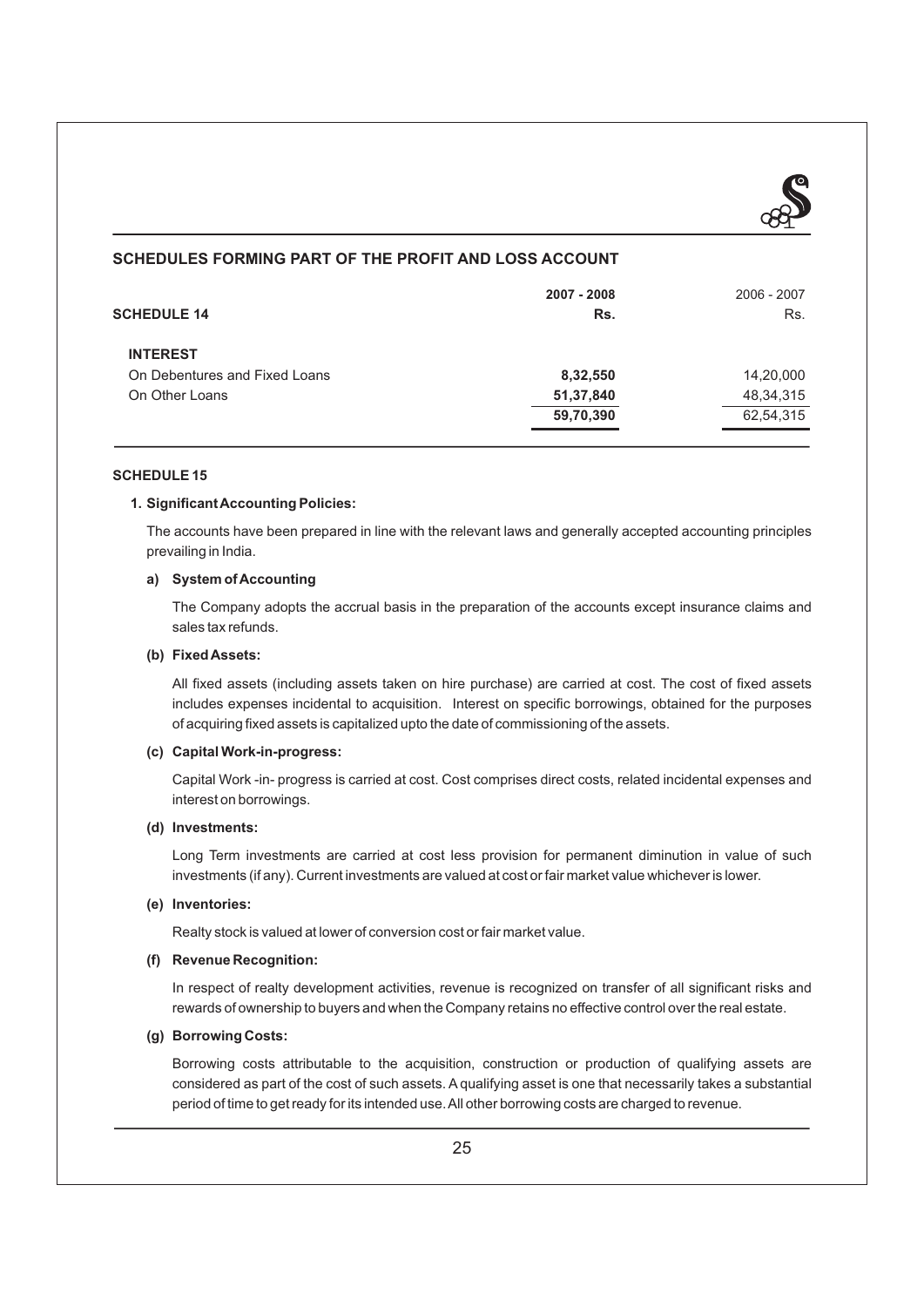### **SCHEDULE 15 (Contd.)**

#### **(h) Depreciation:**

Depreciation has been provided on all fixed assets (excluding land, furniture, fixtures and equipments) on straight-line method and on Furniture**,** Fixtures and Equipments on the written down value basis, at rates and in the manner prescribed in Schedule XIV to the Companies Act, 1956.

#### **(i) Miscellaneous Expenditure (to the extent not written off or adjusted):**

Voluntary Retirement Compensation & Gratuity paid to facilitate realty development is treated as property development cost, and has been recognized in the Profit and Loss account as part of realty development costs.

#### **(j) Retirement Benefits:**

The liability on account of gratuity and leave encashment is based on actuarial valuation. The Company's contribution to provident fund, family pension fund and superannuation fund are charged to Profit and Loss account as incurred.

#### **(k) Deferred Taxation:**

Deferred tax on timing differences between taxable income and accounting income is accounted for, using the tax rates and the tax laws enacted or substantially enacted as on the balance sheet date. Deferred tax assets are recognized only to the extent there is a reasonable certainty of realization, except in case of unabsorbed depreciation and business loss in respect of which, deferred tax asset is recognized only if the Company is virtually certain of having sufficient future taxable income against which the loss/depreciation can be set off.

# **(l) Impairment of Assets:**

Impairment loss, if any, is provided to the extent, the carrying amount of assets exceeds their recoverable amount. Recoverable amount is higher of an asset's net selling price and its value in use. Value in use is the present value of estimated future cash flows expected to arise from the continuing use of an asset and from its disposal at the end of its useful life.

# **2. NOTES TO ACCOUNTS**

1. Contingent liabilities not provided for:

Claims against the Company not acknowledged as debts Rs. 2.72 Lacs (Previous Year Rs. 5.74 Lacs)

- 2. Managerial Remuneration paid to Directors
	- (a) Payments to and provisions for Employees (under Schedule 13 Operating Expenses) includes remuneration paid to Chairman & Managing Director and Whole Time Director:

|       |                                                     | 2007 - 2008 | 2006 - 2007 |
|-------|-----------------------------------------------------|-------------|-------------|
|       |                                                     | Rs.         | Rs.         |
| (i)   | Salary and Allowances                               | 14.40.000   | 17.91.183   |
| (ii)  | Company's Contribution to Provident and Other Funds | 2.43.000    | 3.27.829    |
| (iii) | Estimated Value of perquisites                      | 90,000      | 2.03.274    |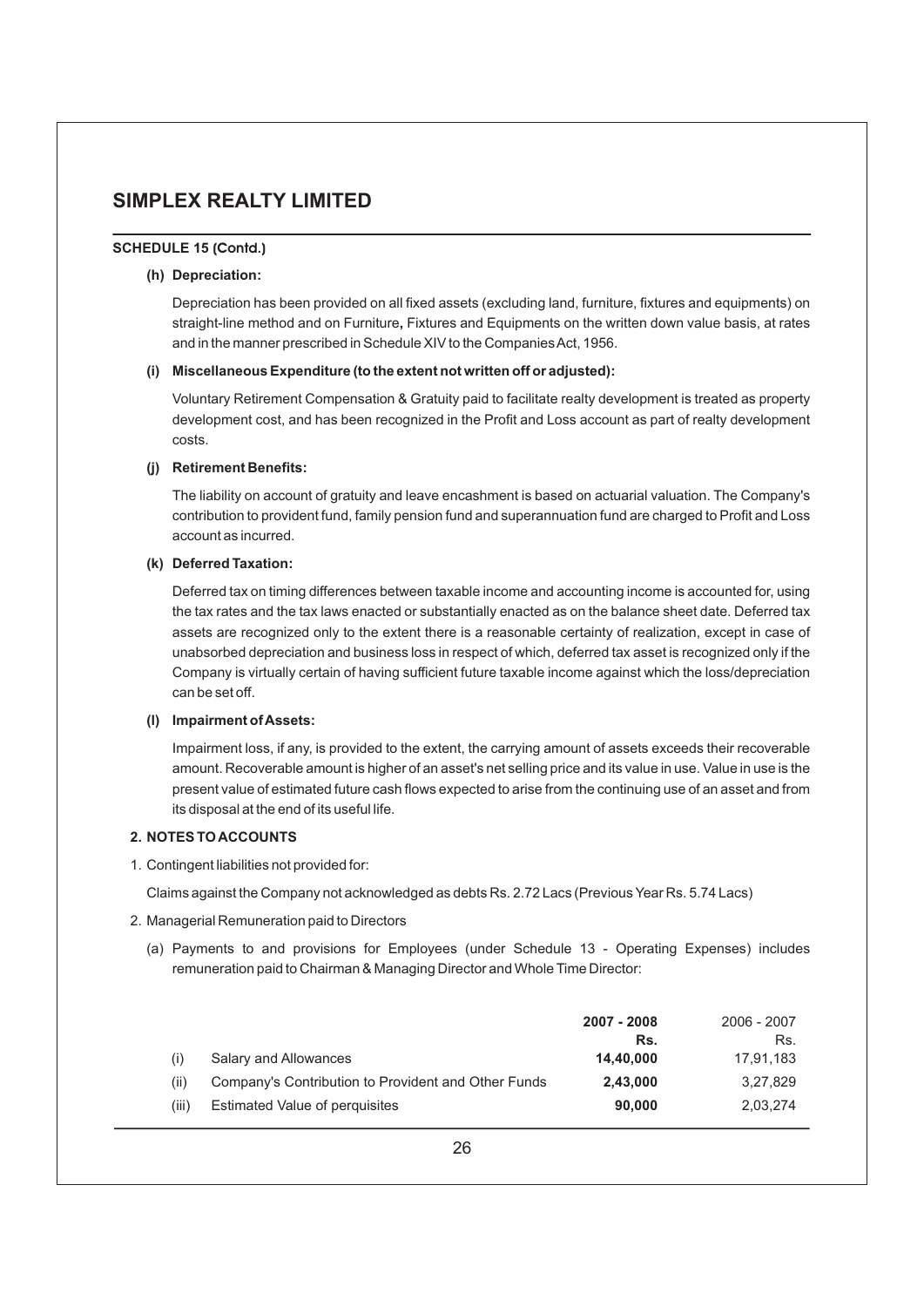

# **SCHEDULE 15 (Contd.)**

(b) Remuneration u/s 198 in accordance with Net Profit u/s Section 349 of the Companies Act, 1956:

|                                                              | Rs.       | $2007 - 08$<br>Rs. |
|--------------------------------------------------------------|-----------|--------------------|
| <b>Profit Before Taxation as per Profit and Loss Account</b> |           | 30,41,77,992       |
| Add: Managerial Remuneration                                 | 17,73,000 |                    |
| Provision for Diminution in Value of Investments             | 25,45,740 |                    |
| Loss on Sale of Fixed Assets (net)                           | 2,99,315  |                    |
| Loss on Sale of Investments (net)                            | 11,495    | 46,29,550          |
|                                                              |           | 30,88,07,542       |
| Less: Surplus on Conversion of Land into stock in trade      |           | 14,05,11,057       |
| Net Profit in terms of section 349 of the Companies Act      |           | 16,82,96,485       |
| Maximum Permissible Managerial Remuneration restricted to 5% |           |                    |
| as per Section 349 of the Companies Act.                     |           | 84.14.824          |

- 3. The Company has not received any intimation from "suppliers" regarding their status under the Micro, Small and Medium Enterprises Development Act, 2006 and hence disclosures, if any, relating to amounts unpaid as at the yearend together with interest paid/ payable as required under the said Act have not beengiven.
- 4. As indicated in Note 1 under Schedule 5 Fixed Assets, the lease of the land at Mumbai has expired and it is yet to be renewed by the Collector of Mumbai. Pending renewal of the lease, the previously agreed lease rent continues to be paid by the Company on the basis of the expired lease agreement. The demands previously raised by the Collector ofMumbai ('the Collector') have been set aside by the Honorable HighCourt of Bombay, and the Court has directed the Collector to re-assess the lease rent. As of balance sheet date, no revised demand is received. As management does not expect any significant liability on this account, no provision is considered necessary.
- 5. During the year, the Company has allotted 2,99,077 warrants on 5<sup>th</sup> June, 2007 to the promoters under Chapter XIII of Securities and Exchange Board of India (Disclosure and Investor Protection) Guidelines, 2000 on the terms and conditions approved by the members at the Extra- Ordinary General Meeting held on 5<sup>th</sup> May, 2007. The company hasreceived an advance of 10 percent for the issued warrants. The warrantholder has an option to convert these warrantsinto equal number of equity shares of face value of Rs. 10each at a price of Rs. 203/ per equity share (including share premium of Rs. 193/- per equity share) at any time within 18 months of allotment.
- 6. During the year, pursuant to a decision of the Board of Directors, 6,072 m<sup>2</sup> of freehold land of the companyheld as 'fixed assets' was converted into stock in trade at the fair market value determined and certified by a Governmentapproved valuer. Consequent to conversion at fair value, the Company has recognized a gainof Rs.1,405.11 lacsduring the current year being the excess of fair value over the cost of land.
- 7. During the year, the Company has recognized revenue to the extent of area for which all significant risks and rewards have been transferred to the buyers. The share of net revenue has been recognized as income from operation and proportionate cost of land and other related costs have been charged to the Profit & Loss Account.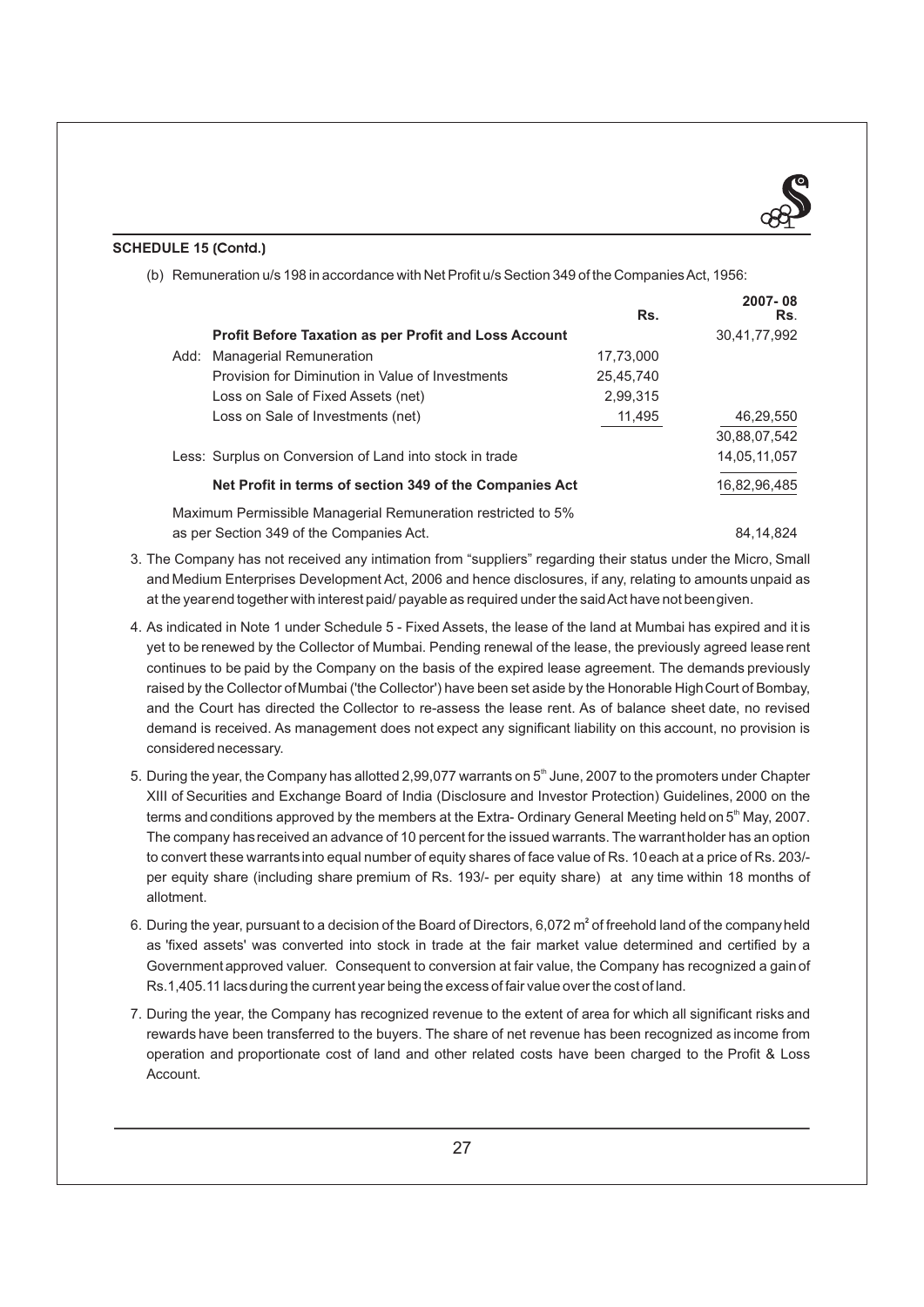# **SCHEDULE 15 (Contd.)**

- 8. During the year, the unamortized amount of Voluntary Retirement Expenses has been transferred to Property Development Account. The company has charged proportionate amount of property development account to Profit and Loss account during the year.
- 9. During the year, the Company has exercised its call option for repayment of outstanding principal amount ofthe Non Convertible Debentures and paid the outstanding amount along with interest accrued upto the date on which itexercised the call option

# 10.Retirement Benefits

The Gratuity Scheme and Leave Encashment Scheme are the unfunded defined benefit plan. There are no plan assets attributable to the obligation. The Superannuation Scheme is a defined contribution plan with LIC and accordingly the contribution for theyear hasbeen recognized as expenses in the Profit & Loss account.

#### **a) Gratuity**

|    | <b>Actuarial Assumptions</b>                                                                                                                                                                      |                                        |  |
|----|---------------------------------------------------------------------------------------------------------------------------------------------------------------------------------------------------|----------------------------------------|--|
|    | Discount Rate<br><b>Salary Escalation Rate</b><br><b>Attrition Rate</b>                                                                                                                           | 8.00%<br>10.00%<br>0.50%               |  |
|    | Changes in value of obligations                                                                                                                                                                   | Rs. (In Lacs)                          |  |
|    | Liability at the beginning of the year<br><b>Interest Cost</b><br><b>Current Service Cost</b><br><b>Benefits Paid</b><br>Actuarial (Gain)/Loss on Obligations<br>Liability at the end of the year | 16.60<br>1.25<br>0.88<br>3.57<br>22.30 |  |
|    | Expenses recognized in the Profit & Loss account                                                                                                                                                  |                                        |  |
|    | <b>Current Service cost</b><br><b>Interest Cost</b><br>Net Actuarial (Gain)/Loss recognized<br>Expenses recognized in Profit & Loss account                                                       | 0.88<br>1.25<br>3.57<br>5.70           |  |
| b) | <b>Leave Encashment</b>                                                                                                                                                                           |                                        |  |
|    | <b>Actuarial Assumptions</b>                                                                                                                                                                      |                                        |  |
|    | Discount Rate<br><b>Salary Escalation Rate</b><br><b>Attrition Rate</b>                                                                                                                           | 8.00%<br>10.00%<br>0.50%               |  |
|    | Changes in value of obligations                                                                                                                                                                   | Rs. (In Lacs)                          |  |
|    | Liability at the beginning of the year<br><b>Interest Cost</b><br><b>Current Service Cost</b><br><b>Benefits Paid</b>                                                                             | 4.76<br>0.36<br>2.64                   |  |
|    |                                                                                                                                                                                                   |                                        |  |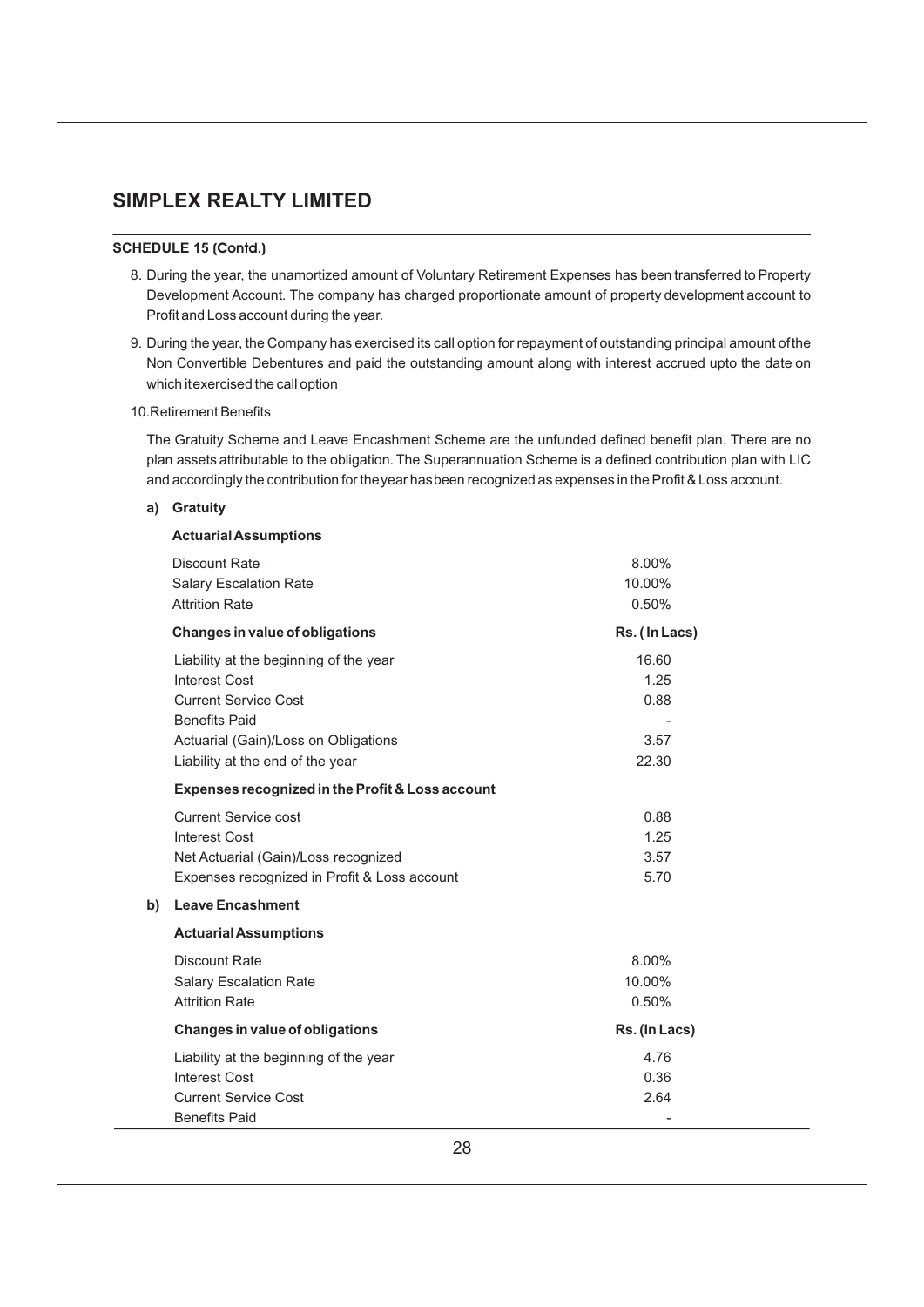

| <b>SCHEDULE 15 (Contd.)</b>                                 |        |
|-------------------------------------------------------------|--------|
| Actuarial (Gain)/Loss on Obligations                        | (0.84) |
| Liability at the end of the year                            | 6.92   |
| <b>Expenses recognized in the Profit &amp; Loss account</b> |        |
| Current Service cost                                        | 2.64   |
| Interest Cost                                               | 0.36   |
| Net Actuarial (Gain)/Loss recognized                        | (0.84) |
| Expenses recognized in Profit & Loss account                | 2.16   |

11. Break-up of deferred tax assets/(liability): (Rs. in Lacs)

|                |                                                                    | 31-03-2008                                      | 31-03-2007  |
|----------------|--------------------------------------------------------------------|-------------------------------------------------|-------------|
|                |                                                                    | <b>Deferred Tax Assets</b> Deferred Tax Assets/ |             |
|                |                                                                    | (Liability)                                     | (Liability) |
| $\mathbf 1$    | Unabsorbed Depreciation                                            |                                                 | 416.75      |
| 2              | Carry forward Business Losses                                      | 268.96                                          | 729.91      |
| 3              | Difference between books and tax depreciation                      | 13.08                                           | 7.61        |
| $\overline{4}$ | <b>Provision for Gratuity</b>                                      | 7.58                                            | 5.59        |
| 5              | <b>Provision for Leave Encashment</b>                              | 2.35                                            | 1.60        |
| 6              | Long Term Capital Gains on conversion of land into stock- in-trade |                                                 | (196.01)    |
| 7              | <b>Deferred Gratuity</b>                                           | (33.19)                                         | (54.77)     |
|                | <b>Deferred Tax Assets (net)</b>                                   | 258.78                                          | 910.68      |

Deferred tax assets in respect of the unabsorbed depreciation and brought forward business loss has been recognized, since in view of the management, the taxable profits resulting from the property development activity would be sufficient to fully absorb these losses.

# 12.Earnings Per Share:

| 2006 - 2007 |
|-------------|
|             |
| (8,704,474) |
|             |
| 2,991,382   |
| 10/         |
| (2.91)      |
|             |

13. The Company's main business activity constitutes developing real estate, which is the only sole business activity.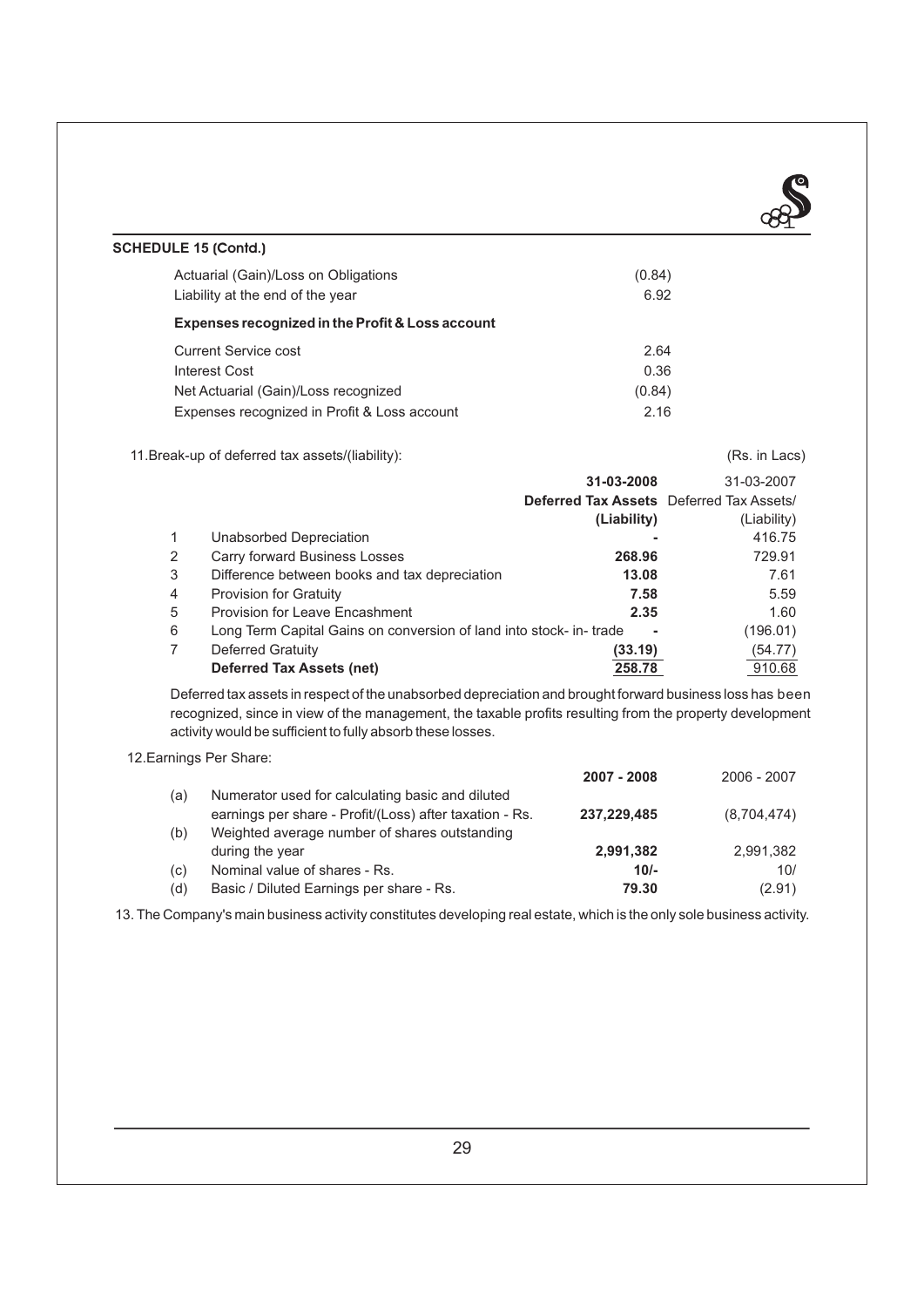# **SCHEDULE 15 (Contd.)**

14. Related Party Disclosure (As identified by the management)

- (i) Related Party Relationship during the year
- 
- 
- (c) Relative of Key Management Personnel Mr. S.K.Somany
- 

(a) Associates Simplex Papers Ltd.

Simplex Mills Company Ltd. (b) Key Management Personnel **Mr. Nandan S. Damani - Managing Director** 

(d) Where persons mentioned in (b) or (c) Lucky Vyapaar & Holdings Pvt. Ltd. exercise significant influence The Navbharat Refrigeration & Industries Ltd. Shreelekha Global Finance Ltd.

(Rs. in Lacs)

### (ii) Transactions with Related Parties

|     | <b>Type of Related Party</b>               | Description of the                           | Volume of           | Volume of           | As on       | As on       |
|-----|--------------------------------------------|----------------------------------------------|---------------------|---------------------|-------------|-------------|
|     |                                            | nature of the                                | <b>Transactions</b> | <b>Transactions</b> | 31.03.08    | 31.03.07    |
|     |                                            | Transactions                                 | during 2007-08      | during 2006-07      | Receivable/ | Receivable/ |
|     |                                            |                                              |                     |                     | (Payable)   | (Payable)   |
| (a) | Associates                                 |                                              |                     |                     |             |             |
|     | Simplex Papers Ltd                         | Advances Recoverable /                       |                     |                     |             |             |
|     |                                            | (Payable)                                    | 823.60              | 229.07              | 1,322.91    | 499.31      |
|     |                                            | Redemption of Non-Convertible                |                     |                     |             |             |
|     |                                            | <b>Debentures</b>                            | 142.00              |                     |             |             |
|     |                                            | Interest on NCD                              | 4.16                | 7.10                |             |             |
|     | Simplex Mills Co. Ltd.                     | Advances Recoverable /                       |                     |                     |             |             |
|     |                                            | (Payable)                                    | (35.55)             | 25.91               | (38.58)     | (3.03)      |
|     |                                            | Redemption of Non-Convertible                |                     |                     |             |             |
|     |                                            | <b>Debentures</b>                            | 142.00              |                     |             |             |
|     |                                            | Interest on NCD                              | 4.16                | 7.10                |             |             |
| (b) | Key Management<br>Personnel                | Managerial Remuneration                      | 17.73               | 23.22               |             |             |
| (c) | Relative of Key<br>Management<br>Personnel | <b>Directors Sitting Fees</b>                | 0.40                | 0.20                |             |             |
| (d) | Where persons<br>mentioned in (b) or $(c)$ | a) Interest Paid<br>Lucky Vyapaar & Holdings |                     |                     |             |             |
|     | exercise significant<br>influence          | Pvt. Ltd<br>The Navbharat Refrigeration      | 21.21               | 22.60               |             |             |
|     |                                            | & Industries Ltd                             | 20.39               | 19.35               |             |             |
|     |                                            | Shreelekha Global Finance Ltd                | 8.90                | 7.13                |             |             |
|     |                                            | b) Building Rent Received                    |                     | 0.09                |             |             |
|     |                                            | <b>Inter Corporate Deposits</b>              | (466.86)            | 116.33              |             | (466.86)    |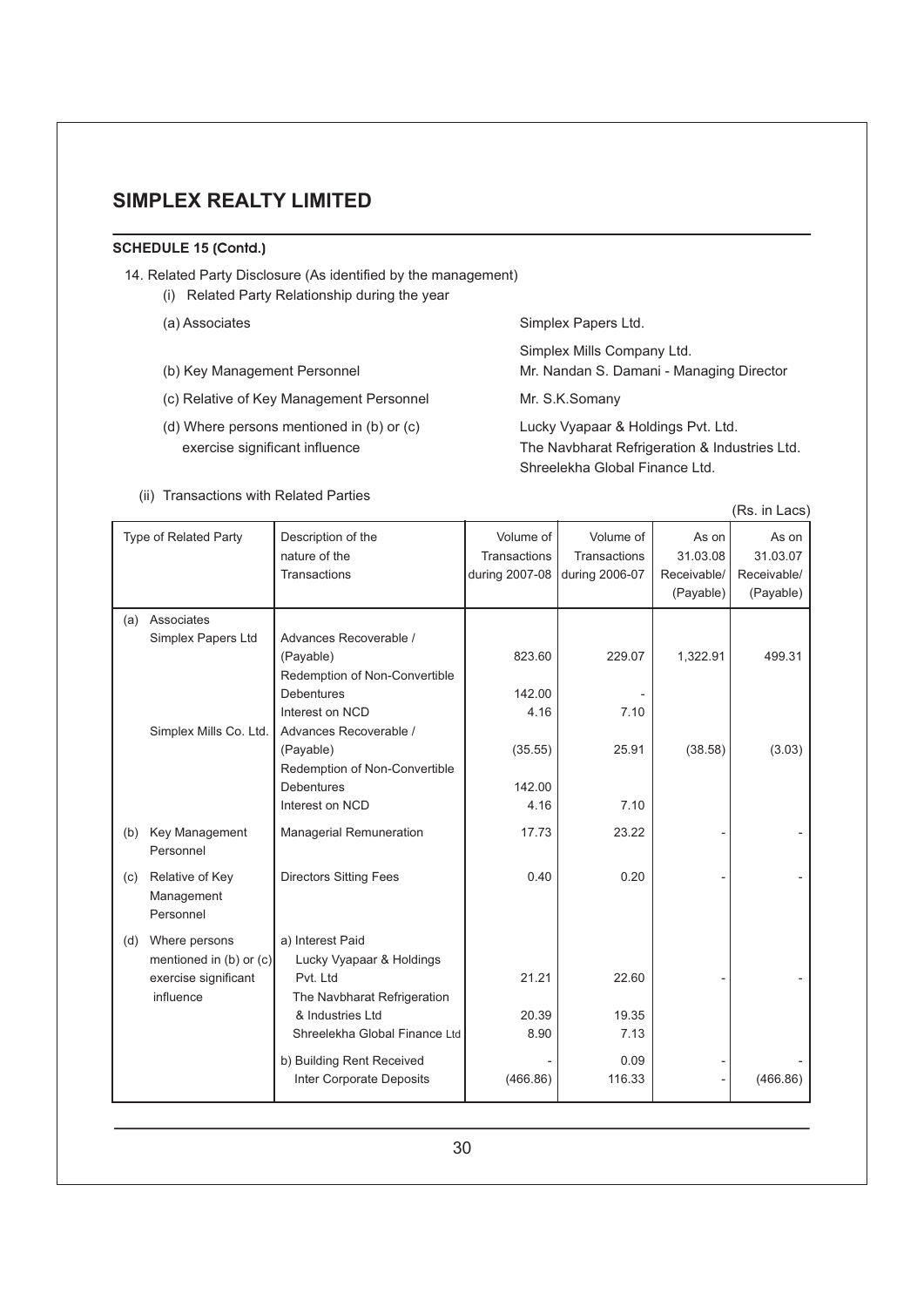

# **SCHEDULE 15 (Contd.)**

15. Additional information pursuant to the provisions of paragraphs 3 & 4 of part II of schedule VI to the Companies Act, 1956 as certified by the Management.

|                                  | $2007 - 08$ | $2006 - 07$ |
|----------------------------------|-------------|-------------|
|                                  | Rs.         | Rs.         |
| Expenditure in Foreign Currency: |             |             |
| Travelling                       | 1,77,835    | 4.34.399    |

16. Previous year's figures have been regrouped wherever necessary to conform to the current year's presentation.

| As per our report of even date attached<br>For Vijay Rungta & Co.<br><b>Chartered Accountants</b> |  | For and on behalf of the Board                                                       |  |
|---------------------------------------------------------------------------------------------------|--|--------------------------------------------------------------------------------------|--|
| R. L. Saboo<br>Ajay Rungta                                                                        |  | <b>Nandan S. Damani</b> - Chairman & Managing Director<br>S. K. Somany<br>- Director |  |
| Secretary<br>Partner<br>Membership No. F - 40333<br>Mumbai, June 19, 2008                         |  | Mumbai, June 19, 2008                                                                |  |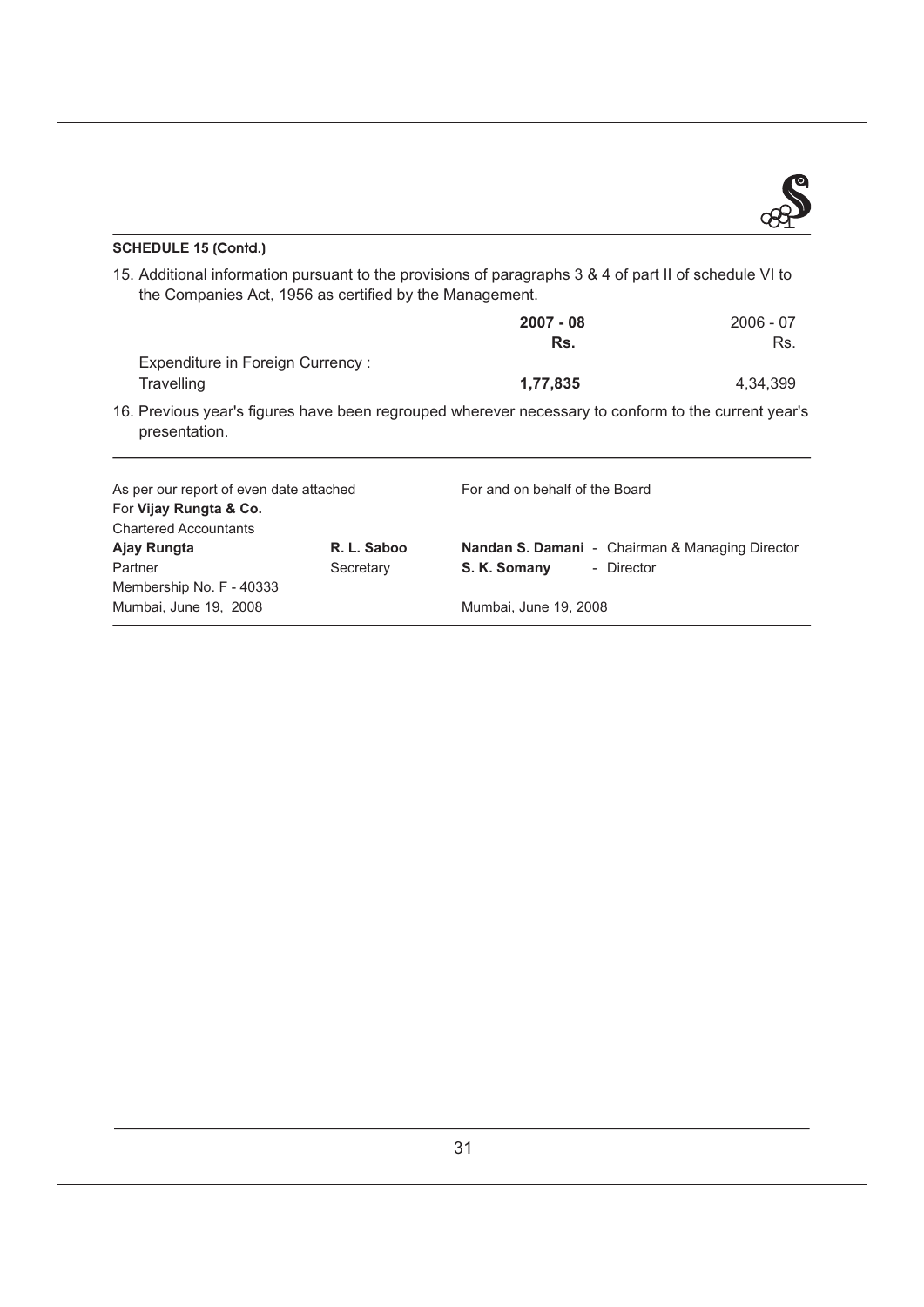**Information as required under Part IV of the Schedule VI of the Companies Act, 1956. Balance Sheet Abstract and Company's General Business Profile**

**I Registration Details :**

| Registration No.                                            | t | 351             |
|-------------------------------------------------------------|---|-----------------|
| State Code                                                  | ٠ | 11              |
| <b>Balance Sheet Date</b>                                   |   | 31st March 2008 |
| II Capital raised during the year (Amount in Rs. Thousands) |   |                 |
| Public Issue                                                | ٠ | Nil             |
| Right Issue                                                 | ٠ | Nil             |
| Bonus Issue                                                 |   | Nil             |

Private Placements : The South State Placements of the State State State State State State State State State State State State State State State State State State State State State State State State State State State State

### **III Position of Mobilisation and Deployment of funds (Amount in Rs. Thousands)**

| <b>Total Liabilities</b>           | 1,80,288 | <b>Total Assets</b> | 1,80,288 |
|------------------------------------|----------|---------------------|----------|
| Sources of Funds                   |          |                     |          |
| Paid up Capital                    | 29,937   | Reserves & Surplus  | 1,44,237 |
| Application of Monies for Warrants | 6.071    | Secured Loans       | 43       |
| Unsecured Loans                    |          |                     |          |
| Application of Funds               |          |                     |          |
| <b>Net Fixed Assets</b>            | 4.838    | Investments         | 40.961   |
| <b>Net Current Assets</b>          | 1,08,611 | Deferred Tax Assets | 25,878   |
| Misc. Expenditure                  |          |                     |          |

### **IV Performance of the Company (Amount in Rs. Thousands)**

| Turnover & Other Income | 7.94.964 | <b>Total Expenditure</b>                   | 4.90.786 |
|-------------------------|----------|--------------------------------------------|----------|
| Profit Before Tax       | 3.04.178 | <b>Profit After Tax</b>                    | 2.37.229 |
|                         |          | (after considering deferred tax liability) |          |
| Earnings Per Share Rs.  | 79.30    | Dividend $@$ %                             | 125      |

# **V Generic Names of Principal Products / Services of Company ( as per monetary terms)** Product Description **Item Code No. (ITC Code)**

|                                                        | Not Applicable           |                                                                               |
|--------------------------------------------------------|--------------------------|-------------------------------------------------------------------------------|
| For Vijay Rungta & Co.<br><b>Chartered Accountants</b> |                          | For and on behalf of the Board                                                |
| Ajay Rungta<br>Partner<br>Membership No. F - 40333     | R. L. Saboo<br>Secretary | Nandan S. Damani - Chairman & Managing Director<br>S. K. Somany<br>- Director |
| Mumbai, June 19, 2008                                  |                          | Mumbai, June 19, 2008                                                         |
|                                                        |                          | າາ                                                                            |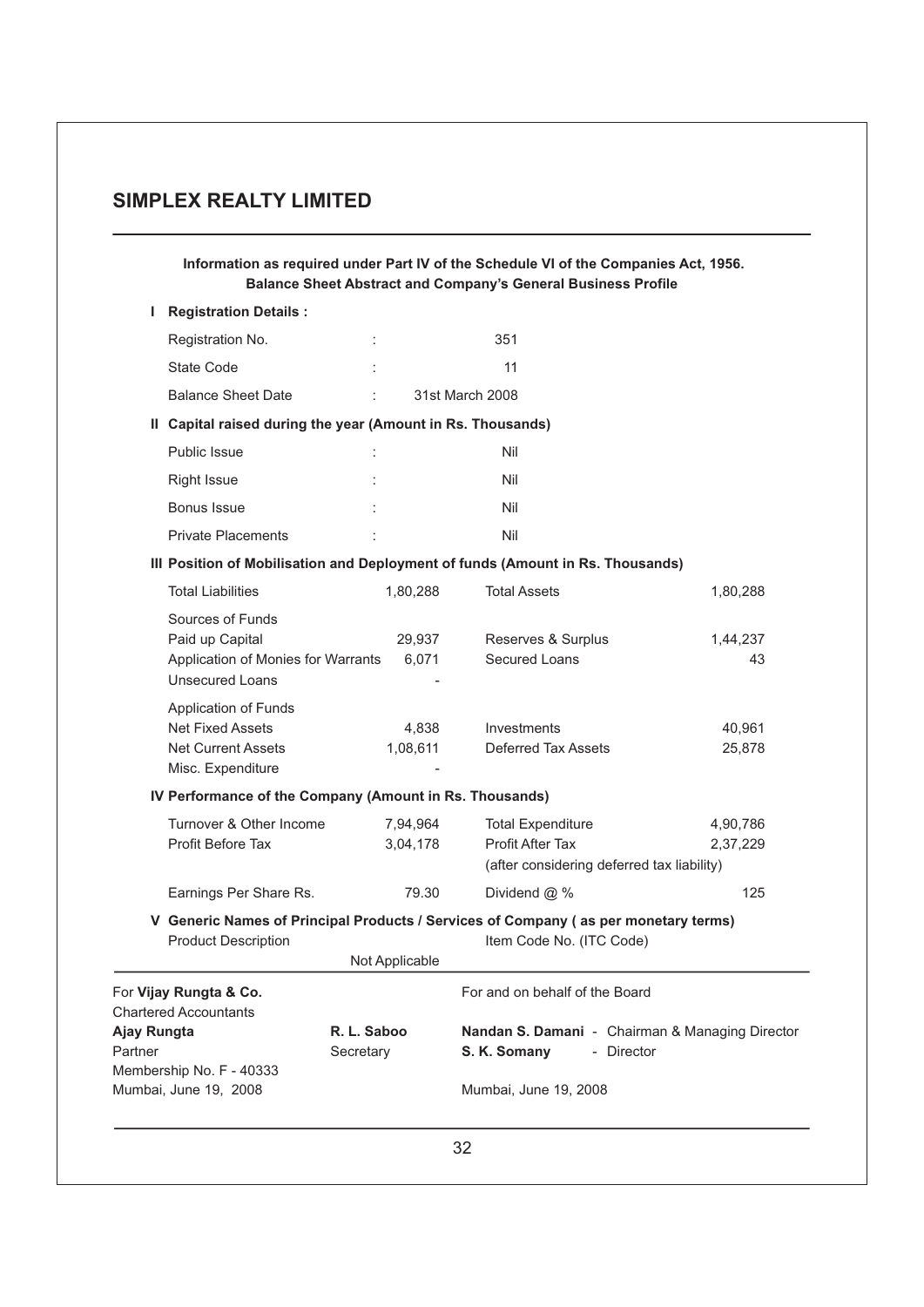**ATTENDANCE SLIP** Registered Office: 30. Keshavrao Khadye Marg, Sant Gadge Maharaj Chowk, Mumbai - 400 011

I hereby record my presence at the 95<sup>th</sup> ANNUAL GENERAL MEETING held at M.C. Ghia Hall, Bhogilal Hargovindas Building, 2<sup>nd</sup> Floor, 18/20, Kaikhushru Dubash Marg, Mumbai-400001, at 11.00 A.M. on Thursday, the  $28<sup>th</sup>$  August, 2008.

DP. ID. No.

| Client I. D. No. |  |
|------------------|--|
|                  |  |

Folio. No. <u>\_\_\_\_\_\_\_\_\_\_\_\_\_\_\_\_\_\_\_\_\_\_\_\_\_\_\_\_\_\_\_\_</u>

Full Name of Shareholder Signature Signature Signature

Full Name of Proxy (in Block Capital)

**Signature** 

Shareholders/proxy holders are requested to bring the attendance slip duly completed when they come to the Meeting and hand them over at the entrance after affixing their signatures on them.

# **SIMPLEX REALTY LIMITED**

**PROXY FORM** Registered Office: 30. Keshavrao Khadye Marg, Sant Gadge Maharaj Chowk, Mumbai - 400 011

|                                                                                           | of $\Box$                                                                                                                                                                                                                    |                              |
|-------------------------------------------------------------------------------------------|------------------------------------------------------------------------------------------------------------------------------------------------------------------------------------------------------------------------------|------------------------------|
| the control of the control of the control of the control of the control of the control of | being member (s) of the above named Company,                                                                                                                                                                                 |                              |
|                                                                                           |                                                                                                                                                                                                                              |                              |
|                                                                                           |                                                                                                                                                                                                                              |                              |
|                                                                                           |                                                                                                                                                                                                                              |                              |
|                                                                                           |                                                                                                                                                                                                                              |                              |
| Building, 2 <sup>nd</sup> Floor, 18/20, Kaikhushru Dubash Marg, Mumbai-400001.            | as my/our proxy and to vote for me/us on my/our behalf at the 95 <sup>th</sup> ANNUAL GENERAL MEETING of the<br>Company to be held on Thursday, the 28th August, 2008 at 11.00 A. M. at M.C. Ghia Hall, Bhogilal Hargovindas |                              |
| Signed by the said,                                                                       |                                                                                                                                                                                                                              |                              |
|                                                                                           |                                                                                                                                                                                                                              | Affix                        |
|                                                                                           |                                                                                                                                                                                                                              | Re. 1.00                     |
| Regd. Folio. No. ____________________                                                     |                                                                                                                                                                                                                              | Revenue Stamp<br>(Signature) |
| Notes:<br>the time for holding the Meeting.                                               | 1. The Proxy form must be deposited at the Registered Office of the Company not less than 48 hours before                                                                                                                    |                              |

2. The Proxy need not be a Member.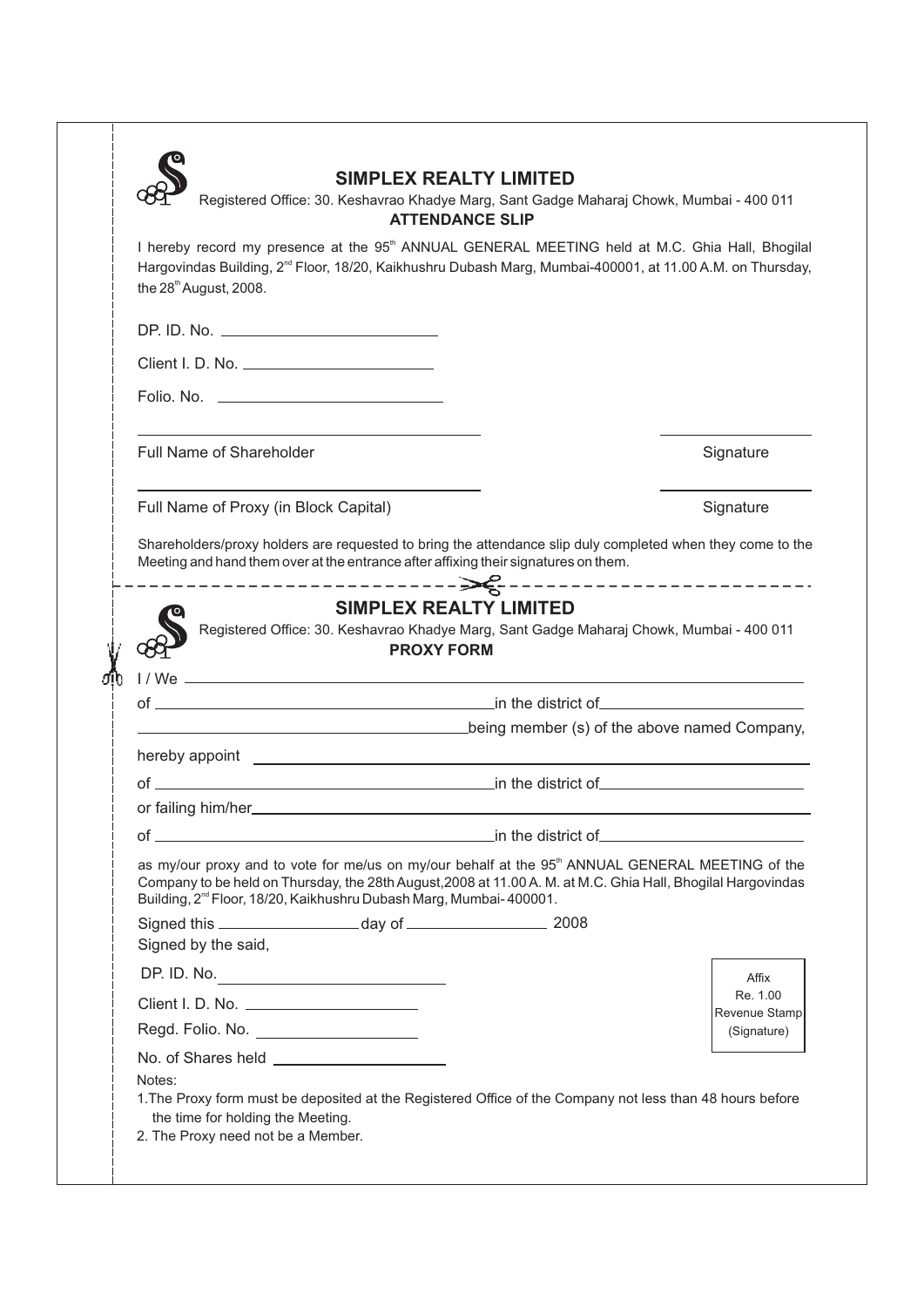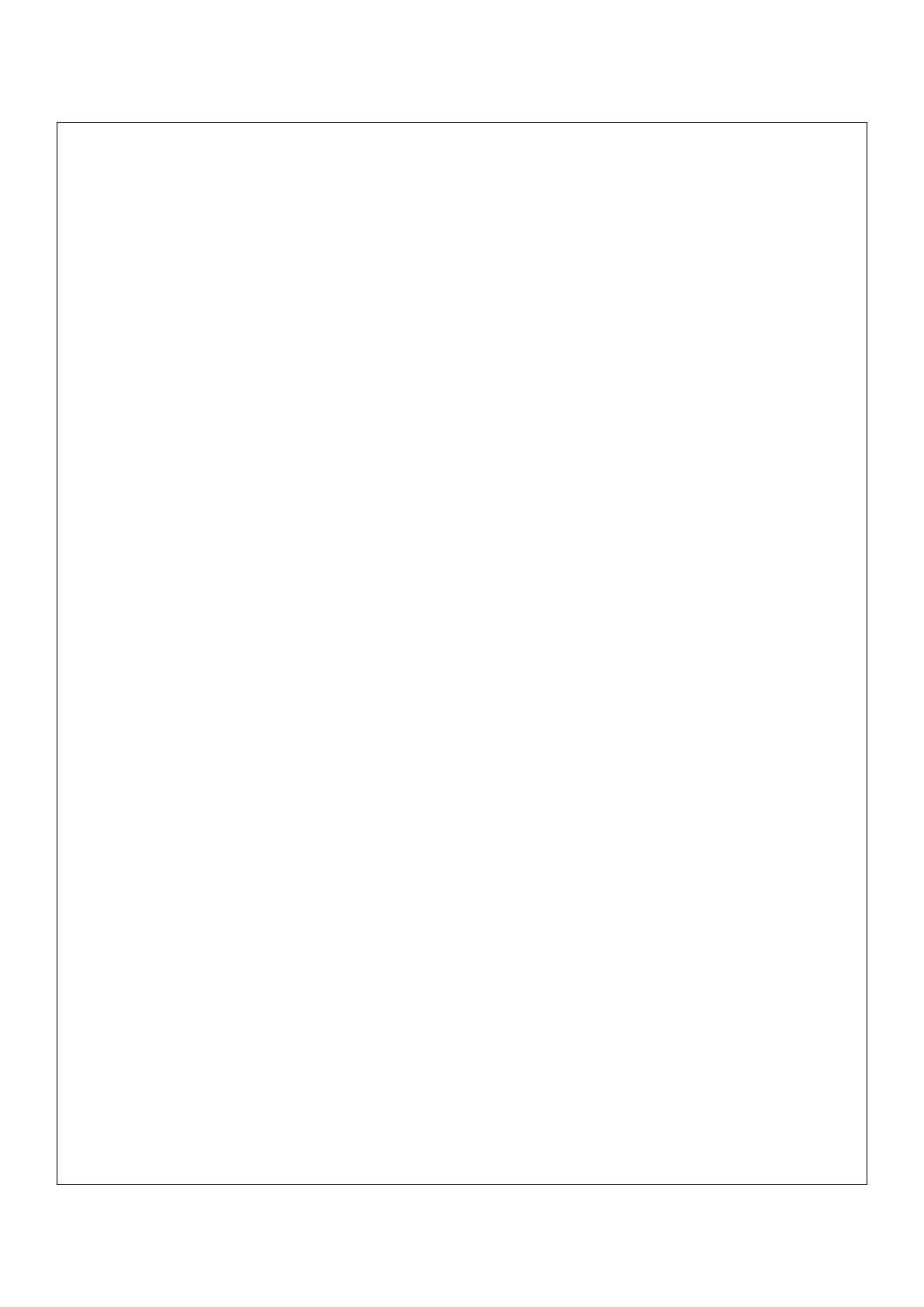Registered Office: 30. Keshavrao Khadye Marg, Sant Gadge Maharaj Chowk, Mumbai - 400 011

#### the Dear Shareholder ( s ) 19th June, 2008

#### **Option for ECS Mandate/Bank Mandate**

#### ECS Mandate

As an added service to our shareholders, we are pleased to offer the facility of electronic credit of dividend directly to the respective bank accounts of our shareholders through Electronic Clearing Service (ECS). This facility is currently available to shareholders located at **Ahmedabad, Bangalore, Bhubaneshwar, Chandigarh, Chennai, Guwahati, Jaipur, Hyderabad, Kanpur, Kolkata, Mumbai, Nagpur, New Delhi, Patna, Pune and Thiruvananthapuram.** Shareholders in these locations who would like to avail of this facility are requested to fill up the mandate form provided on the reverse of this letter and submit the same so as to reach the Company's Share Transfer Agent latest by 20<sup>th</sup> August, 2008. This service not only protects a shareholder against fraudulent interception and encashment of dividend warrants but also eliminates dependence on the postal system, loss/damage of dividend warrants in transit and correspondence relating to revalidation/issue of duplicate dividend warrants.

Kindly note that as per directives of Securities and Exchange Board of India (SEBI), in respect of shareholders holding shares in dematerialised form, dividend shall be paid through ECS ( where such facility is available) directly into the bank account furnished by the shareholders to their respective Depository Participant. Such shareholders therefore need not submit the mandate form provided on the reverse of this letter. In case it is desired to receive dividend in a bank account other than the one specified while opening the Demat Account, such shareholders may please inform the same to their respective Depository Participant immediately.

#### Bank Mandate

Shareholders holding shares of the Company in physical form and who, for any reason, would not like to avail of the ECS facility being offered as mentioned above, are requested to furnish ( if not done earlier ) in the mandate form provided on the reverse of this letter, details of their bank account number and name of the bank and the branch, which would be printed on the dividend warrants to avoid fraudulent encashment thereof.

Kindly note the ECS/Bank mandate instructions should be under the signature of the shareholder ( s ) as per specimen lodged with the Company.

Thank you,

Yours sincerely,

For Simplex Realty Limited

R. L. Saboo **Secretary**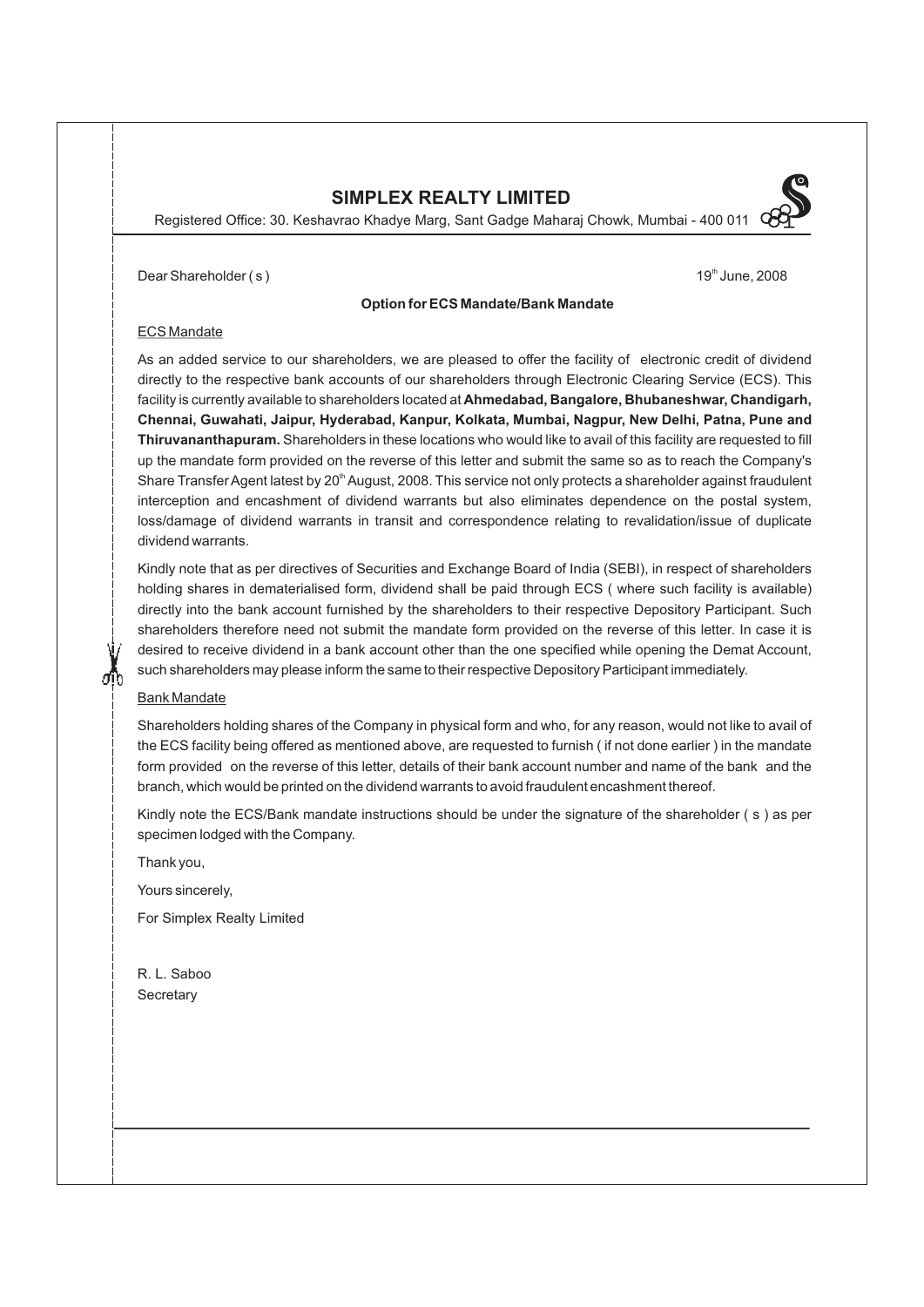

To, Date:

Amtrac Management Services Limited Plot No. 101/102, MIDC, 19th Street, Satpur, Nashik-422007, Maharashtra.

# **FORM FOR ECS MANDATE / BANK MANDATE**

(Not required to be filled by Shareholders holding shares in dematerialised form)

I/We

do hereby authorise Simplex Realty Limited to:-

- 1. Credit my dividend amount directly to my Bank Account as per details furnished below by Electronic Clearing Service (ECS) - ECS Mandate\*
- 2. Print the details of my Bank Account as furnished below, on my dividend warrant which will be mailed to me - Bank Mandate \*

**Folio No. …………..**

| А. | <b>Bank Name</b>                                                                                                                                |  |
|----|-------------------------------------------------------------------------------------------------------------------------------------------------|--|
| B. | <b>Branch</b>                                                                                                                                   |  |
| C. | <b>Bank Address</b>                                                                                                                             |  |
| D. | Bank Account No.                                                                                                                                |  |
| Ε. | Account Type (Saving /Current)                                                                                                                  |  |
| F. | 9 Digit Code number of the bank<br>& branch as appearing on the MICR<br>Cheque (for ECS Mandate only)<br>Please attach photo copy of the cheque |  |
| G. | Telephone Number (with STD code)<br>of shareholder (optional)                                                                                   |  |
| Η. | Email id of Shareholder (Optional)                                                                                                              |  |

I/We shall not hold the Company responsible if the ECS mandate cannot be implemented for reasons beyond the control of the Company.

> Signature of Shareholder (as per specimen lodged with the Company)

Note:

1. Kindly note that ECS facility is currently available to shareholders located at **Ahmedabad, Bangalore, Bhubaneshwar, Chandigarh, Chennai, Guwahati, Jaipur, Hyderabad, Kanpur, Kolkata, Mumbai, Nagpur, New Delhi, Patna, Pune and Thiruvananthapuram.**

2. You may contact the Company's Share Transfer Agent, M/s. Amtrac Management Services Limited, for any clarifications you may need on the ECS / Bank Mandate at : Tel: 0253 - 2354032 / 2351892<sup>\*</sup> Fax: 0253 2351126\* Email: amtrac\_nsk@sancharnet.in (for dialing from Mumbai, the code is 95253 instead of 0253)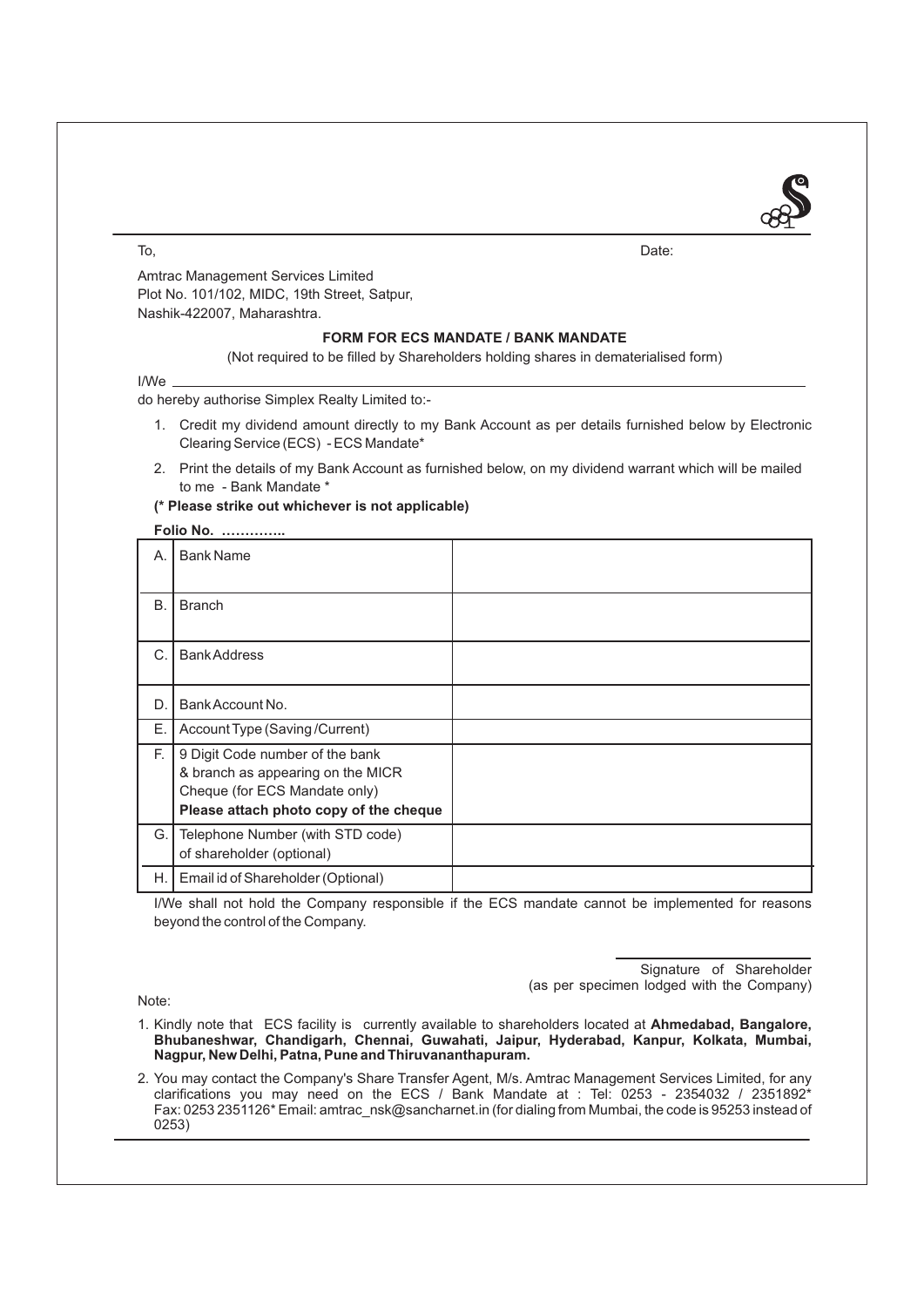